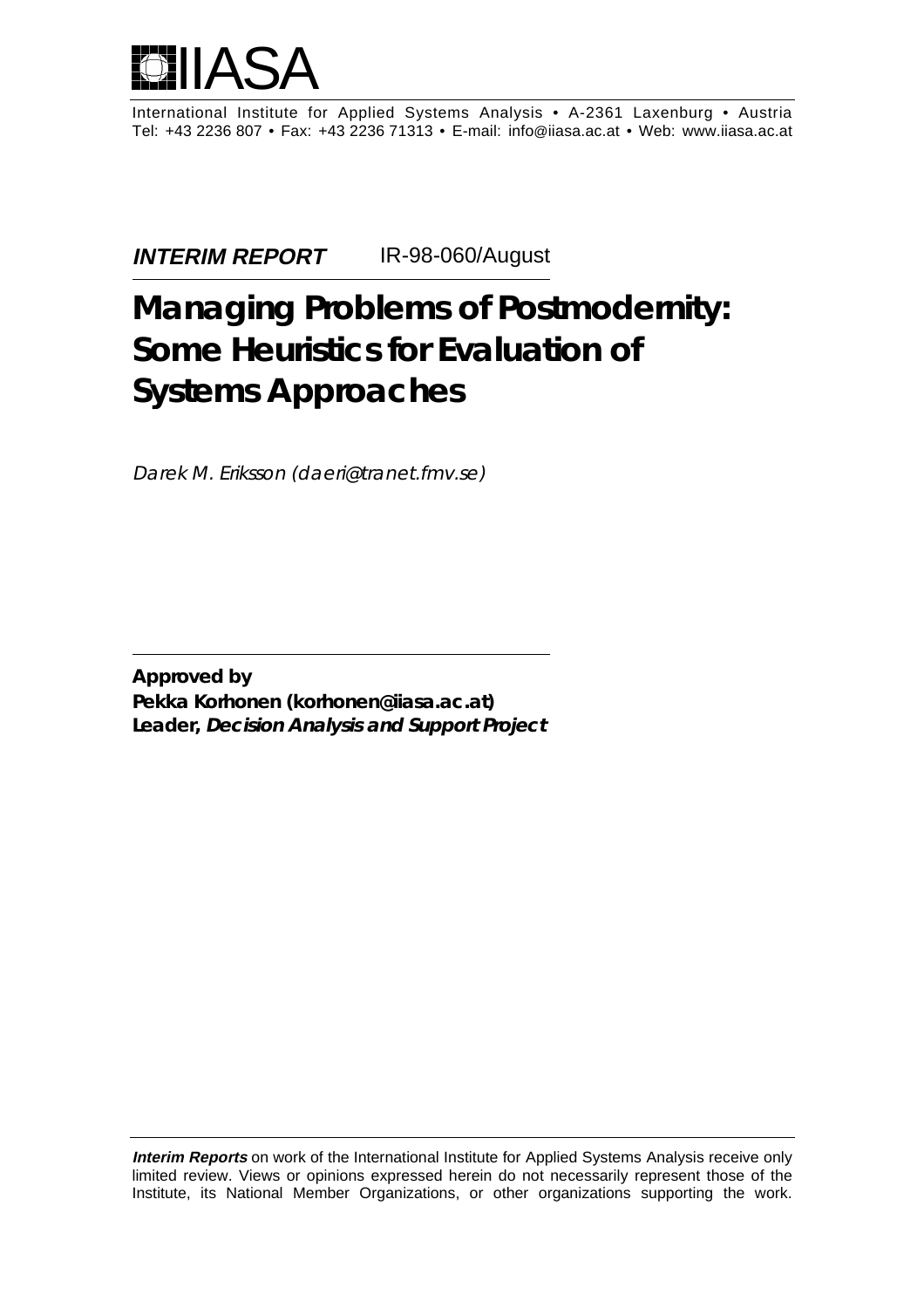# Contents

| 5.1. INTERPRETING SYSTEMS APPROACHES FROM FOUR RELATED PERSPECTIVES:<br>THEORY-GENERATION SOURCE, PARADIGMATIC-HISTORIC DEVELOPMENT, |  |
|--------------------------------------------------------------------------------------------------------------------------------------|--|
| EPISTEMOLOGICAL ORIENTATION, AND DECISION-MAKING PROCESS  19                                                                         |  |
|                                                                                                                                      |  |
|                                                                                                                                      |  |
|                                                                                                                                      |  |
|                                                                                                                                      |  |
|                                                                                                                                      |  |
|                                                                                                                                      |  |
| 5.1.5.2. The Relation Between Systems Approaches and the Decision-Making Process 26                                                  |  |
|                                                                                                                                      |  |
|                                                                                                                                      |  |
|                                                                                                                                      |  |
|                                                                                                                                      |  |
|                                                                                                                                      |  |
|                                                                                                                                      |  |
|                                                                                                                                      |  |
|                                                                                                                                      |  |
|                                                                                                                                      |  |
|                                                                                                                                      |  |
|                                                                                                                                      |  |
|                                                                                                                                      |  |
| 5.2.3. Implications of reductionist investigation on the System of Systems Methodologies 35                                          |  |
|                                                                                                                                      |  |
| 5.3. INTERPRETATION OF SYSTEMS APPROACHES FROM THE POSITION OF THEIR                                                                 |  |
|                                                                                                                                      |  |
|                                                                                                                                      |  |
|                                                                                                                                      |  |
|                                                                                                                                      |  |
|                                                                                                                                      |  |
|                                                                                                                                      |  |
|                                                                                                                                      |  |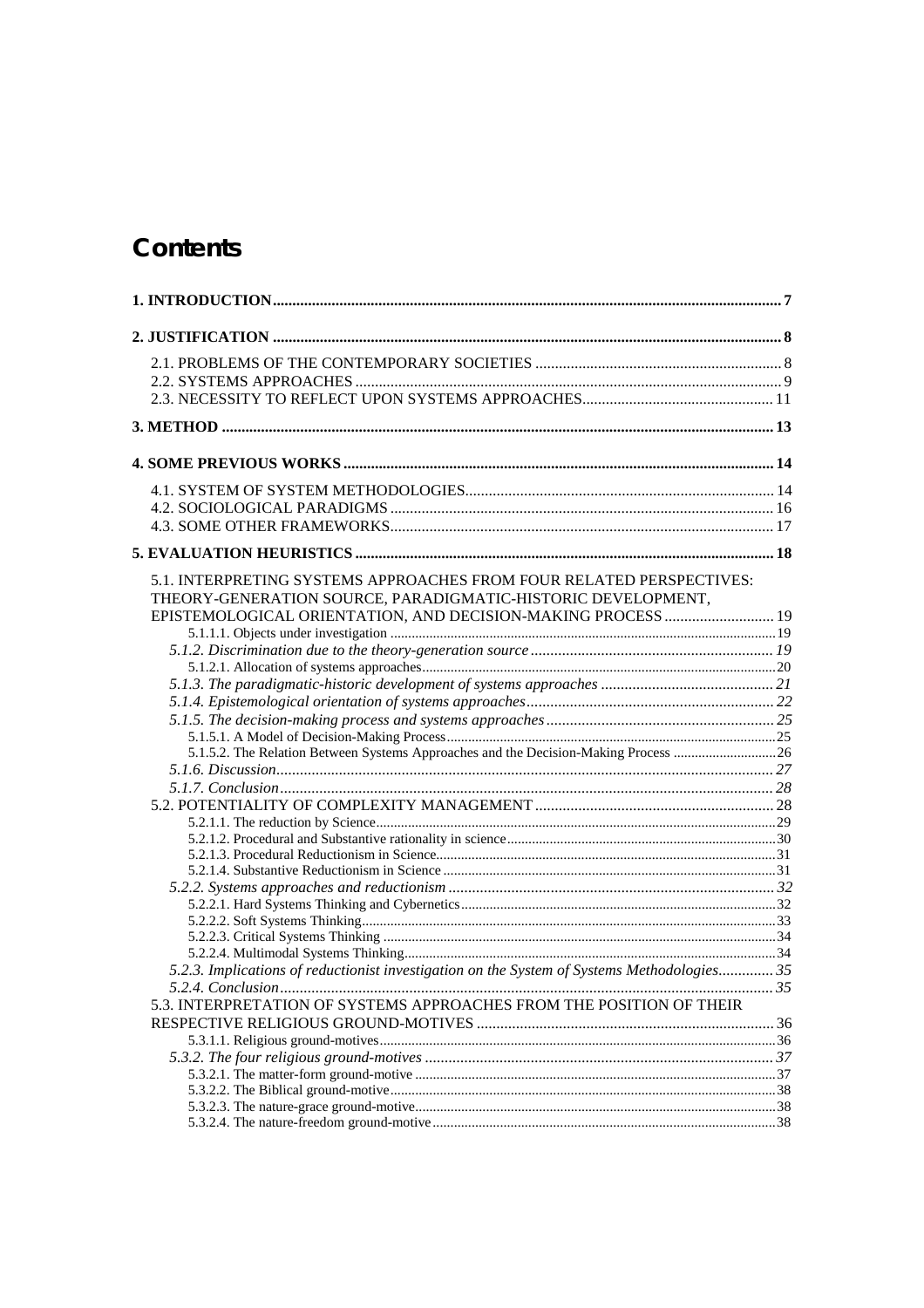| 5.3.5. Implications of the religious ground-motive investigation on the classification according to |  |
|-----------------------------------------------------------------------------------------------------|--|
|                                                                                                     |  |
|                                                                                                     |  |
|                                                                                                     |  |
|                                                                                                     |  |
|                                                                                                     |  |
| 6.2. RELATION BETWEEN SYSTEMS APPROACHES AND POSTMODERNITY  48                                      |  |
|                                                                                                     |  |
|                                                                                                     |  |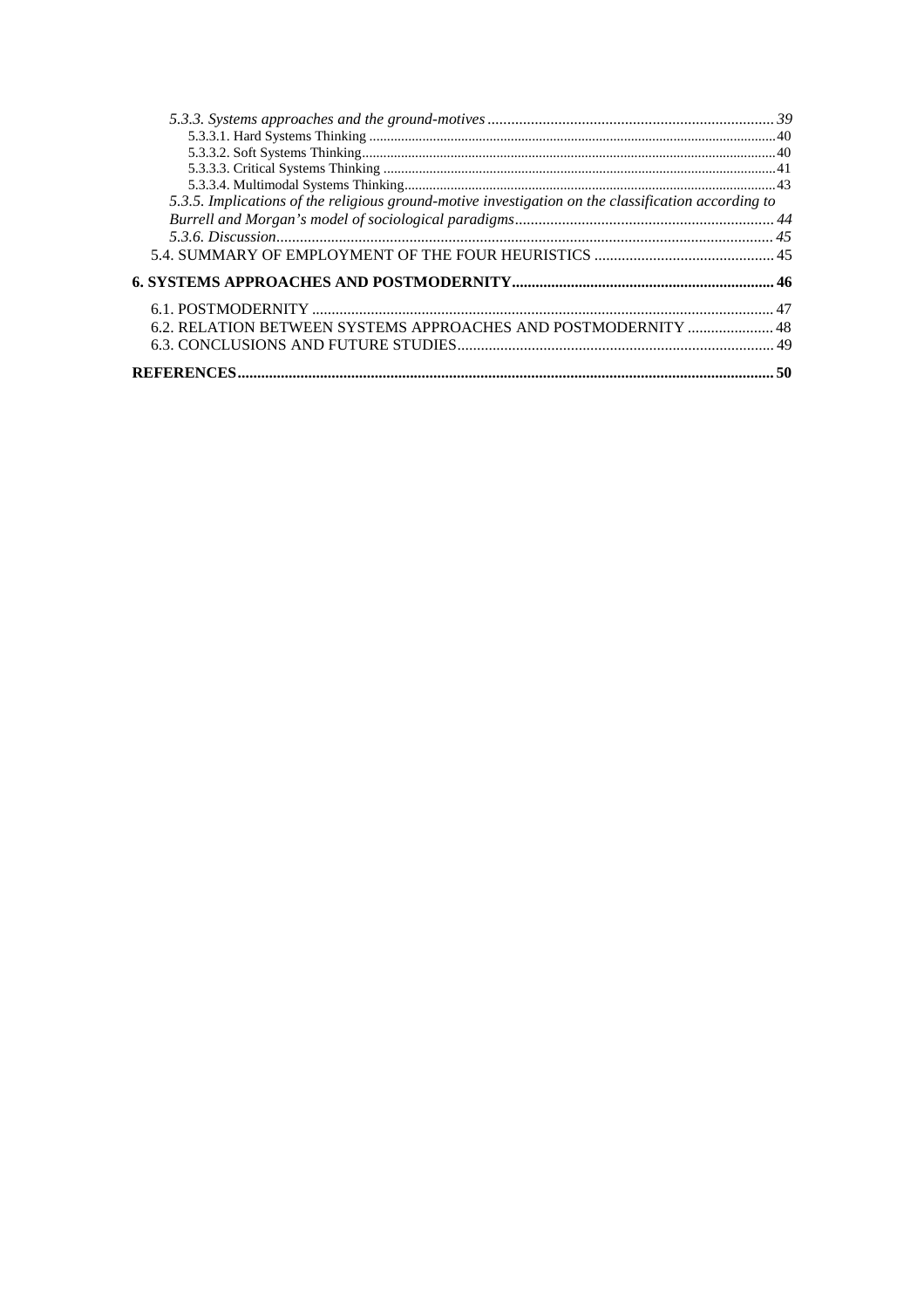# **Abstract**

According to social scientists the contemporary western societies manifest an unparalleled scientific, technological and economic development, and, at the same time, a normative, ethical and spiritual crisis. This imbalance makes the management of societal problems very difficult. In this research, the question of investigation is: What help does the contemporary scientific problem-management approaches provide to our postmodern societies? Hence in order to manage its problems, the contemporary western societies – that is us – have designed an amount of intellectual problem-solving instruments – called here systems approaches – such as Operations Research  $\&$ Management Sciences, Systems Analysis, Systems Engineering, Decision Sciences, Cybernetics, Soft Systems Thinking, etc. This self-referentiality asks for investigation, that is, what is the relation between the characteristics of the contemporary western societies and the problem-solving instruments that these societies have conceived? By means of meta-modelling, a set of evaluation heuristics have been constructed and employed to some of the main contemporary problem-solving systems approaches. Two types of results have been obtained. First, evaluation heuristics have provided some new intelligibility that previous findings have not been able to do; therefore they seem to be a valuable addition to support an understanding of scientific problem-solving approaches. Second, the diversity of systems approaches promises to become a powerful support in managing societal problems when combined in the form of a toolbox, but, at the same time, an impotence of systems thinking has been identified with regard to its various religious ground-motives. The latter makes any prospects of human advancement pessimistic.

**Keywords:** Problem-solving; Postmodernity; Evaluation; Systems Approaches: Operations Research & Management Science, Systems Analysis, Systems Engineering, Systems Dynamics, General Systems Theory, Cybernetics, Soft Systems Thinking, Critical Systems Thinking, Multimodal Systems Thinking; Religious Ground-Motives, Meta-modelling.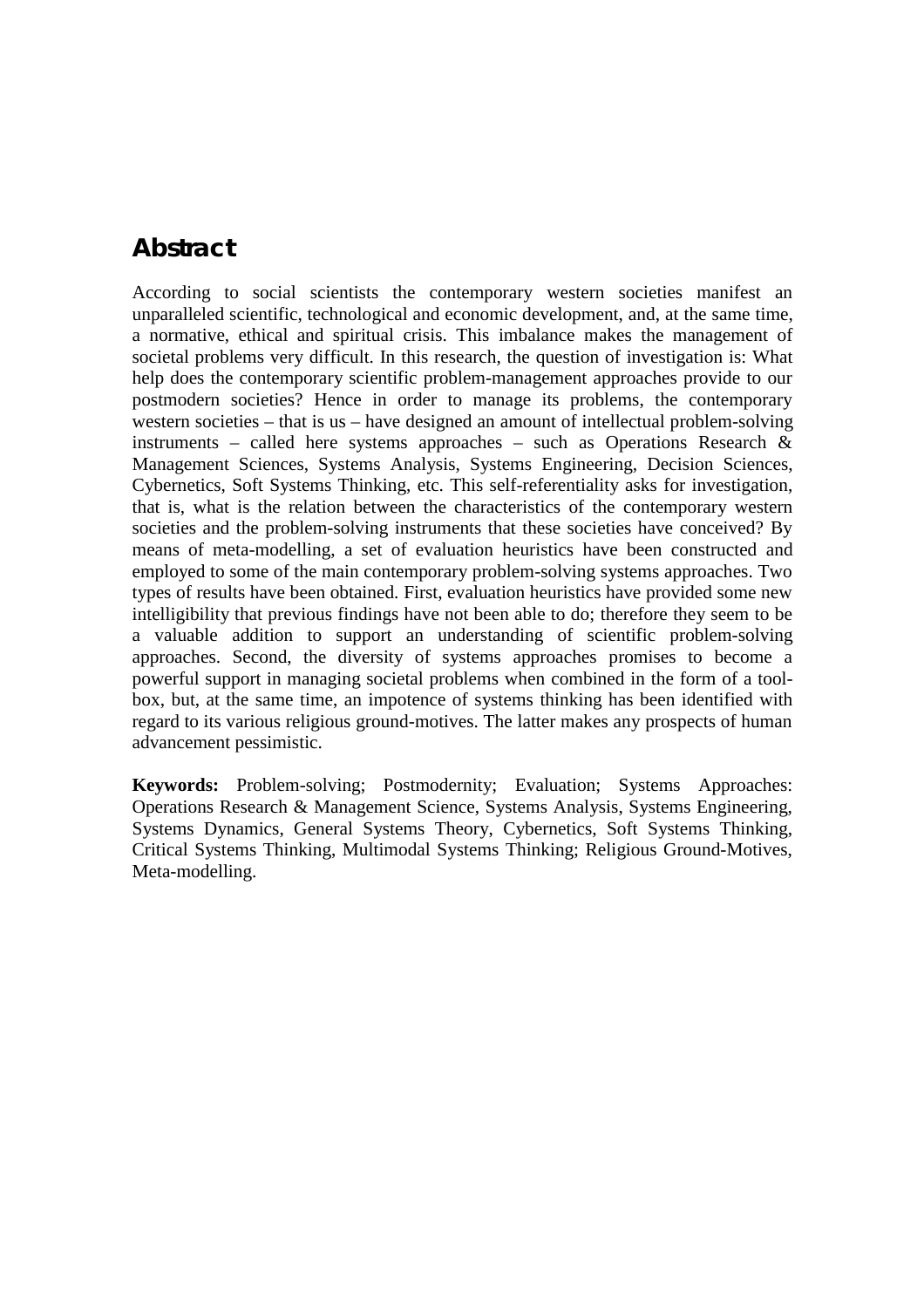# **Acknowledgments**

The author would like to express his gratitude to those who have made it possible for him to stay at IIASA and conduct this study. Thanks goes especially to Dr. S. C. Holmberg of Mid Sweden University, Professor J.D.R de Raadt of Luleå University of Technology and Mr. Lars Skyttmo at the Swedish Defence Materiel Administration. The scholarship provided by the Swedish Council for Planning and Co-ordination of Research was essential for making the stay at IIASA possible. The author is also grateful to his many young colleagues at IIASA, from whom he benefited enormously both in terms of intellectual exchange as well as in terms of social interaction – both provided a stimulating atmosphere. Professor Pekka Korhonen, leader of the Decision Analysis and Support project at IIASA, has shown important help in being open for alternative perspectives in research. Finally IIASA as an institution, together with its National Member Organisations, has provided an inspiration that socially crucial research, which is essentially not bound to the traditional academic disciplines, is not only a vision but also a reality.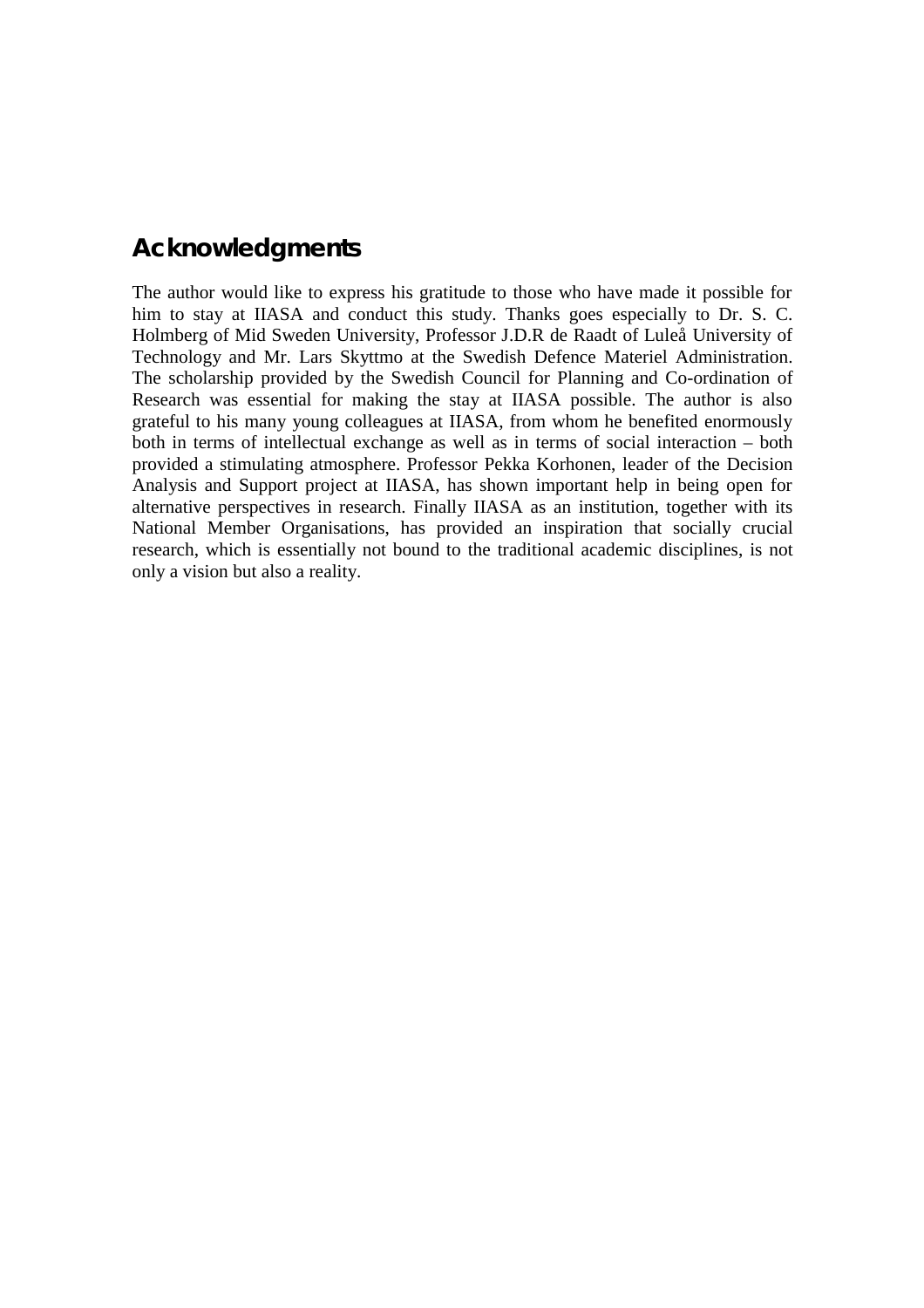# **About the Author**

Darek M. Eriksson obtained his M.Sc. in Informatics from the Department of Informatics, at Mid Sweden University. He is a doctoral researcher at the Department of Informatics and Systems Sciences, at Luleå University of Technology, Sweden. His research focuses on two related areas; the design of organisational information systems, and general problem-solving and decision-making. He currently is working at the Information Systems Directorate, Swedish Defence Materiel Administration. In 1994 he received the Sir Geoffrey Vickers memorial award of the International Society for Systems Sciences. Eriksson is a consulting and book review editor for the international journal Cybernetics & Human Knowing. He is a board member of the Swedish Operations Research Society, where he acts as its Treasurer.

The author has been working in the Decision Analysis and Support Project of IIASA within the 1998 Young Scientist Summer Program. This paper has been written as a result of his 3 month term in this program.

For more information he can be reached at daeri@tranet.fmv.se, see also the following URL:

http://www.ies.luth.se/depts/isv/iss/faculty/dareri.html,

http://www.itk.mh.se/institutionen/personal/hemsidor/dareri\_e.html.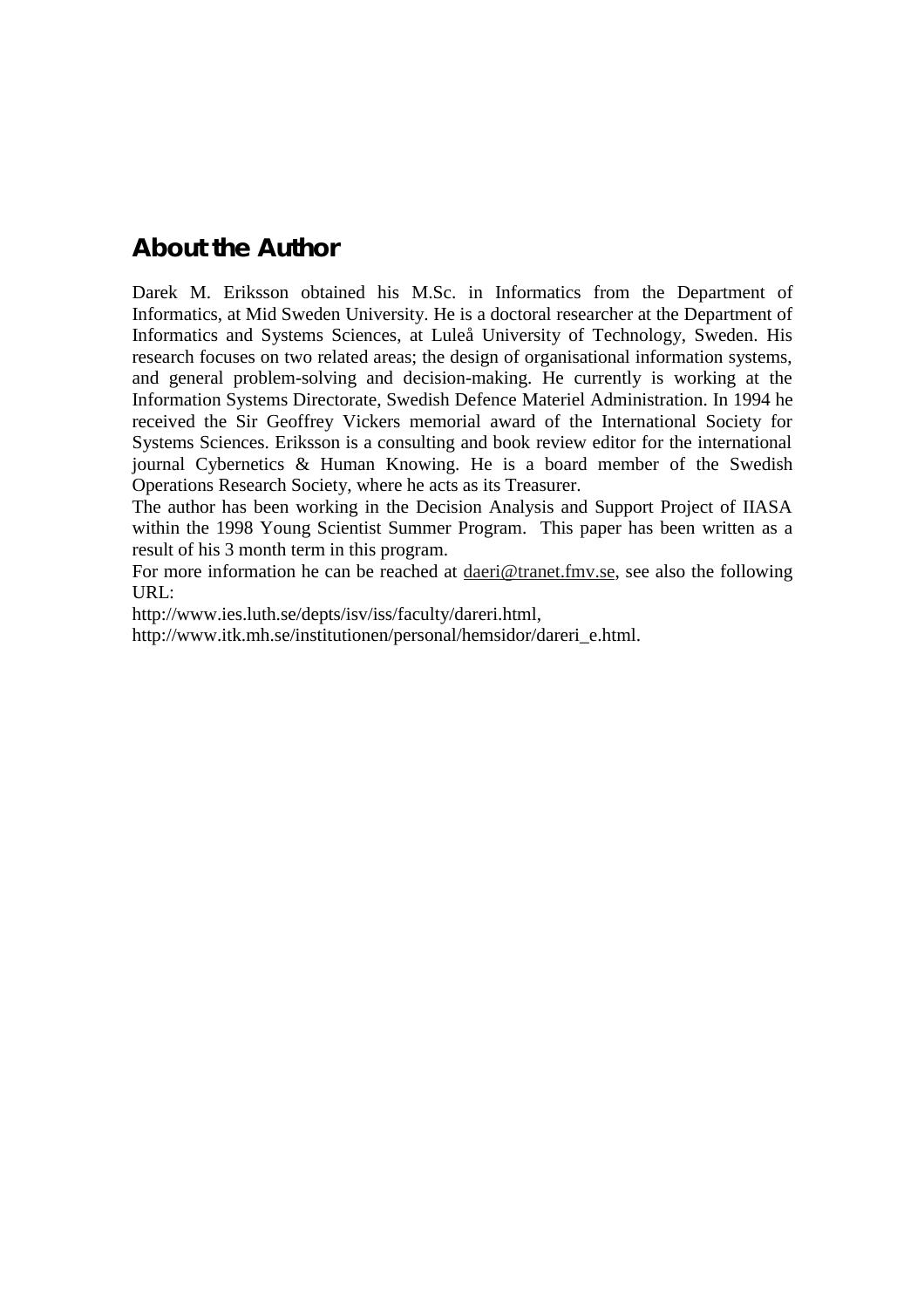# **Managing Problems of Postmodernity: Some Heuristics for Evaluation of Systems Approaches**

Darek M. Eriksson

**Prologue:** One of the main motivations of this work is my frustrated search for orientation within the domain of systems thinking. It is a search for a firm and stable foundation that would allow to exercises scientific endeavour in order to help solve societal problems, whether local or global, in a *morally good* way. Inevitably, such a search leads to some investigations, descriptions, and comparisons of what is available. This study presents therefore some of the ideas and thinking that has governed me for some time. It has not solved the problem of orientation, but nonetheless provided some new valuable intelligibility. My hope is that it could serve in this way not only for its author but also for its eventual readers, yet bearing in mind that because of the very nature of this work, it can never be really considered finished…

# **1. INTRODUCTION**

*"The quest for understanding and self-understanding includes the quest for knowing present history, the historical present, our own society as ourselves."*

- Agnes Heller (1990: 12)

Since World War II a significant amount of new sciences have emerged, which aim to support problem-management and decision making in organisations and societies. For reasons that will be discussed later, they are labelled here systems approaches. To mention some may imply Operations Research and Management Science, Systems Analysis, Systems Engineering, Decision Sciences, General Systems Theory, and Cybernetics. This study presents and employs some heuristics that helps to make these various approaches and their mutual relationship intelligible in a certain way. This intelligibility is related to the conditions of the contemporary situation of our western civilisation. The fundamental and underlying question is: *What help does the contemporary systems approaches provide for the problems of the postmodern societies?*

The introduction is followed with a justification of the present endeavour by articulating some of the problems of our societies, characterising the systems approaches, and a discussion of the relationship between the two. Then follows a brief account of our methodological approach. An exposition of some main previous evaluation heuristics is given thereafter, and the heuristics and their employment is presented and argued in the following section. The paper concludes with a discussion of the implications of our contribution and some conclusions.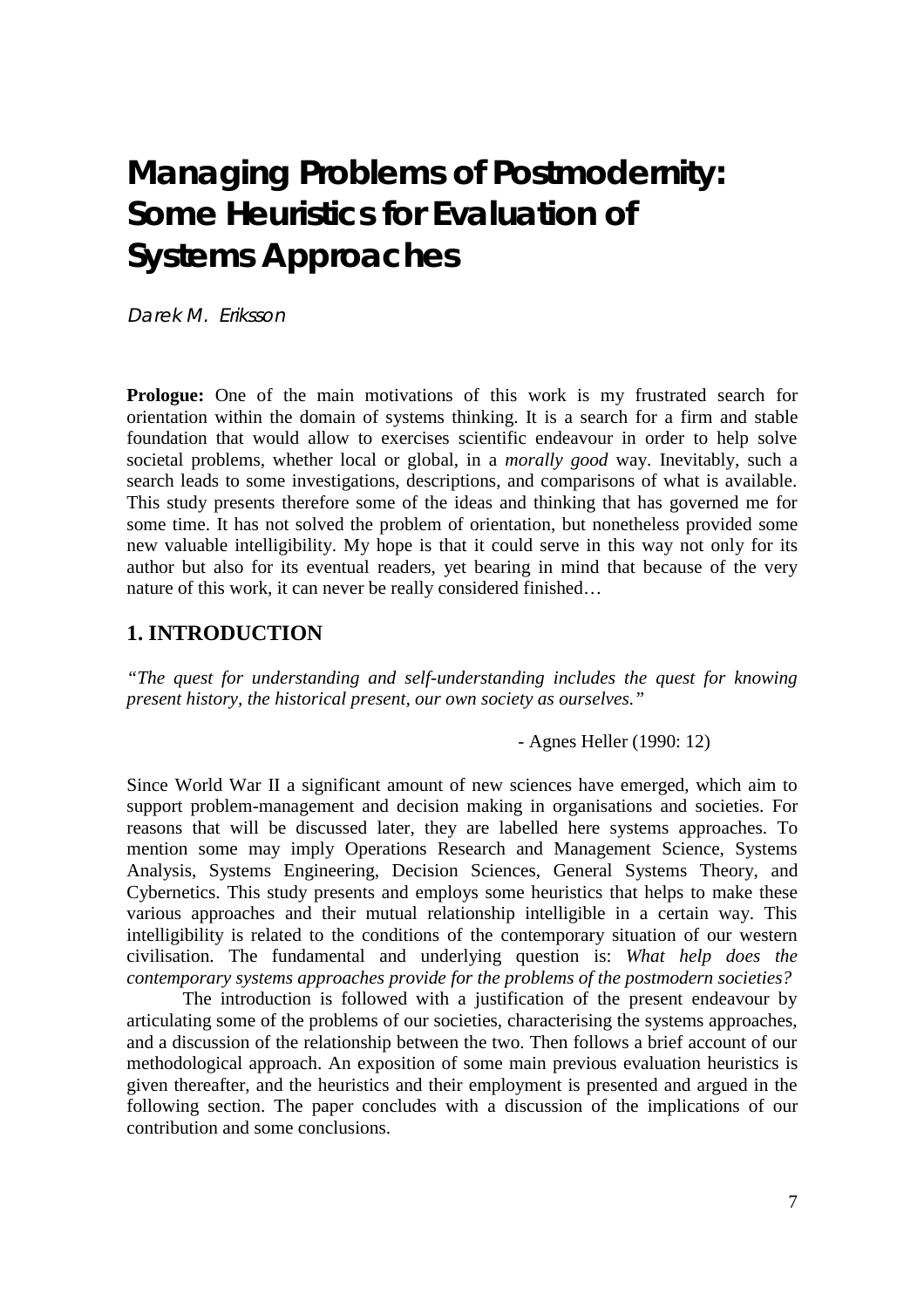# **2. JUSTIFICATION**

In the following three sections we argue that today's societies are manifesting some serious problems. While these societies – that is us – have developed particular intellectual instruments in order to manage these problems, the same societies need to be critically self-reflective about the relation between their situation and the problem-solving instruments that they have constructed.

# **2.1. PROBLEMS OF THE CONTEMPORARY SOCIETIES**

"*It turned out, in fact, that we had set ourselves nothing less than the discovery of why mankind, instead of entering into a truly human condition, is sinking into a new kind of barbarism."*

## - Theodor W. Adorno & Max Horkheimer, (1972:xi)

It is not difficult to notice the repeating announcements of new advances of our societies, especially in technology, sciences and economic profit generation. This leads to postulates that we live in the most advanced age ever, and that the advances of the  $20<sup>th</sup>$ century can not find any equivalence in the history of human civilisations. We may, however, ask in what manner is the present western civilisation superior to the previous ones? Proponents that postulate the superiority of the present civilisation may argue with examples like: It is possible to build nuclear power stations that can generate electricity for billions of people. That our hospitals can cure people that were previously deemed to death. That we can send space shuttles to Mars, etc. Given these types of examples it is reasonable to conclude that the present civilisation is very superior to, for example, the ancient Greek, which existed more then two thousands years ago. Because the supercomputers that we use today were not even conceived at that time. Another perspective of difference between the present and the past civilisations may be conceived as well, though. Namely by posing the question: Are people of today's civilisation and their various societies equally superior happy about their life, if compared to the past civilisations? Especially when we consider the amount of problems that contemporary societies manifest, such as: hunger, injustice, drug problems, criminal explosion and terrorism, social unrest as created by unemployment, budget cut-downs, inflation and recessions, environmental disasters – just to mention some. A short example given by von Wright (1986) may very well illustrate this distinction. It concerns the criminal acts that have been exercised by people since man conceived laws. Hence, although today's civilisation is able to depress criminality, terrorism and sabotage with greater and more sophisticated control of individuals by employing new technology, the very source of the evil actions is not confronted – only the symptom! This is most probably leading to an amplification of the generative mechanisms of criminality and terrorism. Thinkers from various disciplines, like de Raadt (1997), von Wright (1986) and Habermas (1981, 1984a), have argued that while the physical, material, technological or determinative aspects of human life has had unparalleled development, the mental, ethical, spiritual or normative aspects have not only been less successful but also oppressed by the former.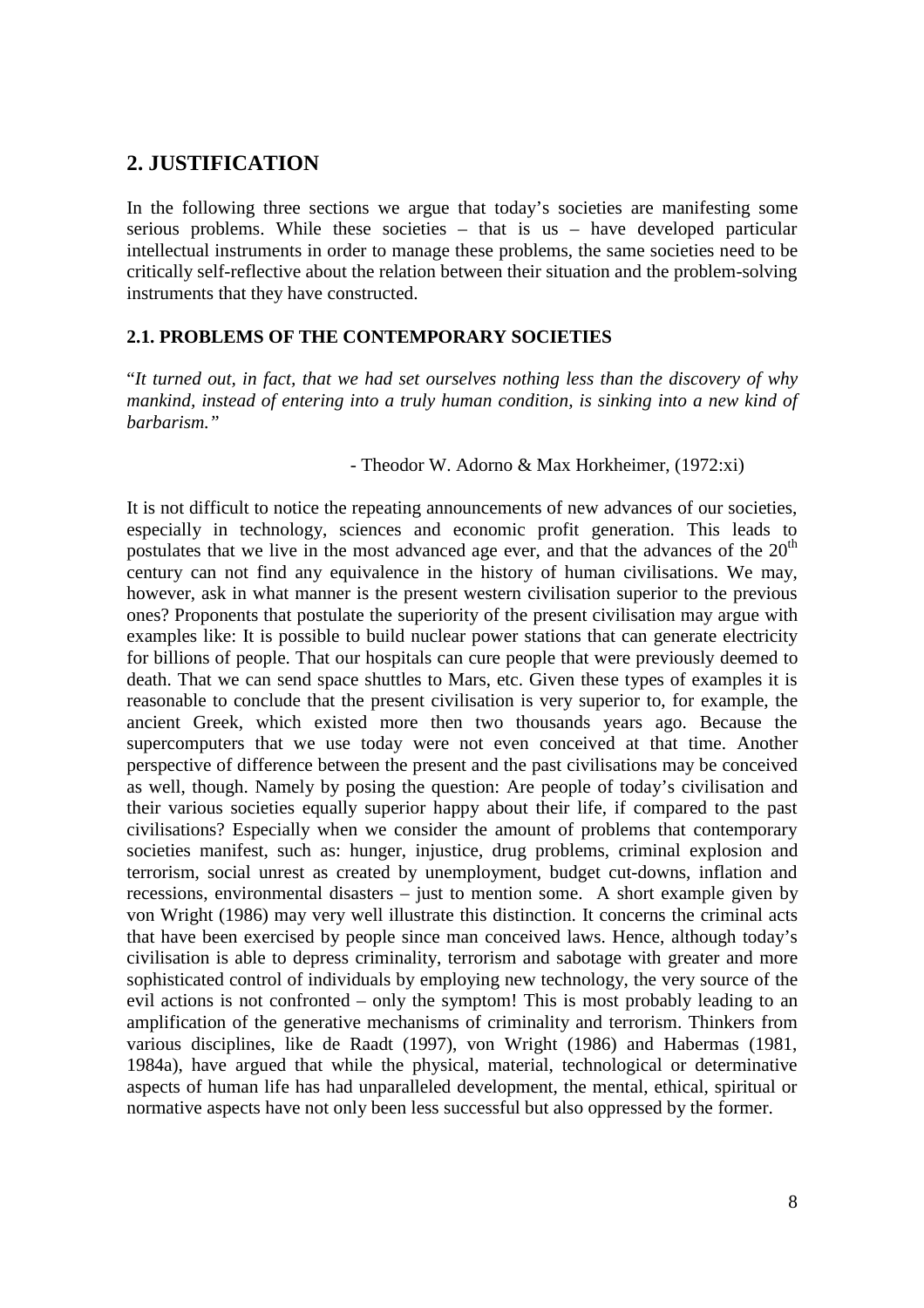"*In a world of food plenty, we starve millions of people, especially little kids. There is the image of a refugee camp in Somalia where at one time in a field were termite mounds, until the children found that handfuls of termites soothed their thirst and hunger. Another image is of a man in a small house with one window, located in the Ganges Valley. He had just energy to move away from the hot sunlight pouring through the window.*

*How dare humans treat other humans so that the latter must live their lives in this manner? Where is the compassion that humans are supposed to have with respect to one another? If the city management of San Francisco daily selected six prisoners in the city jail to be tortured in Union Square wouldn't the public rise in moral outrage? But starvation is a torture, carried out in the cruelest of ways*"

- C. West Churchman (1984:3)

## **2.2. SYSTEMS APPROACHES**

Among the great diversity of disciplines that today's sciences manifest, there are systems approaches/science that emerged just before and after World War II. Two of their wellknown early thinkers and practitioners were Churchman and Ackoff. One of these approaches was characterised by them "*/…/ as the application of scientific methods, techniques, and tools to problems involving the operations of systems so as to provide those in control of the operations with optimum solutions to the problems."* (Churchman et al. 1957: 8-9). While the purpose was stated: *"/…/ to provide managers of the organizations with a scientific basis for solving problems involving the interaction of the components of the organization in the best interest of the organization as a whole. A decision which is best for the organization as a whole is called optimum decision /…/"* (Churchman et al. 1957: 6). We would like to discuss four aspects that we believe characterise systems approaches as distinct from regular scientific inquiry.

Systems approaches concern is to solve problems, whether the problems concerns performance increase of production in a company, optimisation of water supply in some African country, design of new business processes, or managing the ozone whole, et cetera. The notion of a problem as such implies a distinction of two positions: what is and what ought to be (Simon 1976a), therefore systems approaches occupies a fundamentally different epistemological position then the natural sciences as conceived in their notion since the enlightenment. Science as such, and especially natural sciences, postulates production of objective, value-free knowledge that is descriptive and eventually explanative founded on the deterministic hypothesis. This is, while the notion of systems approaches implies not only a description but also prescription for human affairs, whether they are business or public, technological, economical, political, or other. These approaches imply – therefore and necessarily – a mode of not only descriptive logic but also imperative logic, which generates *ought* for the systems' decision-makers. Science as such is fundamentally concerned with production of knowledge of human experiences for its own sake. Systems approaches are occupied also with prescribing how these experiences ought to be in order to help humans in managing their problems; hence designing our environments, organisations, societies, and therefore our life!

A second observation, which is a consequence of the above mentioned, is that systems approaches – due to their production of imperatives – have, to a various extent,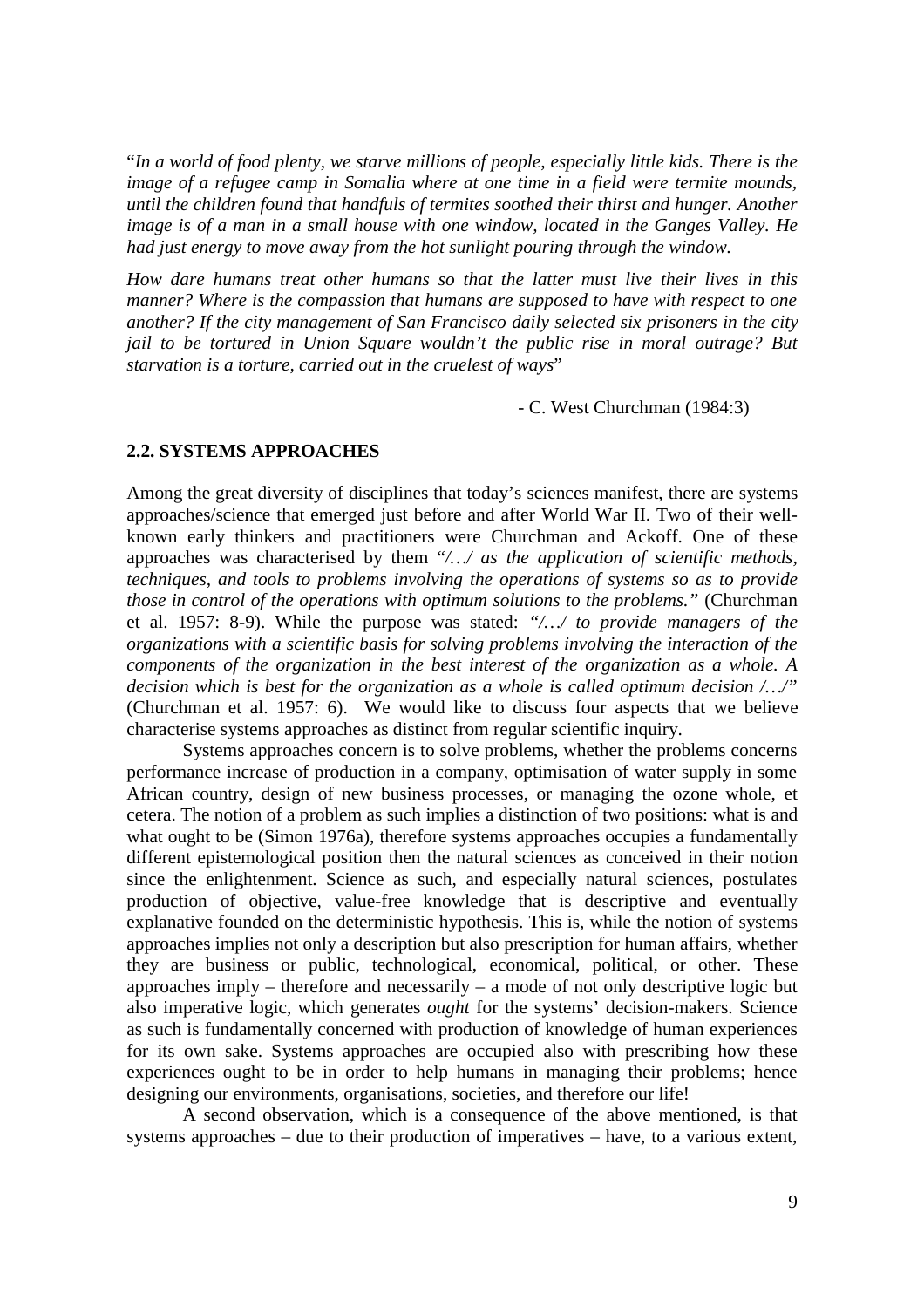an explicit ethical position. This actualises the importance of the particular system of values that is inherent in the various systems approaches – as well as in the problem solvers and decision-makers. This becomes very clear when we pay attention to the previously provided definition, where it is stated: *"/…/ in the best interest of /…/"*. Thus some necessarily questions emerge of what is best, who's best, and why?

A third important distinction is that science – since enlightenment – studies phenomena from a particular theoretical perspective, such as: physical, chemical, biological, psychological, social, etc., with a notorious lack of interaction with other disciplines. This is since systems approaches do not limit themselves to some a priori defined boarders of disciplines. They rather seek to produce knowledge that is necessary for the faced problem, whether it requires knowledge classified as nuclear physics and psychology, software engineering and cultural anthropology, or business administration and arts. Systems approaches are not supposed to worry about the disciplinary borders since they need to be non-disciplinary, rather they need to be problem-oriented. This is since real life problems seldom, if ever, are limited to one particular discipline. Thus, already the pioneers of systems approaches explicitly stated that: "*The comprehensiveness of O.R.'s aim is an example of a "systems" approach, since "system" implies an interconnected complex of fundamentally related components."* (Churchman, et al. 1957: 7). Churchman (1979b:12-13) articulated this distinction as follows: *"/…/ I had come to realize that there are two 'sciences': the one represented by the collection of the disciplines, and the other by the systems approach. The first contains a collection of ideas about methodology and is essentially isolated by its disciplinary politics. The other is an attempt to engage in those areas of inquiry which are most relevant to the social good."* Since the period around World War II a significant amount of intellectual contributions have been generated that may be associated with problem-solving approaches that is not limited to one discipline. Mentioning some dominating implies: Operations Research (Churchman, et al. 1957; Ackoff & Sasieni 1968), Systems Analysis (Atthill 1975; Miser & Quade 1985), Systems Engineering (Hall 1962; Jenkins 1969), Systems Dynamics (Forrester 1961, 1971), General Systems Theory (von Bertalanffy 1968; Mesarovic, et al. 1975; Le Moigne 1977-1994; Rapoport 1986) Living Systems Theory (Miller 1978), Cybernetics (Wiener 1948; Ashby 1956, 1960), Viable System Model (Beer 1959, 1966, 1974, 1979, 1981), Soft System Methodology (Checkland 1978, 1981; Checkland & Scholes 1990), Interactive Planning (Ackoff 1981a, 1981b), Social Systems Design (Churchman 1971, 1979a, 1979b), Strategic Assumptions Surfacing and Testing (Mason & Mitroff 1981), Critical Systems Heuristics (Ulrich 1983, 1987), Total Systems Intervention (Flood & Jackson 1991a, 1991b; Jackson 1991; Flood 1994, 1995; Flood & Romm 1996), Multimodal Systems Thinking (de Raadt 1989, 1991, 1995, 1996, 1997, 1998a, 1998b; Mirijamdotter 1998), et cetera. In line with Churchman we will use a common label for an approach that is focused on general problemmanagement, namely Systems Approach. He provides the following definition of this concept: *"On the broadest level, the systems approach belongs to a whole class of approaches to managing and planning our human affairs with the intent that we as a living species conduct ourselves properly in this world. Everyone adopts at least one such approach during her/his life, even if he/she is a recluse, an agnostic, a nihilist."* (Churchman 1979b:8) To be a little more precise, by approach we mean here the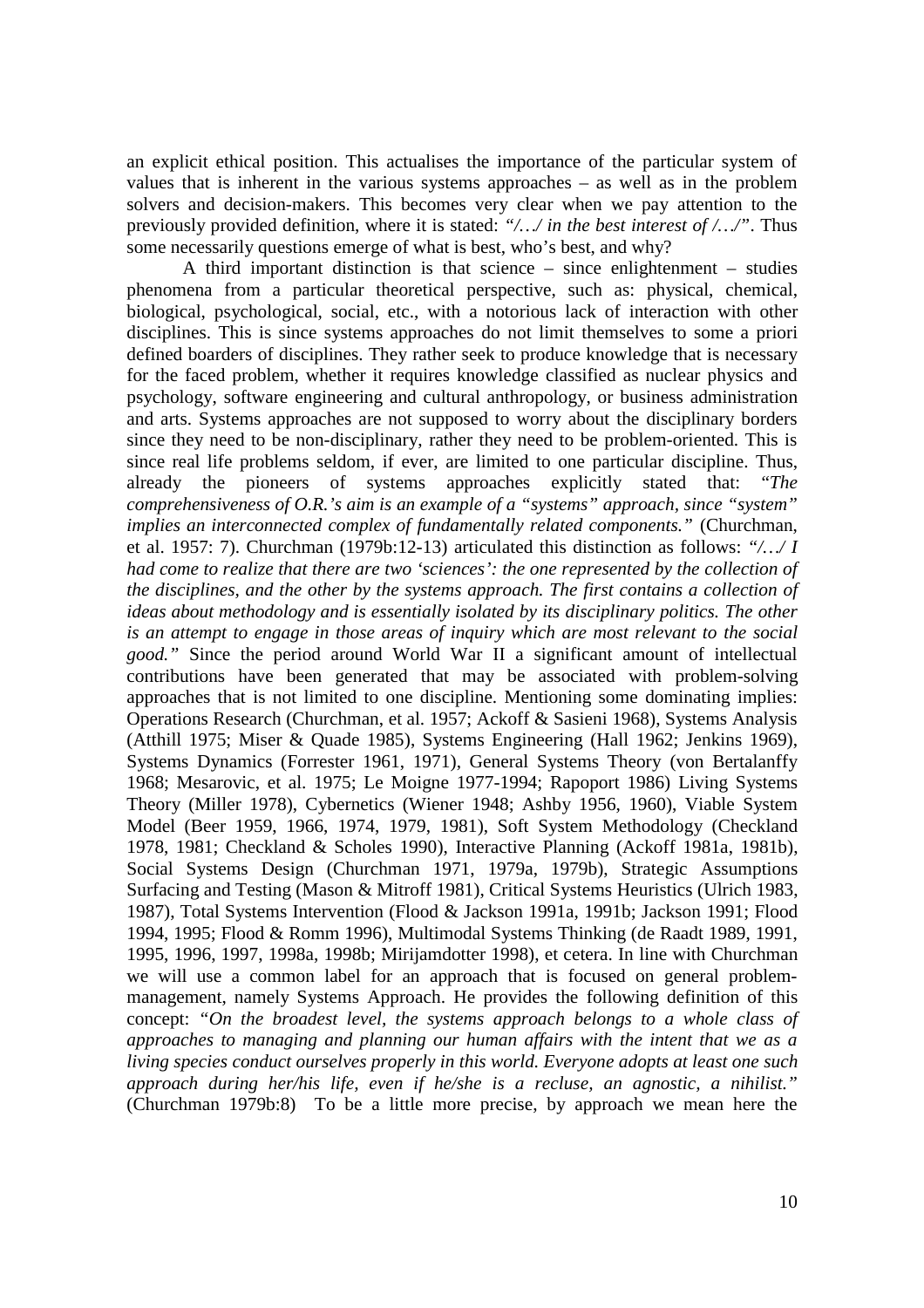theories, methodologies, methods and techniques that provides support for problemmanagement.

Fourthly and finally, an important distinction between traditional sciences and systems approaches is that necessarily the latter implies some intervention, while the former limits itself to knowledge production. Hence, the investigation of what is and what ought to be is followed by some actual implementation of the design in order to reach the desired goals. This implies that the knowledge produced is, at least to some extent, praxis oriented. Or to use a metaphor, it is not enough to study books in order to learn how to swim or cycle...

#### **2.3. NECESSITY TO REFLECT UPON SYSTEMS APPROACHES**

The discussion above has focused on the problematics of our societies and the intellectual tools that these societies have designed in order to manage their problems. The organisational and societal problems seem to be more and more serious – even with postulates that our civilisation may collapse (von Wright 1986) – and today's problem solutions tend to create tomorrow's problems. Therefore, we hold that it is important to reflect on the very problem-management instruments – here systems approaches – which have been conceived with the purpose of managing our problems. Thus, it would be reasonable to pose some questions, such as: How good are the contemporary systems approaches especially in relation to the main characteristics of our societies? What are their possibilities and limitations and why? Attention to these thoughts was paid in Burrell's (1989:61) discussion on the relationship between the contemporary systems approaches and the societal situation and its changes: *"/…/ I would submit that this period of 'new times' needs to be taken seriously by those in O.R."* And this is our aim. These questions seem to be especially important if considered in the following contexts.

The intellectual support in the form of various available systems approaches that are employed in problem management do determine, to an extent, the processes and therefore the results of problem management. This is because, among others, every theoretical construct is founded on some assumptions which were held by its conceivers, both explicitly and implicitly. Further more, some of these foundational assumptions can never be proven scientifically but are due to the particular belief systems (Dooyeweerd 1955-58, Clouser 1991) as well as the socio-cultural contexts of the conceivers.<sup>1</sup> Still another and related problem is that practitioners employ their instruments rather uncritically without being aware of the respective determinants, i.e. how the systems

-

<sup>&</sup>lt;sup>1</sup> In order to illustrate the argument with a simple example, let us imagine a situation where an organisation has acquired a new computerised information system (IS) for support of its work processes. Before its construction and implementation a design phase is necessary that is guided by user requirements specification. The latter is most often based on the needs of the prospective users. In this case, the future users were asked for their requirements, which they specified accordingly. The manager who would not be a prospective user did, however, intervene with some specification modifications. After the construction and implementation, the new IS had some functionalities that no one had use for, at the same time, some functionalities that were needed by its users were missing. This failure of the IS happened because of the imposition of the manager. Or we would rather say that it also happened because the employed systems approach did not offer any instruments for identification and management of the present power structures in the faced problem situation. Instead, in practice, the employed systems approach amplified this situation's political relations and therefore supported an oppression of people.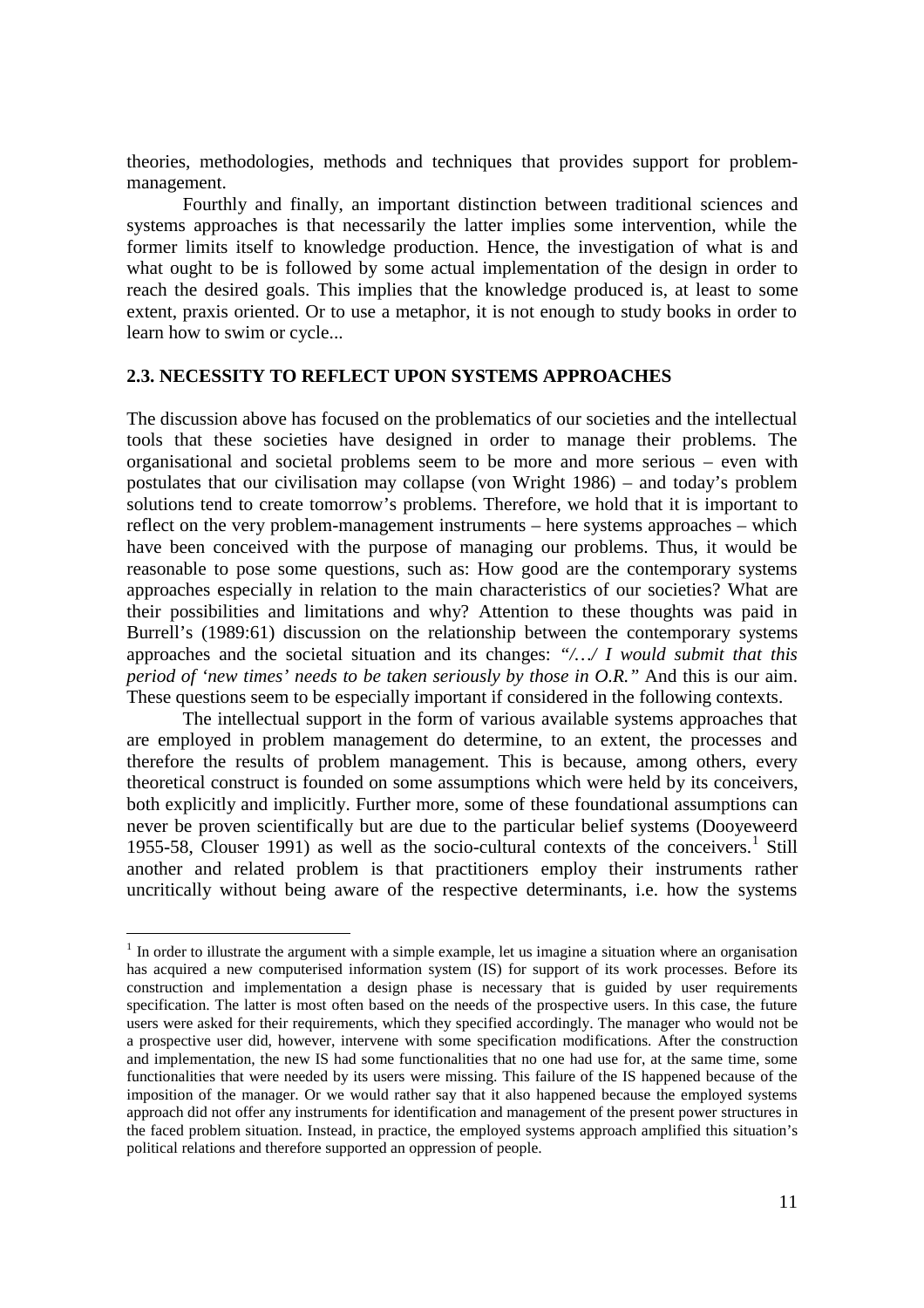modelling instruments affects the perception and design of a particular system (Shon 1992).

Another important problem that we would like to pay attention to is that practitioners tend to be 'married' to one or a few systems approaches where the employed instrument is selected on emotional, historical, cultural, commercial, political or other basis. An alternative way, which is our position, would rather promote a toolbox approach of various systems approaches, where a suitable instrument would be selected according to the faced problematic to be managed.

In conclusion the employment of contemporary systems approaches has important implications and consequences on the problems of societies. Indeed, these approaches do to a certain extent design our societies. Hence, it seems of pertinence to reflect on these foundations of the various systems approaches in order to determine their suitability for a faced problem situation.

Although there is a certain amount of contributions where particular systems approaches have been evaluated from a certain point of view, the amount of modelling instruments that can systematically support description, evaluation and comparison of systems approaches is limited. This is especially so if such an exercise would be performed in reference to the situation and demands of our contemporary societies. This need was suggested by Burrell (1989: 59): *"/…/ the current debate between modernism and postmodernism opens up issues which are rarely if ever considered in O.R. literature and that a position needs to be taken with regard to a number of choices facing us in a self reflective way rather than merely out of habit."* Our view is that a critical and selfreflective position, rather then *"…merely out of habit…"*, is what is necessary in order to improve possibilities for more successful management of our problems and thus societies. This concern about the lack of a well worked out relation between our societies, the social sciences that studies these and the systems approaches was also expressed in United Kingdom by The Operational Research Society. The latter has organised two international conferences on the theme *"Operational Research and Social Sciences",* first in 1964 – held at Gonville and Caius Collage, Cambridge – and the second in 1989 – held at Queens' College, Cambridge. In their preface to the proceedings of the second conference the editors stated, among others, that: "*In the ensuring twenty five years, although debate has continued about the relationship between O.R. and social sciences, mutual understanding has proved more difficult to achieve than many must have hoped for in 1964. There remains a feeling that the full potential of bringing together the two sides to address current problems of organisations and society remains to be realised."* (Jackson, et al. 1989: v). Our aim is to make a contribution that aspires to help to overcome this difficulty. We would like to further develop and generalise our previous experience from an evaluation of a particular school of systems thought (Eriksson 1997b), namely Le Moigne's Systemics (Le Moigne 1990, 1994, 1995a, 1995b; Eriksson 1997a).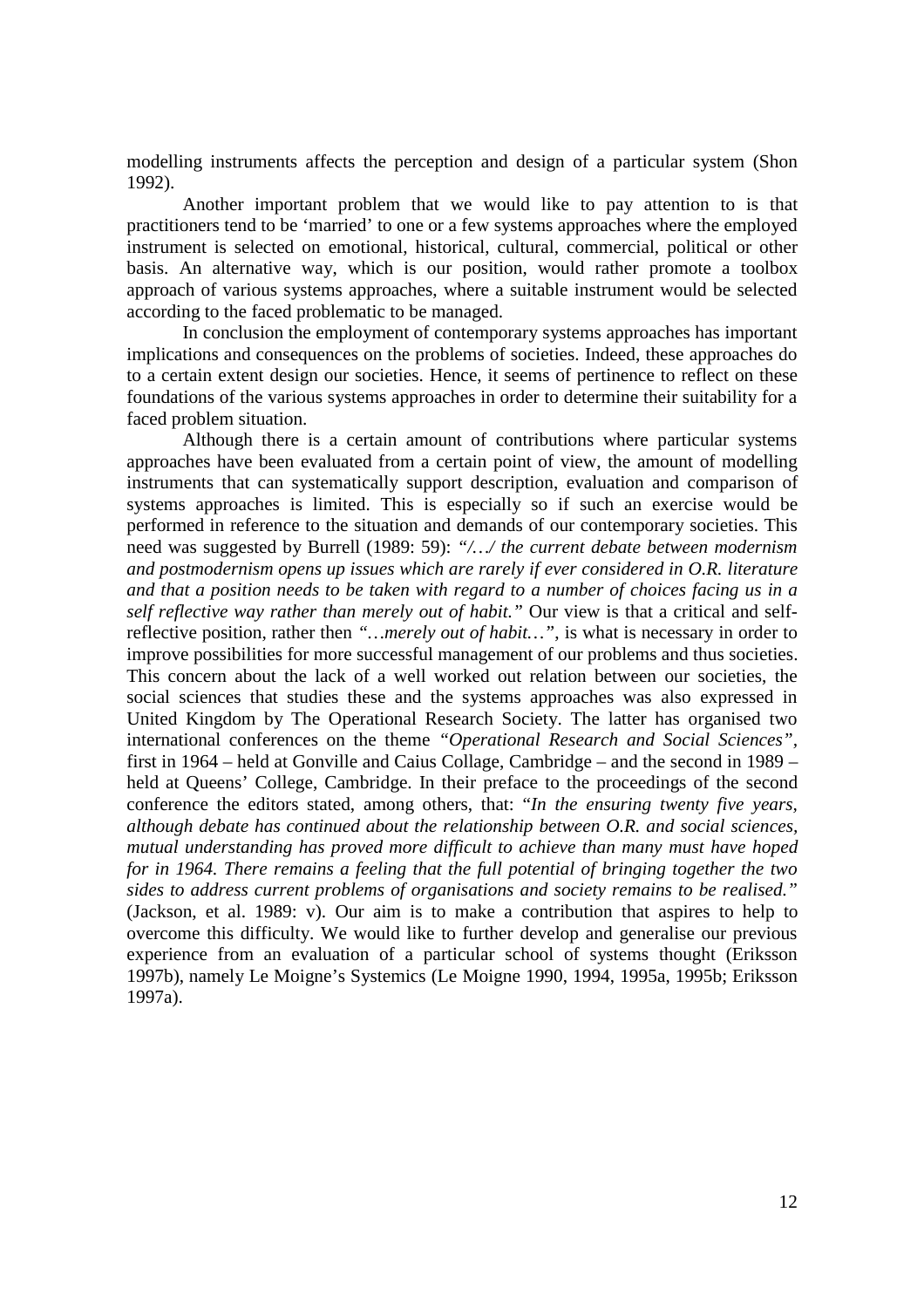# **3. METHOD**

*"/…/ when a field does not seek renewal and self-examination of its epistemological foundations, it is bound to repeat itself, unable to innovate or to depart from its established modes and procedures."*

- John P. van Gigch & Leo L. Pipino (1986: 72)

The present inquiry's objects of investigation are systems approaches that support problem-solving. Hence the inquiry does not focus directly on the very real-life problems as such. Therefore it must be carried out at a different level of abstraction and logic than would be the case during construction of a theory or methodology for some real-life problem. Because of this situation, Meta-Modelling Methodology  $(M^3)$  as constructed, motivated and employed by van Gigch (1987, 1991), (see also van Gigch and Pipino (1986), van Gigch and Le Moigne (1989)) is employed to support the present endeavour. A brief description of  $M^3$  is given below.



**Figure 1**. Illustrates the hierarchy of inquiring systems and their relation to each other, as conceived in meta-modelling methodology. Adapted with modification from van Gigch and Pipino (1986).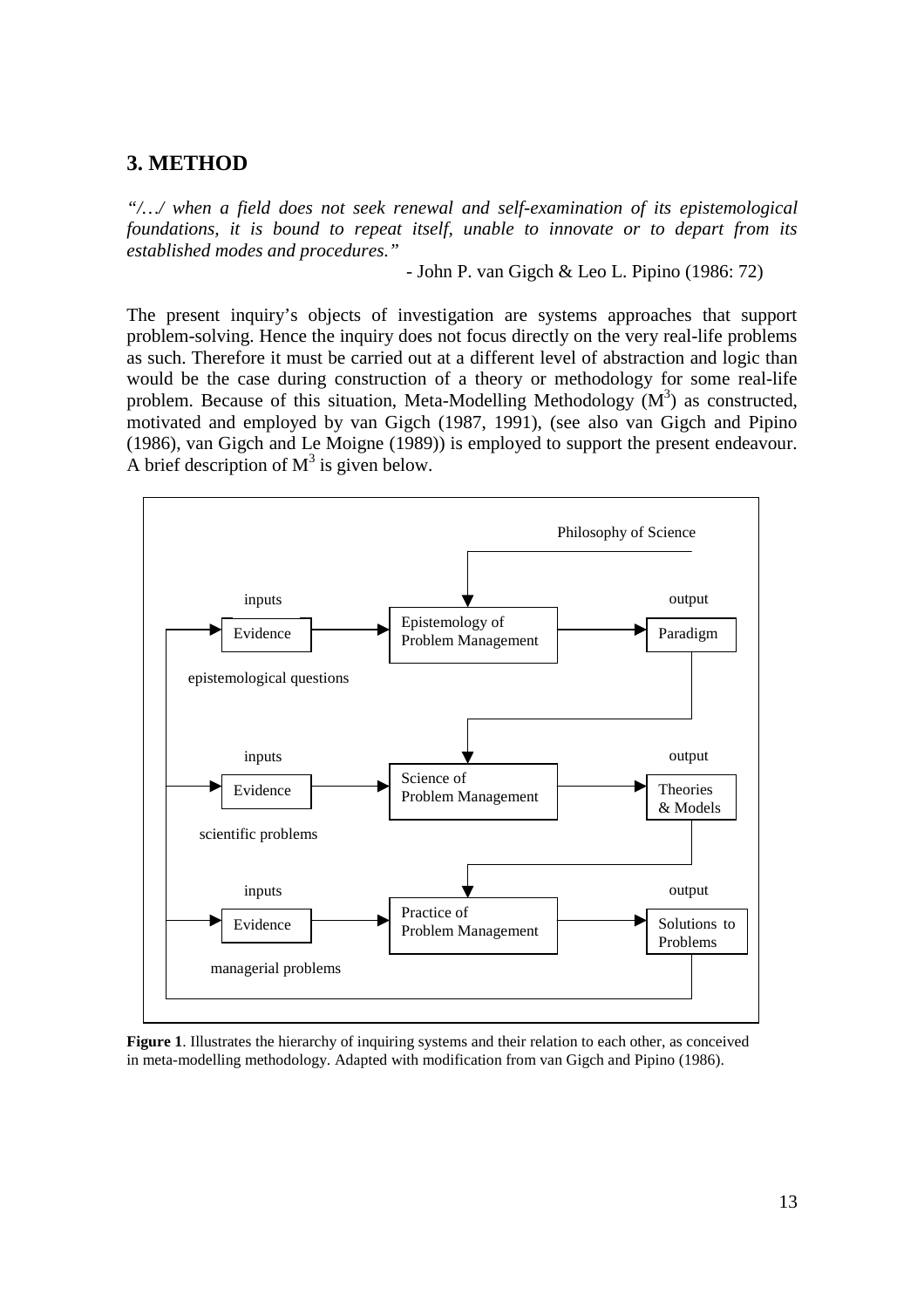$M<sup>3</sup>$  consists of several levels of inquiry (van Gigch 1991). The first level is the lower level, also called the implementation level, the practice level, the operational level or the level of intervention. This level is where people – managers, citizens, clients, etc. – participate in activities involving the management of real life problems. Here the theories, models, techniques, technology, et cetera, are employed to the real world of organisations and societies. The practice designed and prescribed by the various systems approaches is carried out at the implementation level. The next level consists of those activities by which the theories and models used to describe, explain, and predict problems and their management are developed. This level is called the level of science, or tactical level, or object level, or modelling level. Third, is the level where concern is focused on the generic issues of systems approaches, it *"/…/ involves the activities of inquiry which seek to define the origin of knowledge of the discipline, to justify its methods of reasoning, and to enunciate its methodology."* (van Gigch & Pipino, 1986:73). This level is sometimes called the strategic level, or the epistemological level, or the meta-modelling level. Figure 1 illustrates the hierarchy of inquiring systems and their relation, inputs and outputs, as conceived by meta-modelling methodology. Its epistemological inquiry receives inputs from the philosophy of science as well as from the practice and the science levels. Then the science inquiry receives inputs both in form of the paradigm<sup>2</sup> as defined by the epistemological inquiry and in the form of the evidence as defined at the practice level. Finally, the practice inquiry receives theories and models from the science inquiry level, as well as from the solutions of the managerial problems.

# **4. SOME PREVIOUS WORKS**

<u>.</u>

There are several available frameworks for the evaluation of systems approaches. In this section we give a more explicit account to two such approaches, but also mention very briefly some others. These two have been selected because of their domination in the systems thinking community and that they relate the investigated systems approaches to societal notions. We compare these two frameworks to our contribution, later in the present investigations. That comparison will show that different frameworks lead to different intelligibility of seemingly the same objects of inquiry. Such a discrepancy opens doors for an important debate and discussion.

# **4.1. SYSTEM OF SYSTEM METHODOLOGIES**

System of Systems Methodologies (SOSM) was proposed for the first time by Jackson and Keys (1984), but has since evolved (Jackson 1987, 1988, 1990a, 1990b, 1991, 1997; Keys et al. 1988). We present here SOSM's basic idea that does not seem to have changed very much. Hence, Jackson (1991: 27) says, *"The formative idea of the system*

<sup>&</sup>lt;sup>2</sup> Meta-modelling Methodology follows the conception of a paradigm as given by Kuhn (1970), which it interprets as: *"/…/ a paradigm represents the way that problems are conceptualized. It is made up of commitments, shared by the scientific community, to accept certain approaches, theories, methods and models. A paradigm reflects the values by which the scientists judge how to configure or define a problem, as well as their attitude toward any likely answer(s) or solution(s)."* (van Gigch & Pipino 1986: 72).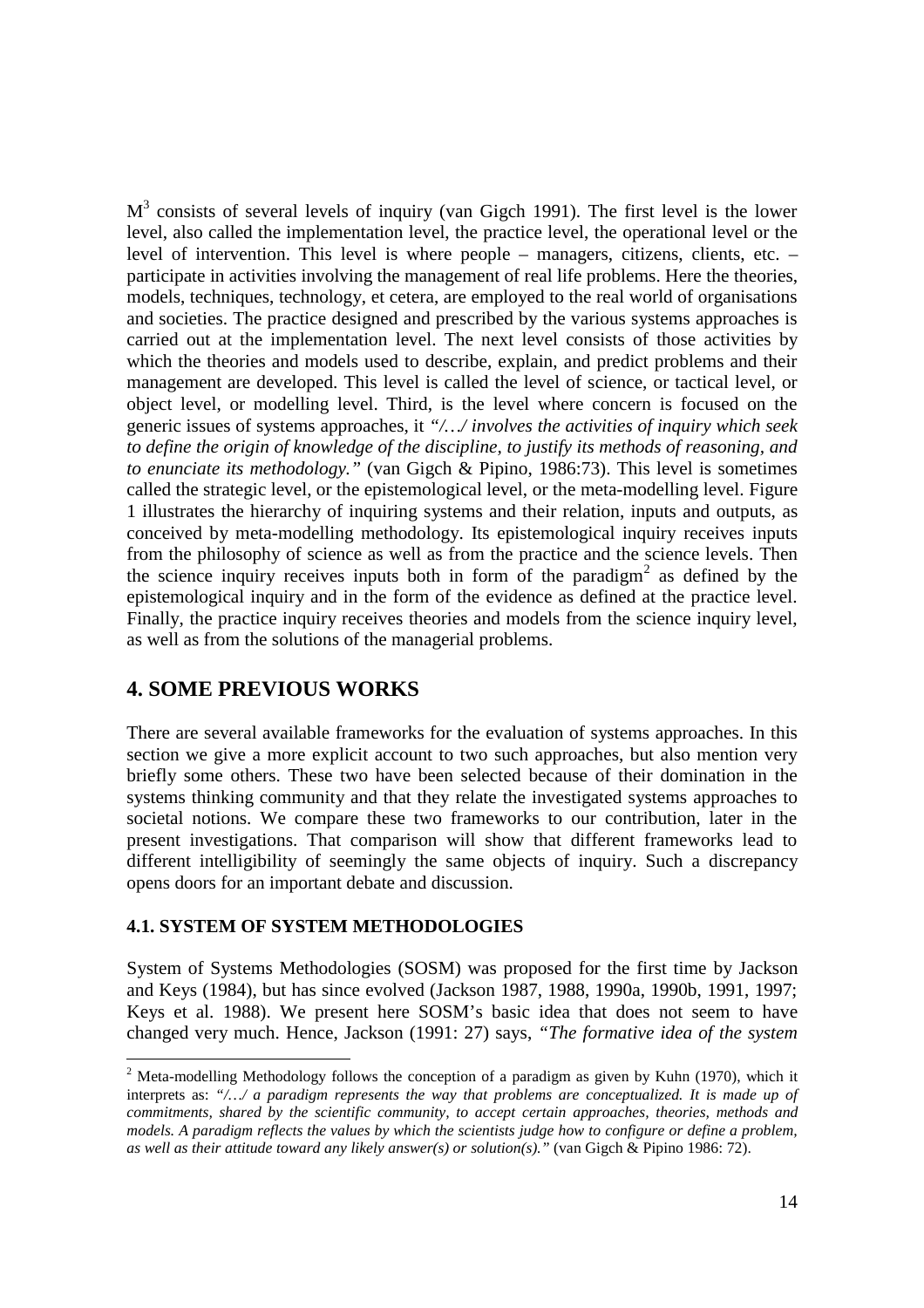*of systems methodologies is that it is possible to construct an ideal-type grid of problem contexts that can be used to classify systems methodologies according to their assumptions about problem situations."*

SOSM considers that there are two aspects of problem contexts that are particularly pertinent to the characterisation of the very problem-managing situation. One is the system(s) in which the problem(s) are located, the other is the relationship between the participants, i.e. those who can make decisions that affect the behaviour of the system(s). Systems are classified to be either simple/mechanical or complex/systemic. Simple systems *"/…/ are characterised by having a small number of elements with few, or at least regular, interactions between them. Such systems are likely to be governed by well-defined laws of behaviour, to be largely closed to the environment, to be static over time, to be unaffected by behavioural influences, and to have subsystems that are passive and do not pursue their own goals."* (Jackson 1991: 28) At the other end there are the so called complex systems which are *"/…/ characterised by having a large number of elements that are highly interrelated. Such systems are probabilistic, open to the environment evolve over time, are subject to behavioural influences, and have purposeful parts."* (Jackson 1991: 28)

The other aspect of a problem-management situation is the relationship between participants. SOSM offers here three alternatives. First is the unitary problem context. It occurs when *"/…/ the participants associated with a particular problem context are in genuine agreement on objectives, share common interests, have compatible values and beliefs, and all participate in decision making /…/"* (Jackson 1991: 28). The second situation is called pluralist and occurs when *"/…/ the participants have divergent values and beliefs and, to some extent, differing interests and objectives, but a genuine accommodation or compromise can be reached upon which all agree /…/"* (Jackson 1991: 28). Finally, the third position is called coercive and occurs when *"/…/ there is little common interest between the participants, there is a fundamental conflict, and the only consensus that can be achieved is through the exercise of power and through domination /…/"* (Jackson 1991: 28).

Combining the two qualities of problem-solving situations may give a six-cell matrix, with the following problem categories: simple-unitary, complex-unitary, simplepluralist, complex-pluralist, simple-coercive, and complex-coercive.

The next step is the allocation of the contemporary systems approaches to the model described above. This implies the following (Flood  $&$  Jackson 1991b): the simpleunitary cell contains Operations Research, Systems Analysis, Systems Engineering, and Systems Dynamics. The complex-unitary cell is said to contain Viable Systems Model, General Systems Theory, Socio-Technical systems thinking, and Contingency Theory. Next, the simple-pluralist cell has Social System Design and Strategic Assumptions Surfacing and Testing approaches. While the pluralist-complex cell contains Interactive Planning and Soft Systems Methodology. Further, the simple-coercive cell has only Critical Systems Heuristics, while the last cell the complex-coercive, is said not to have any approach, since there are no known methodologies that can support such problem situations. For an overview of this description see Table 1. System of Systems Methodologies is meant to enable potential users to assess the strengths and weaknesses of different methodologies for their purposes.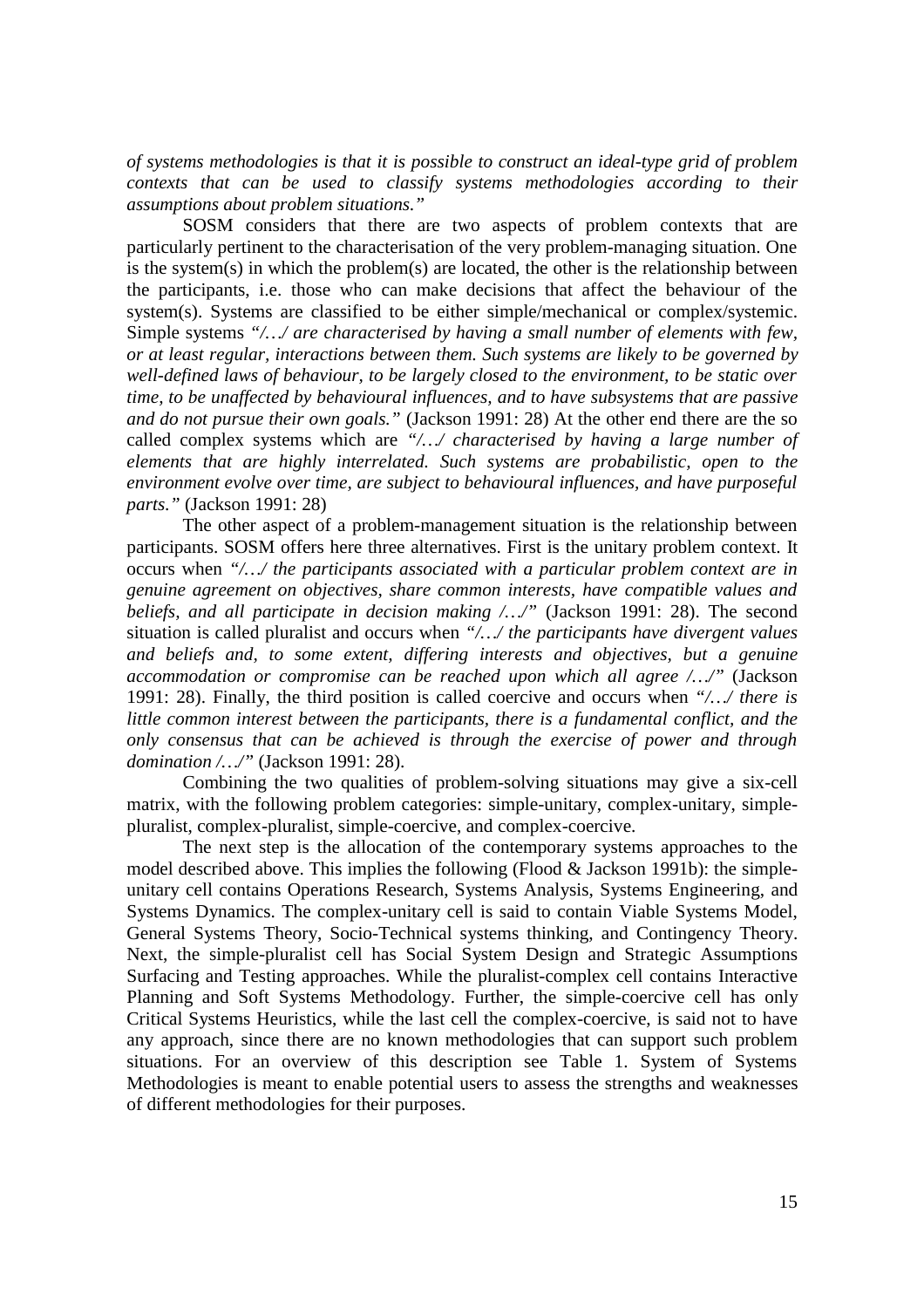**Table 1.** Illustrates the classification of systems approaches as exercised by the Systems of Systems Methodologies. Adapted with modification from Flood and Jackson (1991b). Explanation of the acronyms is as follows. OR: Operations Research, SA: Systems Analysis, SE: Systems Engineering, SD: Systems Dynamics, VSM: Viable Systems Model, ST: Socio-technical systems thinking, CT: Contingency Theory, SSD: Social Systems Design, SAST: Strategic Assumptions Surfacing and Testing, IP: Interactive Planning, SSM: Soft Systems Methodology, and CSH: Critical Systems Heuristics.

| unitary                                     | pluralist        | coercive   |
|---------------------------------------------|------------------|------------|
| $simple$   OR, SA, SE, SD                   | <b>SSD, SAST</b> | <b>CSH</b> |
| <i>complex</i>   VSM, GST, ST, CT   IP, SSM |                  | $- -$      |

# **4.2. SOCIOLOGICAL PARADIGMS**

The second framework for an evaluation of systems approaches described below builds on Burrell and Morgan's (1979) model of sociological paradigms. It has been employed in systems thinking by Jackson (1982, 1991).

Burrell and Morgan's model of sociological paradigms represents the various assumptions about how we should learn about reality, and about the nature of that reality. Hence in systems terms, it can provide an instrument for illuminating the assumptions about the various systems approach methodologies of investigations, as well as about the social systems that are to be investigated with the support of these systems approaches. The model states that the social world and its investigations can be conceived in terms of four main paradigms. This distinction is founded on two aspects, first the nature of social science, that can be considered as either subjective or objective, and second about the nature of society that can be considered emphasising either regulation or radical change. Returning to the first aspect, the nature of social science, there are four characteristics that together determine its position. These are the ontological, epistemological, anthropological and methodological domains of inquiry. If a theory is labelled as objective, it has the realist ontology, positivist epistemology, determinist anthropology, and nomothetic methodology positions. On the other hand, if a theory is found to be subjective it has nominalist ontology, anti-positivist epistemology, voluntarist anthropology and ideographic methodology positions. This distinction between objectivist and subjectivist assumptions about the nature of social science makes up the first dimension of Burrelll and Morgan's (1979) model.

The second dimension considers the assumptions about the nature of society. Sociology of regulation is concerned with understanding of the status quo. Society is thus seen as being fundamentally consensual, therefore the mechanisms by which social order is maintained are studied. Sociology of radical change, on the other hand, studies radical change in social systems. Society is thus seen as being fundamentally contradictory and manifesting structural conflicts.

Combining the two dimensions gives a four-cell matrix. Radical change sociology and the subjective nature of social science imply the so-called radical humanism paradigm. Secondly, radical change sociology and objectivist nature of social science results in the so-called radical structuralism paradigm. Thirdly, regulation sociology and subjectivist nature of social science implies the interpretative paradigm. And finally, regulation sociology and objectivist nature of social science yields functionalist paradigm. For an illustration see Table 2.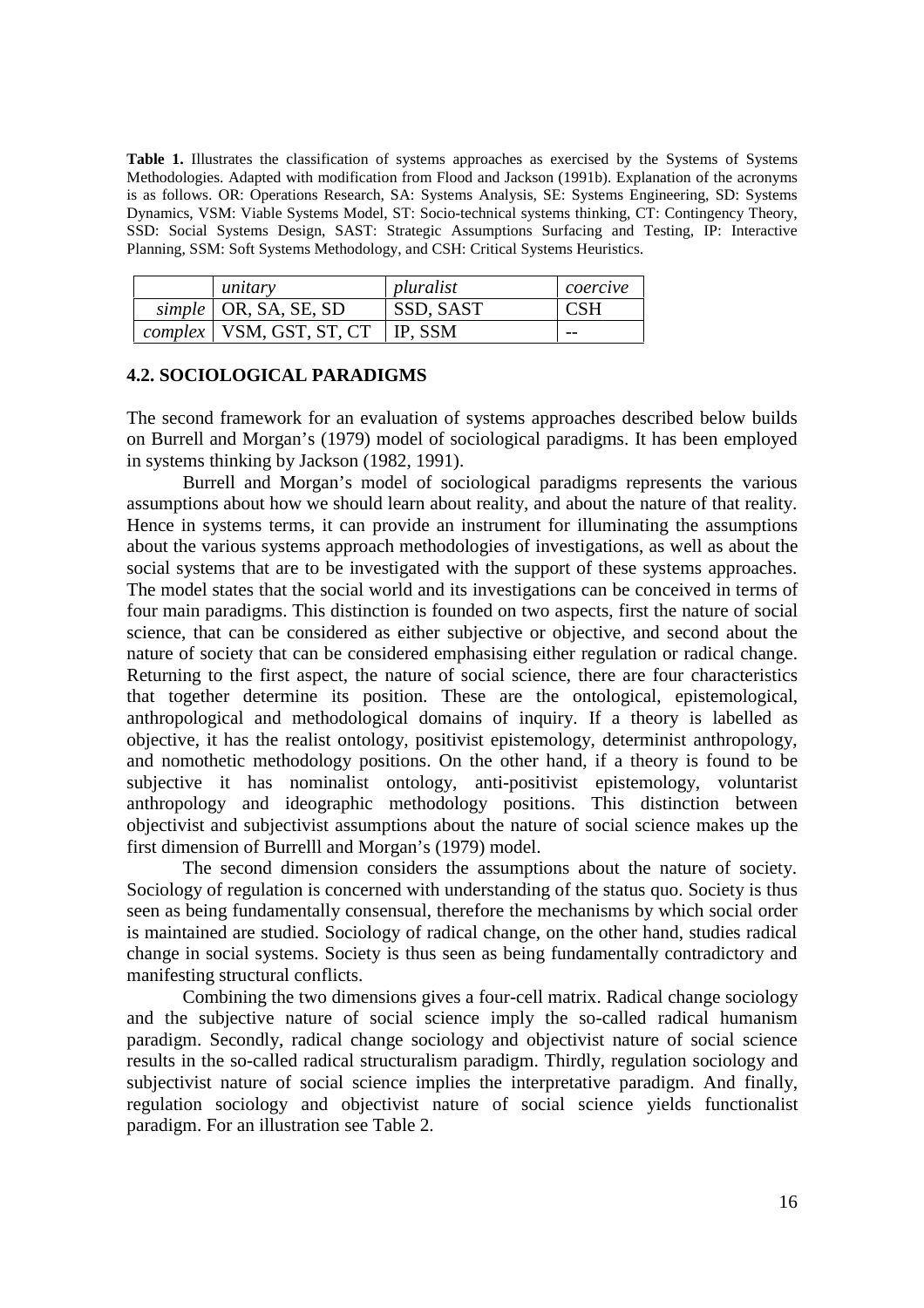We will now briefly characterise the four paradigms. Functionalist paradigm implies that the studied systems are easy to identify and describe, and possess existence that is independent of its observers. Their study searches for regularities and relationships between the various components. Human being behaviour is considered to be determined by its environment and the studied system as such is characterised by status quo. Quantitative models are built as representations that are meant to facilitate prediction and control of the studied systems. Secondly, the interpretative paradigm implies that there are individual interpretations of the observers, which may very well vary according to the observer. The voluntarism of humans makes it in practice very hard to construct a feasible quantitative model, the models are rather qualitative where knowledge is obtained by involved studies. Still the idea of the study is to identify some status quo, so that understanding and eventually prediction and control may be obtained. Thirdly, the radical structuralist paradigm postulates an independent existence of the studied social reality. It searches for regularities of deterministic system behaviour. This implies representation with quantitative models of radical changes and conflicts. Finally the radical humanist paradigm considers the social reality to be a construction of its observer, which implies that personal involvement is necessary in order to inquiry these systems, and qualitative representation will be its result. Again there is a notion of transformation and change of the social systems.

Finally, Jackson (1982, 1991) allocated the various systems approaches into this model of sociological paradigms as following. The approaches labelled as Hard Systems Thinking, that is Operations Research, Systems Analysis, Systems Engineering, and Systems Dynamics, were found to belong to the functionalist paradigm. Secondly, approaches belonging to Soft Systems Thinking, that is Soft Systems Methodology, Interactive Planning, and Social Systems Design, were allocated to the interpretative paradigm. Thirdly, Critical Systems Heuristics of Critical Systems Thinking was found to be radical humanist in orientation. See Table 2 for an overview.

**Table 2.** Illustrates the four sociological paradigms together with the various systems approaches. Modified after Burrell and Morgan (1979) and Jackson (1982, 1991). Acronyms, OR: Operations Research, SA: Systems Analysis, SE: Systems Engineering, SD: Systems Dynamics, SSM: Soft Systems Methodology, IP: Interactive Planning, SSD: Social Systems Design, CSH: Critical Systems Heuristics.

|                  | Radical Change                   | Sociology              |                  |
|------------------|----------------------------------|------------------------|------------------|
|                  | Radical Humanism:                | Radical Structuralism: |                  |
| $Subjective$ CSH |                                  |                        | Objective social |
|                  | social science   Interpretative: | Functionalist:         | science          |
|                  | SSM, IP, SSD                     | OR, SA, SE, SD         |                  |
|                  | Regulation Sociology             |                        |                  |

# **4.3. SOME OTHER FRAMEWORKS**

There are several other frameworks for modelling and evaluating the various systems approaches. We would like to mention very briefly some of those.

One approach is to represent the various systems approaches in terms of metaphors. Morgan's (1986) account of the various images of organisations implied organisations as machines, organisms, brains, cultures, political systems, psychic prisons,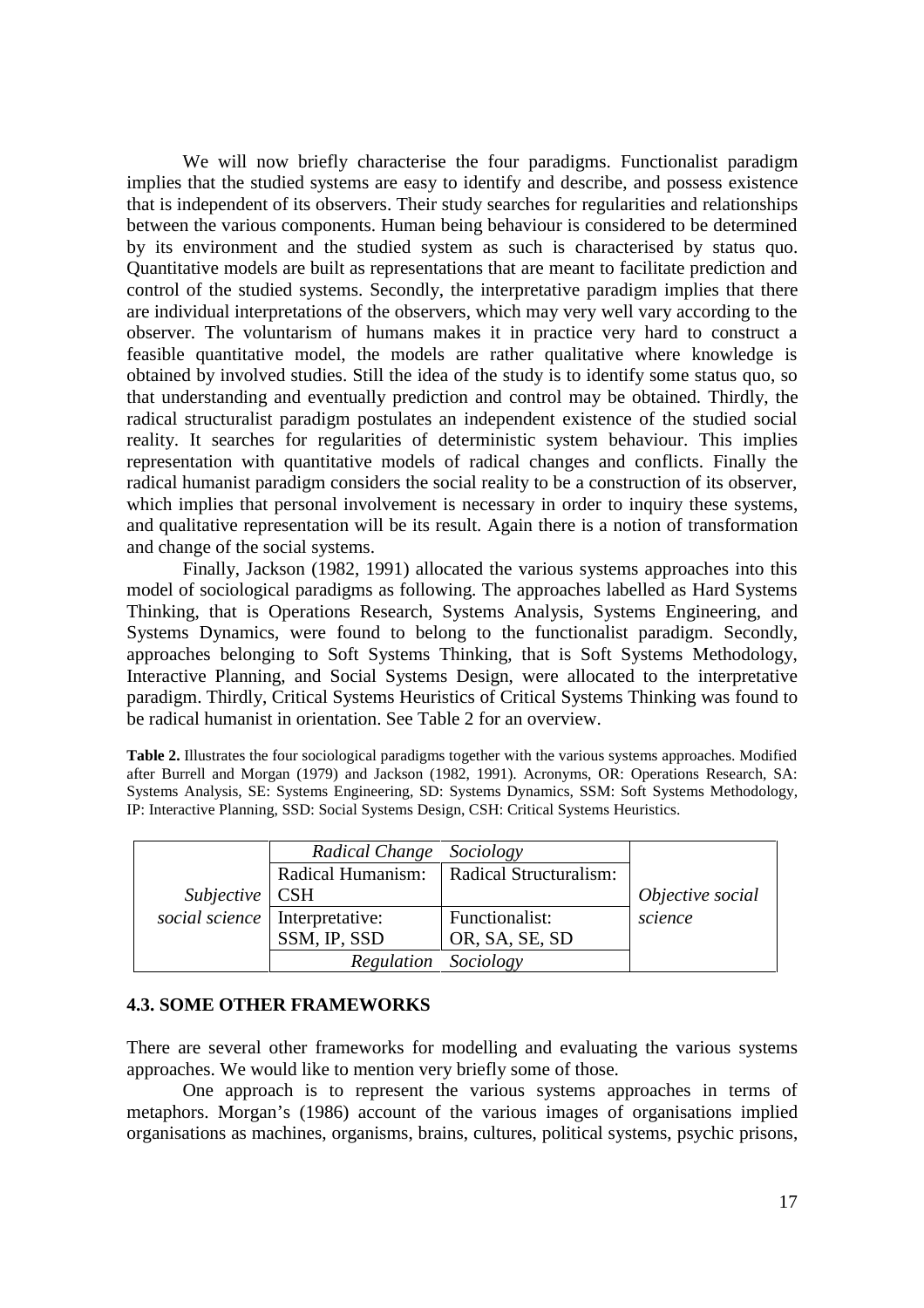flux and transformations, and instruments of domination. Some of these metaphors are used (Jackson 1991, Flood & Jackson 1991b) to represent the various systems approaches. Hence, for example, Operations Research and Systems Analysis are found to be machines, Viable Systems Model to be brain, while Soft Systems Methodology is conceived as culture.

Flood and Romm (1996) in their "Triple Loop Learning" notion of employment of systems approaches associates the various systems approaches with three questions of a situation. These are how-to-solve problem, what-is the problem, and why is it a problem. Here, Operations Research, Systems Analysis and Systems Engineering are associated with the issue of how to solve a problem, Soft Systems Methodology with conceiving what is the problem, while Critical Systems Heuristics with justifies why is a problem what it is. Further on in the paper, we will see that one of our heuristics have a very similar approach to modelling the systems approaches. However, our account will provide a different context, which we believe gives some more intelligibility of the investigated objects.

There are more evaluation approaches, that are more or less coherent like Ullrich's (1981) comparison of Churchman's (1971, 1979a, 1979b) and Simon's (1969) systems approaches, or his (Ullrich 1983) evaluation of Viable Systems Model (Beer 1979, 1981). Jayaratna (1994) constructed the NISAD approach for understanding and evaluating methodologies. Its rationale focuses four main elements, the problem situation, i.e. the methodology context, the intended problem solver, i.e. the methodology user, the problem-solving process, i.e. the methodology, and finally the evaluation of the three just mentioned. More meta-modelling approaches are provided by Hildebrant (1982), Miser and Quade (1985), Bowen (1986), Eden and Radford (1990), Agrell (1992), Beath and Orlikowska (1994), Hirschheim et al. (1996) and Mingers and Gills (1997).

# **5. EVALUATION HEURISTICS**

This section presents evaluation heuristics together with their employment to some various systems approaches. They are organised into three main groups. The first group includes four related heuristics, which are the theory-generation investigation, the paradigmatic-historic development investigation, the epistemological orientation investigation and the decision-making process investigation. The second group investigates the potentiality of systems approach's to deal with complexity. It includes three related heuristics, which are reductionism-by-science investigation, procedural reductionism-in-science investigation, and substantive reductionism-in-science investigation. Finally, the third contribution presents an investigation of the religious ground-motives that every systems approach necessarily grounds itself on.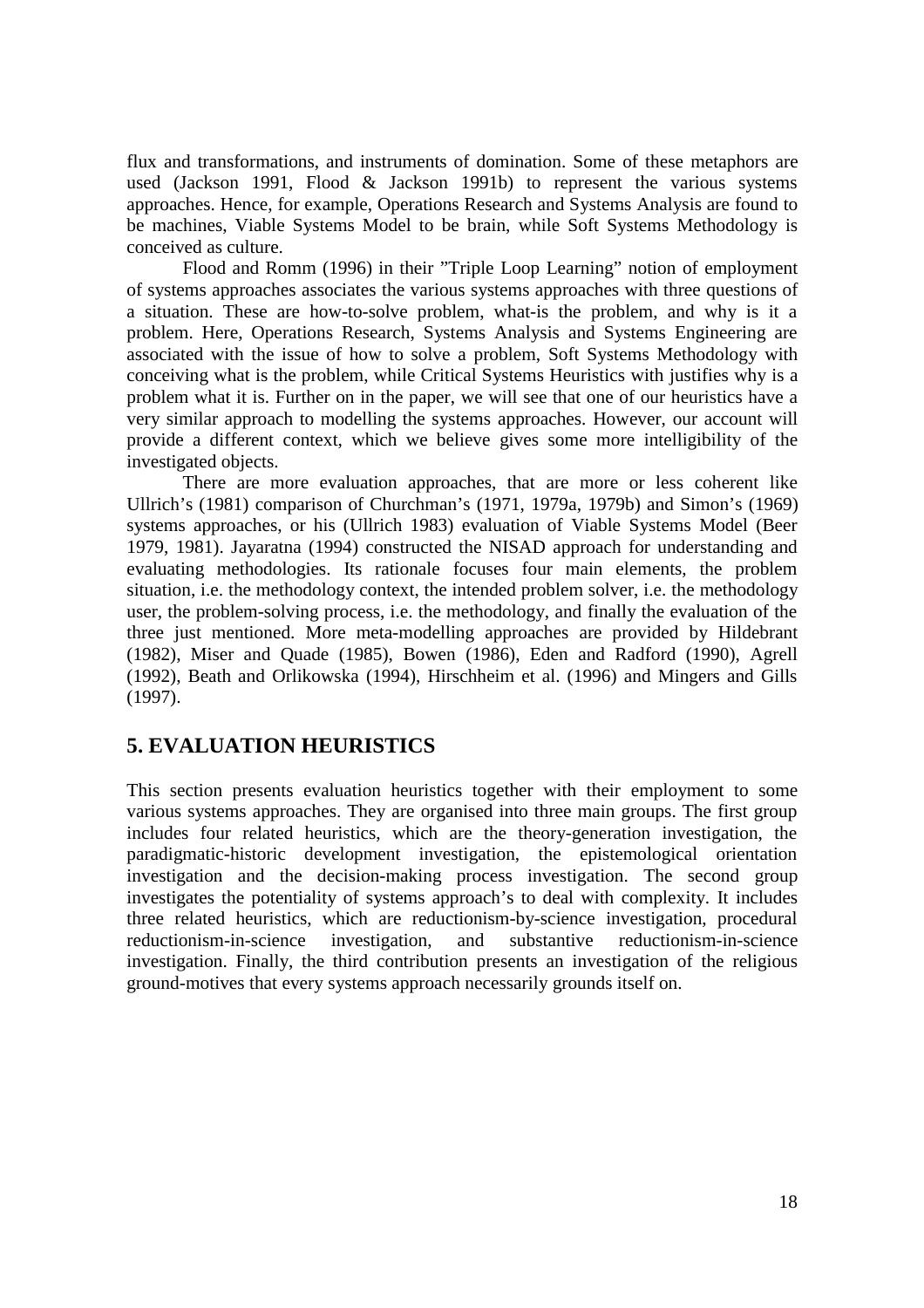# **5.1. INTERPRETING SYSTEMS APPROACHES FROM FOUR RELATED PERSPECTIVES: THEORY-GENERATION SOURCE, PARADIGMATIC-HISTORIC DEVELOPMENT, EPISTEMOLOGICAL ORIENTATION, AND DECISION-MAKING PROCESS**

The following sections offer an alternative way of making the various systems approaches and their mutual relationships intelligible. This intelligibility is based on four types of discriminators that provide support for organising these objects of investigations. The discriminators are the theory-generation sources, the paradigmatic-historical development, the epistemological orientation, and the decision-making process. The investigation ends with a discussion and conclusions.

## *5.1.1.1. Objects under investigation*

The following systems approaches are objects of this investigation. Operations Research & Management Science [OR&MS], (Churchman et al. 1957; Ackoff & Sasieni 1968); Systems Analysis [SA], (Atthill 1975; Miser & Quade 1985); Systems Engineering [SE], (Hall 1962; Jenkins 1969); Systems Dynamics [SD], (Forrester 1961, 1971); Cybernetics – including both first order cybernetics  $[1<sup>st</sup> Cyb.]$ , (Wiener 1948; Ashby 1956, 1960) and second order cybernetics<sup>3</sup> [2<sup>nd</sup> Cyb.], (von Foerster 1984; von Glaserfeld 1984, 1995) – General Systems Theory [GST], (von Bertalanffly 1968); Living Systems Theory [LST], (Miller 1978); Viable Systems Model [VSM], (Beer 1974, 1979, 1981); Autopoietic Systems Theory [AST], (Marurana & Varela 1980); Interactive Planning [IP], (Ackoff 1981a, 1981b); Soft Systems Methodology [SSM], (Checkland 1981; Checkland & Scholes 1990); Critical Systems Heuristics [CSH], (Ullrich 1983, 1987); Living Social System model [LSS], (de Raadt 1991); and Multimodal Soft Systems Methodology [MSM], (Mirijamdotter 1998).

# **5.1.2. Discrimination due to the theory-generation source**

The first proposed discriminator is the empirical source of theory generation. This implies the attention of the phenomena that were the sources of scientific observations and investigations, and then led to theory generation.<sup>4</sup> Our position is that such a source necessarily and in a certain way determines the theory of the various systems approaches. A question for our investigation that follows is, which empirical phenomena to account for and how many should be considered? Starting with the second question, an alternative is to account for all – or as many as feasible – types of phenomena that have provided a source and therefore obtain a rich model, another alternative is to limit our account to a

<sup>&</sup>lt;sup>3</sup> Recently (Umpleby 1997) a distinction has been made between Engineering Cybernetics (what we call 1<sup>st</sup> order cybernetics), Biological Cybernetics (what we call 2nd order cybernetics), and Social Cybernetics, that is a set of cognitive systems (humans) that interact. Since our position that the last mentioned notion is still to establish itself, we do not consider it in our investigation.

<sup>&</sup>lt;sup>4</sup> We would like to note that the empirical theory generation source is not completely determinative for this outcome. A theory is constructed also due to some intellectual activity of its constructor(s). The impact of the intellectual process is not investigated here, however.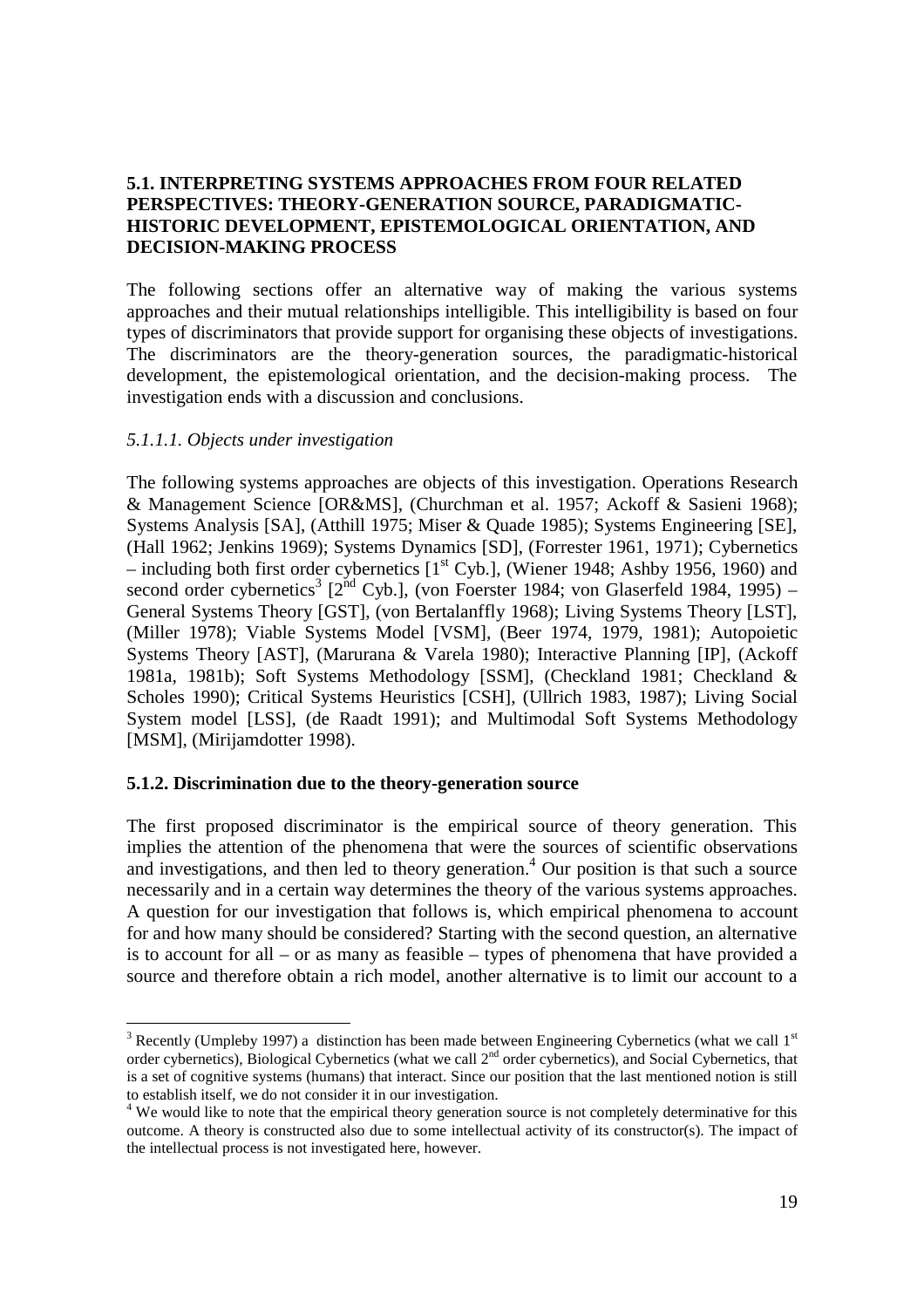few types and thus obtain a more comprehensive model. The second alternative is pursued in this investigation.

Turning to the second question, three types of phenomena are proposed to act as a point of reference. These are the mechanical/physical phenomena, the biological phenomena and the social phenomena. The mechanical/physical phenomena will be associated with the metaphor of Machine Thinking. It comprises both artificially constructed physical systems such as steam engines or computers, and natural systems such as solar or weather systems. The biological phenomena will be labelled Biological Thinking and comprises both plants and animals. Finally the social phenomena will be labelled Social Thinking and covers groups of people, families, organisations, etc. We are well aware that important differences may be found within these three types of phenomena, yet our position is that the proposed classification will serve our purpose well enough.

## *5.1.2.1. Allocation of systems approaches*

We would like to assign the classical Operations Research & Management Science approaches to Machine Thinking. They use mathematics and statistics due to classical mechanics and thermodynamics. Also the classical school of Taylorian management was founded on a mechanistic division of labour. We would like, as well, to assign Systems Analysis, Systems Engineering and Systems Dynamics to Machine Thinking. They are all founded in observations of deterministic states and processes, and use quantification due to classical mechanics and statistics. These approaches do not posses any qualities that are unique for biological or social systems, such as free will and culture or love and hate. Cybernetics, on the other hand, seems to have been generated due to investigations in both machine and biological domains. From an epistemological point of view it provided a breakthrough when compared to classical mechanics and thermodynamics. This is since the latter two are founded on determinism of a closed system, while cybernetics provides the teleological hypothesis, and considers systems as open. The latter was clearly derived from biological phenomena. Cybernetics became the foundation of control theory and is used for conception of modern machines as well as explanation of some biological processes. Therefore, we would like to assign first order cybernetics to both Machine Thinking and Biological Thinking. Next, second order Cybernetics considers the studies of the observing system, rather then of the observed system. It has its origin in biological and psychological investigations of cognition, therefore should be assigned to Biological Thinking.

Considering General Systems Theory in the notion of biologist L. von Bertalanffy (1968), it is clear that its origins belong to Biological Thinking. It provided some concepts like open system and eqvifinality that mechanical approaches did not. The Autopoietic Systems Theory (Maturana & Varela 1980) belongs also to the Biological Thinking domain. Its aim is to provide a notion of what is life, which it states to be autopoietic, i.e. self-producing. Living Systems Theory (Miller 1978) provides a seemingly universal theory for all living systems. It states that there are seven levels or types of living systems and these must have twenty subsystems or processes in order to be viable. This theory has its origins in the biological domain and should therefore be assigned to Biological Thinking. The Viable System Model is founded on the cybernetic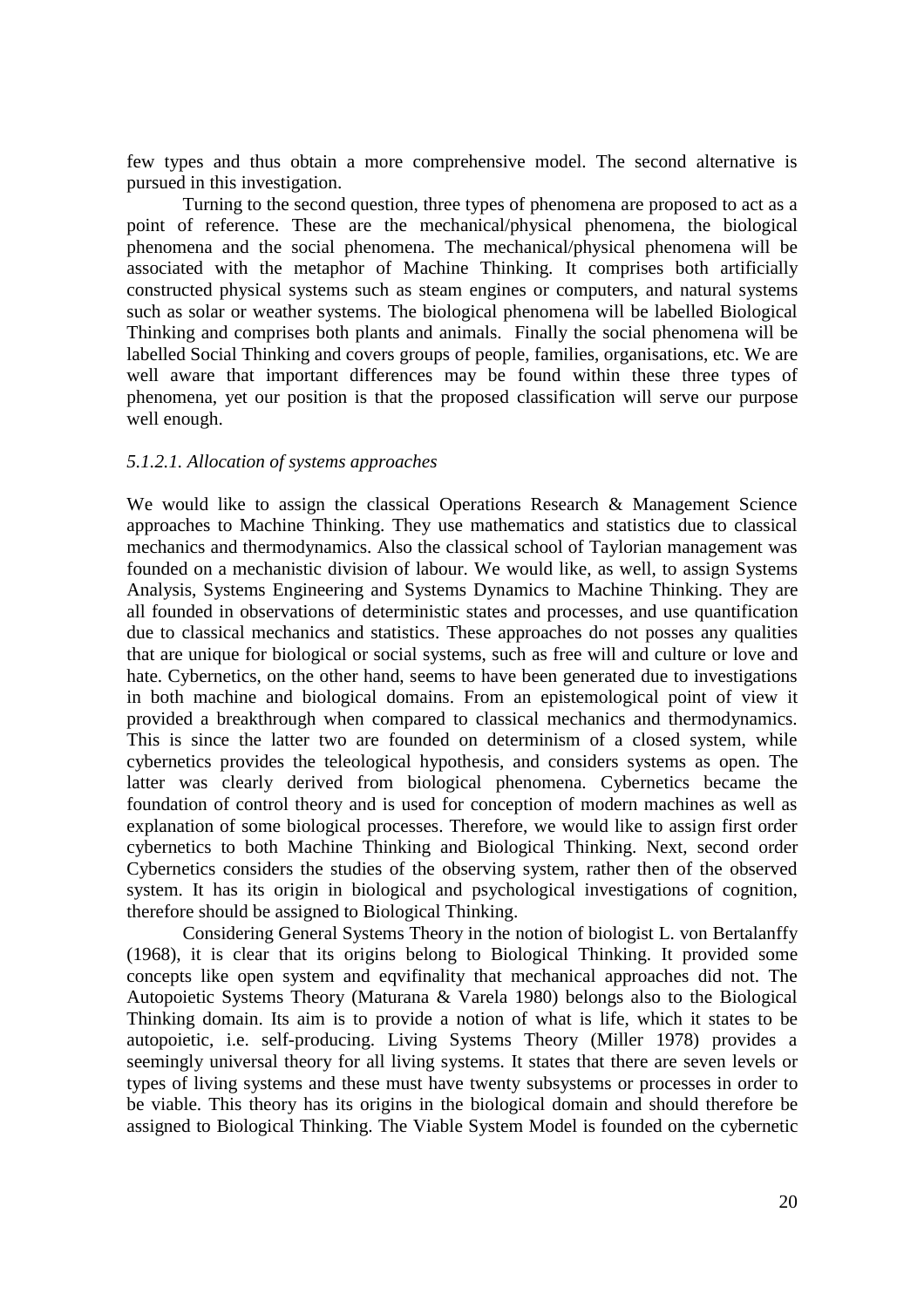theory together with the studies of human brain functions. Hence, it also belongs to the domain of Biological Thinking.

Soft Systems Methodology (SSM) was conceived to support formulation of changes or problems in human activity systems. It poses qualities like owner and customer, which clearly belong to social phenomena. Also, SSM supports accommodation of different views, which arise due to various cultural, knowledge and experience backgrounds. This is something that is unique to social phenomena. Interactive Planning should also be assigned to Social Thinking since it takes into account pluralism manifested by the parts of a system, i.e. human beings. This systems approach has been generated due to the experiences in social organisations. Strategic Assumptions Surfacing and Testing investigates the various assumptions held by members of an organisation, by challenging them. Since mechanical or biological phenomena do not challenge their own assumptions about an issue, this systems approach should be assigned to Social Thinking. Next, is Critical Systems Heuristic that emphasises the conceptual boundaries or assumptions of systems design. It provides a contrast between an *is* and an *ought* situation. This approach is said to be particularly suitable to deal with political structures. Since the latter can only be found in social phenomena, the approach must be assigned to Social Thinking. Finally, we would like to assign both the Living Social System model and the Multimodal Soft Systems Methodology to Social Thinking. This is because one of their main features is Multimodal theory that accounts for all the various human experiences, from the most physical, like energy, to the very human and social, like ethics and aesthetics. A summary of our discussion so far is illustrated in Figure 2.

| <b>Machine</b>  | <b>Biological</b> | Social      |
|-----------------|-------------------|-------------|
| OR&MS           | <b>GST</b>        | <b>SSM</b>  |
| <b>SA</b>       | <b>AST</b>        | ΙP          |
| <b>SE</b>       | <b>LST</b>        | <b>SAST</b> |
| <b>SD</b>       | <b>VSM</b>        | CSH         |
|                 | $2nd$ Cyb.        | <b>LSS</b>  |
| $1st$ Cybernet. | <b>MSM</b>        |             |

**Figure 2.** Illustrates classification of systems approaches in reference to their empirical source of theory generation.

# **5.1.3. The paradigmatic-historic development of systems approaches**

The systems thinking community articulates the various systems approaches in terms of paradigms<sup>5</sup> (see for example Flood & Jackson 1991c, Jackson 1991). Therefore it is possible to articulate their historical development, i.e. what we call here the paradigmatic-historical development. The paradigms that may be easily identified are the Hard Systems Thinking (HST), Soft Systems Thinking (SST), Critical Systems Thinking (CST), and Multimodal Systems Thinking (MST). In order to be able to relate these systems paradigms with our previous investigation, we consider the latter consisting of three meta-paradigms, i.e. Machine Thinking (MT), Biological Thinking (MT) and Social

<sup>&</sup>lt;sup>5</sup> This refers to T. Kuhn's (1970) conception of paradigm.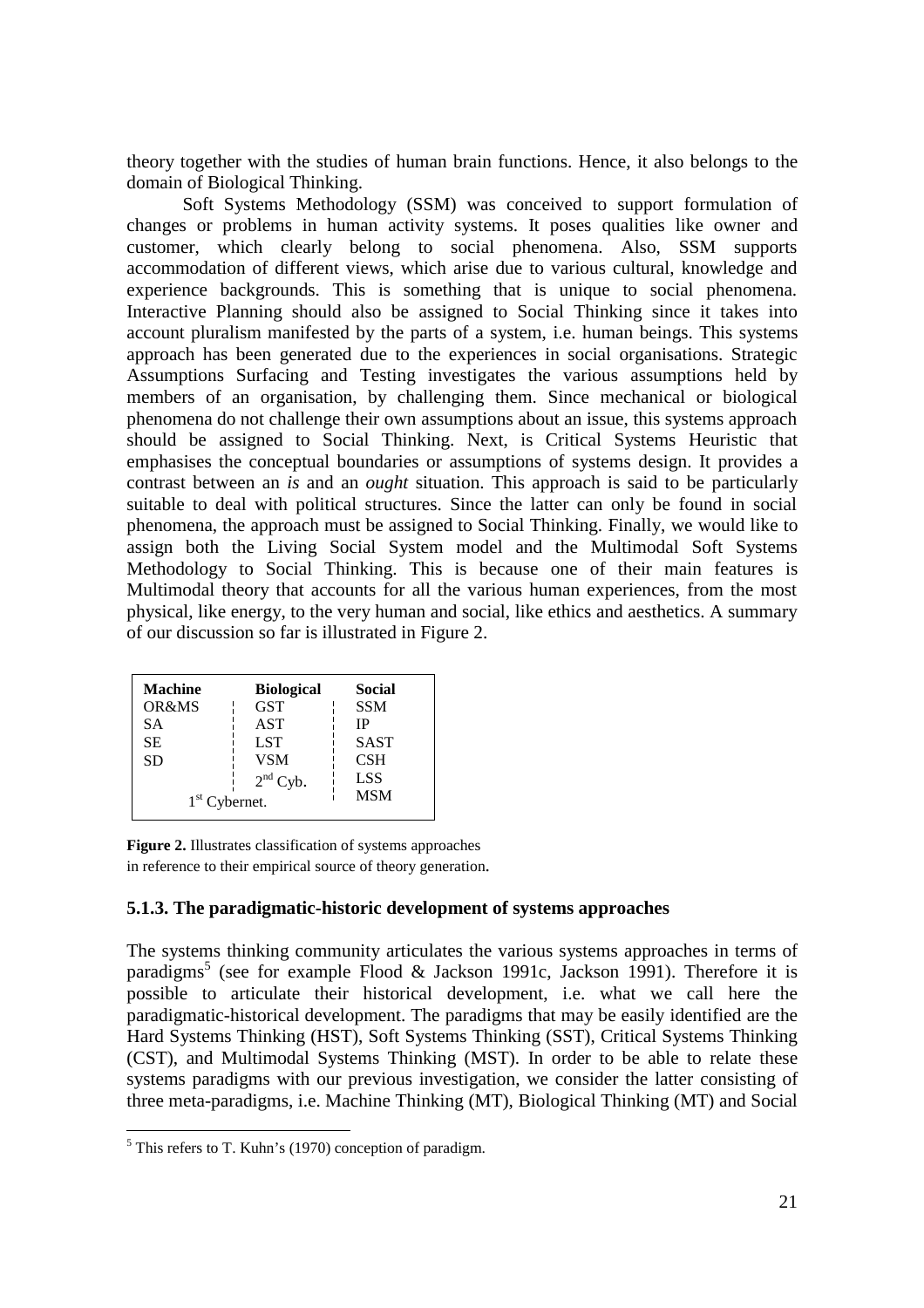Thinking (ST). Our studies have shown that Machine Thinking consists of Hard Systems Thinking – i.e. Operations Research & Management Science, Systems Analysis, Systems Engineering and Systems Dynamics – together with first order Cybernetics. Biological Thinking consists of General Systems Theory, Autopoietic Systems Theory, Living Systems Theory, Viable System Model, and first and second order Cybernetics. Finally, Social Thinking may be articulated in the paradigms of Soft Systems Thinking, Critical Systems Thinking and Multimodal Systems Thinking. Soft Systems Thinking, in turn, contains Soft Systems Methodology, Interactive Planning, and Strategic Assumptions Surfacing and Planning. The Critical Systems Thinking paradigm contains Critical Systems Heuristics, and the Multimodal Systems Thinking paradigm contains Living Social System model and Multimodal Soft Systems Methodology. The result of this articulation is illustrated in Figure 3.



Figure 3. Illustrates a discrimination of systems approaches due to their empirical sources of theory generation, i.e. Machine Thinking (MT), Biological Thinking (BT) and Social Thinking (ST). This together with the paradigmatic-historic development, i.e. Hard Systems Thinking (HST), Soft Systems Thinking (SST), Critical Systems Thinking (CST), and Multimodal Systems Thinking (MST).

This historical-paradigmatic discrimination illustrates the approximate order of development of systems thinking in the Twentieth Century. It started with the Hard Systems Thinking of Machine Thinking (before and just after WWII), proceeded almost simultaneously to Biological Thinking (in post WWII) with its various systems approaches and then to Social Thinking. The latter gave rise first to Soft Systems Thinking (1960's and 70's) followed by Critical Systems Thinking (1980's and 90's) and then Multimodal Systems Thinking (1990's). We will discuss a possible reason and nature of this development later in the paper.

# **5.1.4. Epistemological orientation of systems approaches**

Bellow we provide even more intelligibility to our model by considering the development of systems approaches from an epistemological point of view. An inquiry into the very basic structure of epistemology tells us (Piaget 1967) that there are three fundamental questions about knowledge. These are the how-of-knowing, that is, how do we construct or acquire knowledge, it is a methodological question. The second question is the what of knowing, that is the very basic assumptions of what is knowledge. Thirdly is the why of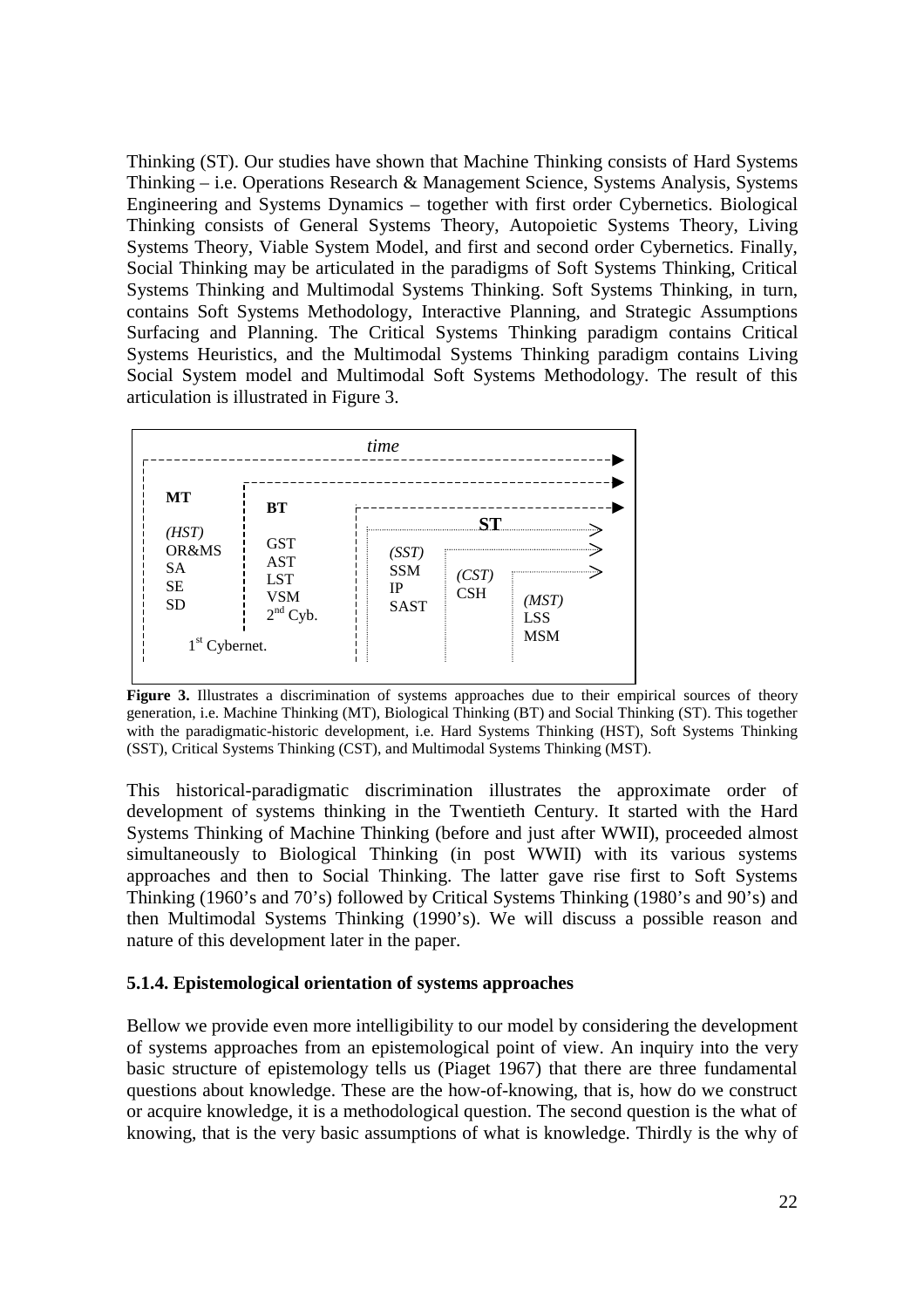knowing, that is the means of validating knowledge. The why of knowing has a particular role since it provides the interface between the realms of epistemology and of ethics. That is, validation has necessarily and by its very nature some ethical conditions and implications, which shows that epistemology may not be comprehended completely without considering the ethical domain, among others.

We will now attempt a conceptualisation of our model of systems approaches in terms of the three basic epistemological questions. Considering the Hard Systems Thinking approaches – Operations Research & Management Science, Systems Analysis, Systems Engineering and Systems Dynamics – we may ask to which of the three basic epistemological questions does Mechanical Thinking/Hard Systems Thinking provide support? Our answer is to the how-question. This is since these systems approaches provide intellectual tools for solving problems. That is, searching for optimisation but not for their conception or definition, neither for their justification. These approaches are most often founded on some dialect of positivist epistemology, where assumption about the existence of positive facts seem to have made these to assume that the problems to be managed exists independently of their observer and are given, hence no need to support their conception.

Turning our attention to Biological Thinking, it can be stated that systems approaches under this label are not problem-solving methodologies but rather models of systems. They present models of biological systems – i.e. descriptions and explanations. Hence, there is an epistemological difference in reference to a problem situation. While methodologies provide procedural knowledge (Simon 1976b), that is knowledge of how to proceed from *is* to *ought*, the biological systems theories provides substantive knowledge (ibid.), i.e. a presumed ideal model, that is knowledge of a biological phenomenon. Both approaches may, however, be used for problem management. Independent of this difference, the biological systems approaches provide a description of how a system/situation works, in reference to some goal(s) or cause(s) (most often the goal to survive). Therefore we assign the Biological Thinking systems approaches to the how-question of our epistemological investigation. We think that both first and second order cybernetics should also be assigned to the how-question. First order cybernetics provide knowledge of how to control a observed phenomenon in relation to some given goals – most often imposed on that phenomenon by the observing system. Second order cybernetics, on the other hand, provides some models of cognition, i.e. how the observer cognises. The purpose of the cognitive function is stated to be biological, that is, to give a system possibility to survive, or be viable (von Glaserfeld 1984, 1995). This implies that this systems approach should be assigned to the how-question as well. It can be argued though, that the knowledge of human cognitive functions may be used successfully for providing means to support problem definitions as well. Although we accept that argument, we think that at present second order cybernetics provides a problem-solver mainly with substantive knowledge of a cognitive phenomenon. It does not provide the problem-solver with procedural knowledge that employs this cognitive theory in problem-solving. That is the reason why we maintain our position that second order cybernetics should be assigned to the how-question.

We turn our attention now to Social Thinking. Conceiving Soft Systems Thinking approaches – such as Soft Systems Methodology, Interactive Planning and Strategic Assumptions Surfacing and Testing – we ask which epistemological question do these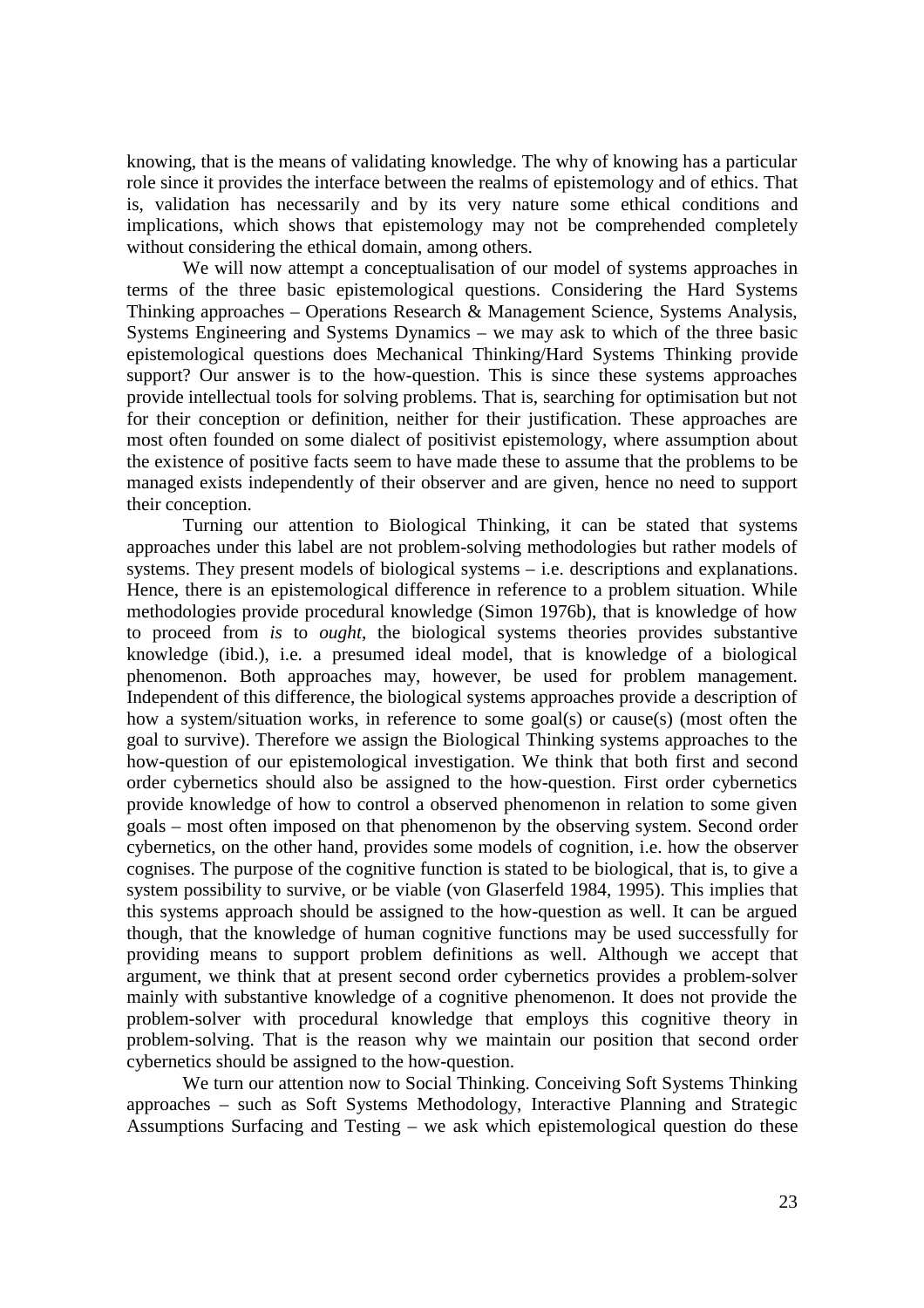support? Our answer is that Soft Systems Thinking provides support to the whatquestion. This is because these provide intellectual instruments – such as Soft Systems Methodology's Rich Pictures or Interactive Planning's participation and co-ordination principles – for accounting of various conceptions of seemingly similar situations, that may emerge due to variation of an actor's culture, knowledge and experience backgrounds. These variations are attempted to be accommodated into one common consensus by means of communication and learning. Soft Systems Thinking is founded on various interpretative epistemologies, such as hermeneutics, pragmatism and constructivism. This implies that different actors have different interpretations or conceptions of phenomenon, and all these are accepted. Therefore, Soft Systems Thinking does not provide any support for conceiving what is right or wrong, which implies that no support for validity or the why-question may be given by these systems approaches. The latter issue is what the Critical Systems Thinking and Multimodal Systems Thinking systems approaches have set as their goals to provide. That is, how can a judgement or decision of systems design be justified? This position implies that the two systems approaches attempt to provide support for answering the why-question. Critical Systems Heuristics attempts this task by surfacing the ethical positions of the involved actors in a system study and challenging them with an *ought to* position. The latter is built on the Kantian moral imperative that implies the fundamental law that one should not do an act only if one would will that anyone in similar circumstances would do the same thing. This is a democratic approach where the ethics of all involved are considered, so that a consensus may be found. Multimodal Systems Thinking's Living Social System model (de Raadt 1991), on the other hand, is founded on the Christian tradition which is also its source for its ethical judgements of what is right or wrong. The result of this epistemological investigation is illustrated in Figure 4.

|                                              | How?                                                          | time                                          |                  |                             |
|----------------------------------------------|---------------------------------------------------------------|-----------------------------------------------|------------------|-----------------------------|
| МT<br>(HST)                                  | <b>BT</b>                                                     | ===========<br>What?                          | <b>ST</b>        |                             |
| OR&MS<br><b>SA</b><br><b>SE</b><br><b>SD</b> | <b>GST</b><br><b>AST</b><br><b>LST</b><br>VSM<br>$2nd$ Cyber. | .<br>(SST)<br><b>SSM</b><br>IP<br><b>SAST</b> | <br>(CST)<br>CSH | Why?<br>(MST)<br><b>LSS</b> |
| Cybernetics                                  |                                                               |                                               |                  |                             |

Figure 4. Illustrates a discrimination of systems approaches due to their empirical sources of theory generation, i.e. Machine Thinking (MT), Biological Thinking (BT) and Social Thinking (ST). This together with the paradigmatic-historic development, i.e. Hard Systems Thinking (HST), Soft Systems Thinking (SST), Critical Systems Thinking (CST), and Multimodal Systems Thinking (MST). As well as due to epistemological capability of supporting the basic inquiries of knowing, that is, how-to-do, what-to-do, and why-to-do.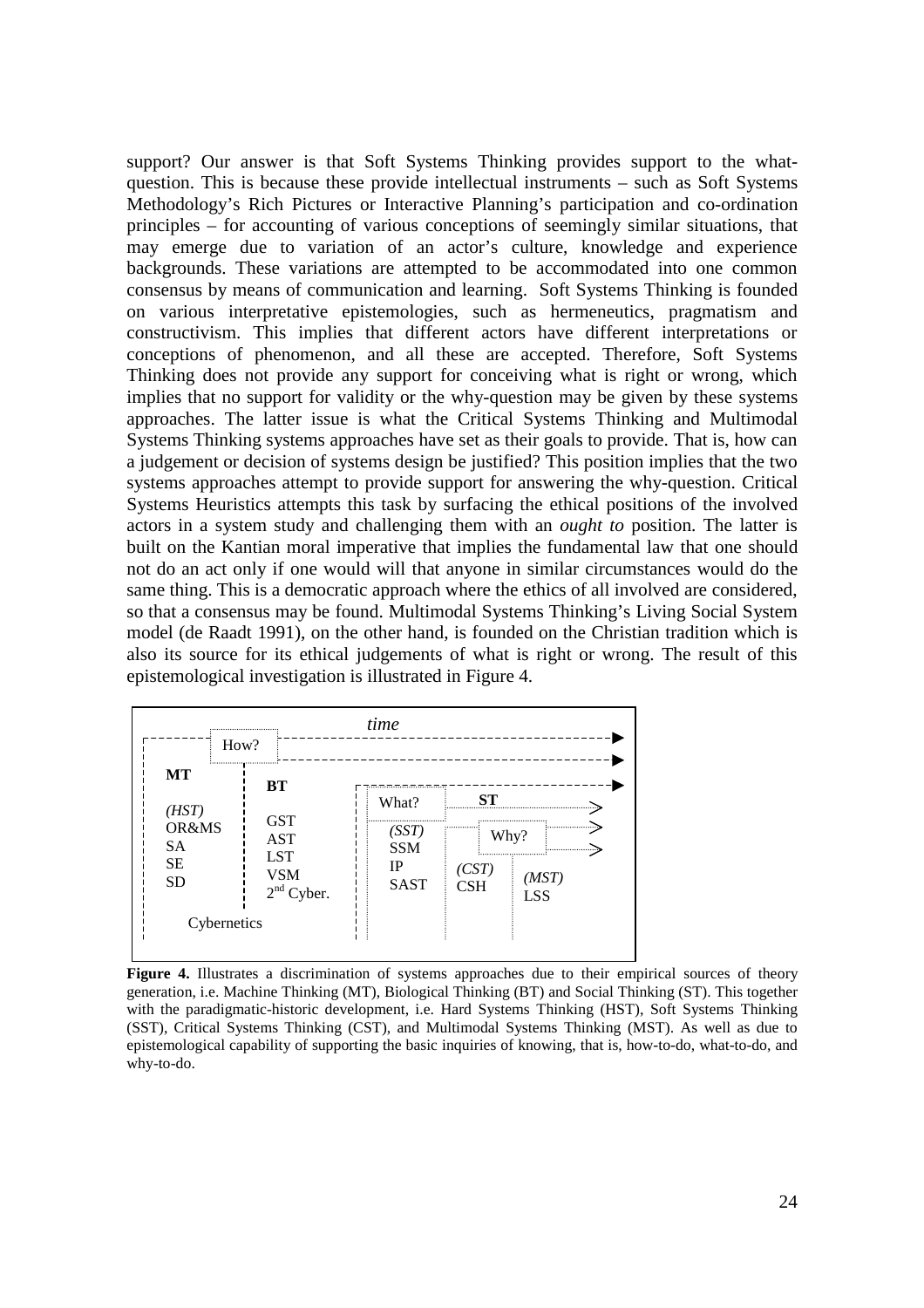#### **5.1.5. The decision-making process and systems approaches**

We will present now an alternative interpretation of systems approaches in reference to the decision-making process. More specifically, the question is: What kind of support does the investigated systems approaches provide for the process of decision-making? This investigation makes use of the previously presented inquiry to the epistemological orientation of the investigated approaches. The next section begins with a description of a model of human decision-making process and then continues with an investigation of the relationship between that model and the inquired systems approaches.

#### *5.1.5.1. A Model of Decision-Making Process*

We rely here on Herbert Simon's (1976a) widely accepted conception of human decision process. This states that decision-making process comprises three main activities of mind, which are Intelligence, Design and Choice. Further, Implementation and Evaluation often follow these. The three first phases are, however, of interest in this investigation. The Intelligence phase implies the very conception of a distinction between is and ought situations. This implies that there are some inherent criteria of what ought to be. Secondly, the Design phase implies the creative act of constructing one or several alternatives for bridging the gap established in the Intelligence phase, i.e. means of solving the conceived problem. Thirdly, there is the Choice phase that selects the most suitable alternative for solving the problem. This is in accordance with the previously established criteria. Following Simon, Le Moigne (1990) articulated the cognitive loops of decision-making process that are exercised by the Choice function. The following is our interpretation of Le Moigne's conception.

The decision-making loops are exercised if the Choice function has been unsuccessful in selecting a suitable design option. This can be for various reasons. One is that in complex and multi-criteria decisions it is seldom possible to identify one optimal solution. Another reason is that none of the designed alternatives are satisfactory for reaching the ought situation's criteria. If such an inability of making a choice emerges – regardless whatever reason causes it – the Choice function can activate the Re-Design loop. This feeds back from Choice to Design, where the latter is supposed to generate some alternative options. After such a re-design act it is again the function of Choice to attempt a selection. This process of activating the Re-Design loop may be done several times until an adequate option is selected. However, if such an option may not be found due to several Re-Design loops, then the Re-Finalisation loop may be activated. This loop feeds back from the Choice phase to the Intelligence phase. The latter is asked to reconceive the problem, that is, the definition of the gap between is and ought situations. After such a re-conception the Deign phase exercise its task and the Choice attempts a selection again. As with the Re-Design phase, the process of Re-Finalisation may be looped several times until a successful solution is selected. If however, the Re-Finalisation loop also fails, then there is the possibility of activating the Re-Justification loop. This implies a re-conception of the very processor that exercises the conception in the Intelligence phase. This may imply that the basic criteria, which are the various assumptions and values, that ground conception of the is-ought gap are to be challenged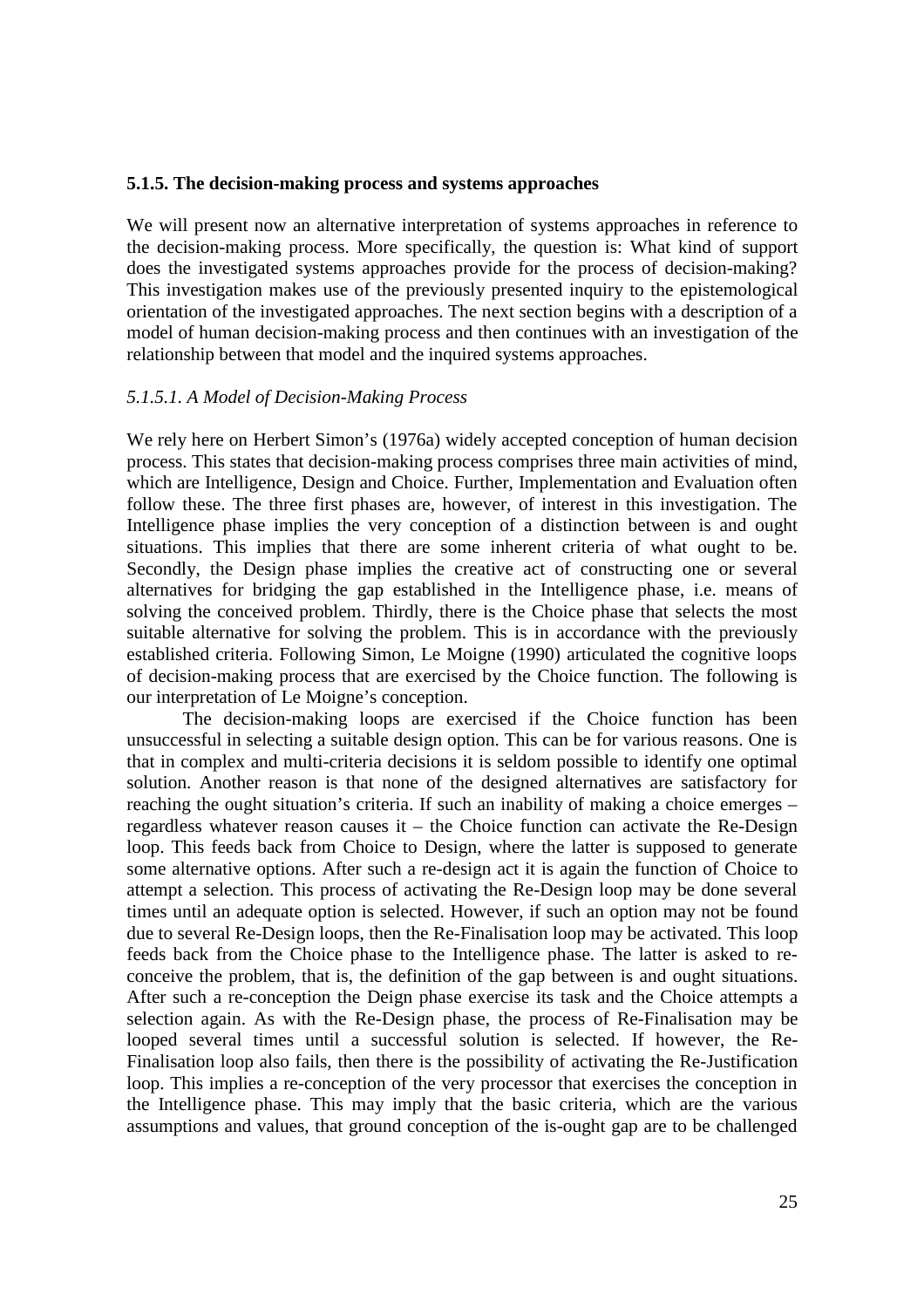and modified. Similarly to the previous phase, this looping may be done until a satisfactory position is established. In conclusion, the three cognitive loops of decisionmaking, together with the three phases, make it possible to exercise decision-making.

The intelligibility of the three described cognitive loops may be articulated more easily in the following way. Since decision-making is fundamentally about producing knowledge, it is also about epistemology. Therefore we may ask what epistemological question(s) do the cognitive loops support. The Re-Design loop is about constructing options for solving a problem, that is, about how to bridge the is-ought gap, the howquestion is, therefore, supported by this loop. The Re-Finalisation loop is about conceiving the is-ought gap, that is, what is the present and what is the goal. Therefore, the what-question is supported by the Re-Design loop. Finally the Re-Justification loop is about conceiving the criteria, assumptions and values that ground and motivate the conception of a problem. Therefore, the why-question is supported by the Re-Justification loop. For an illustration of the decision-making process see Figure 5.



Figure 5. Illustrates the canonic model of decision-making process. It articulates its three basic phases – Intelligence, Design and Choice – together with its three cognitive loops: Re-Design, Re-Finalisation and Re-Justification.

#### *5.1.5.2. The Relation Between Systems Approaches and the Decision-Making Process*

We will now attempt to allocate the investigated systems approaches to the functioning of the decision-making process, as expressed in the model above. The previous investigation indicates that the Re-Design loop of the decision-making process may be supported by those systems approaches that provide support for the how-question. These approaches are the Machine Thinking approaches – i.e. Operations Research & Management Science, Systems Analysis, Systems Engineering and Systems Dynamics – and the Biological Thinking – General Systems Theory, Autopoietic Systems Theory, Living Systems Theory, Viable Systems Theory – together with Cybernetics.

The Re-Finalisation loop may be supported by the systems approaches that provide help for investigating the what-question. These approaches belong to the Soft Systems Thinking paradigm of the Social Thinking group – i.e. Soft Systems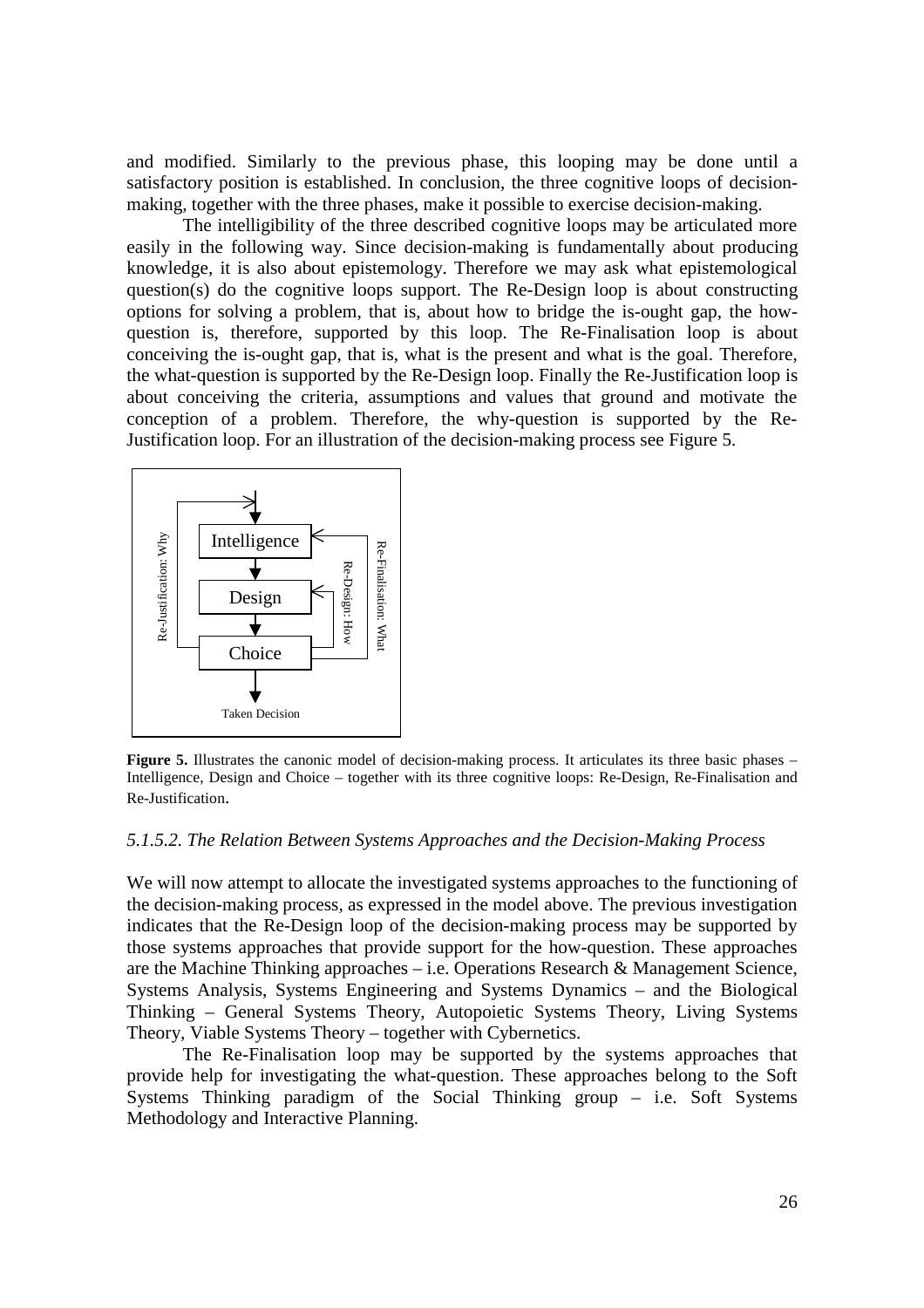Finally, the Re-Justification loop may be supported by the systems approaches that provide help for investigation of the why-question. This would mean the Critical Systems Thinking – i.e Critical Systems Heuristics – and the Multimodal Systems Thinking – i.e. Living Social System model and Multimodal Soft Systems Methodology – paradigms within the Social Thinking group.

#### **5.1.6. Discussion**

In the investigation above we have provided four means – spectacles – for interpretation of the various contemporary systems approaches. These are the empirical sources of theory generation, the historic-paradigmatic development, the epistemological support and the decision-making support that is provided by these approaches. All these seem to point in the same direction of development. We would like to state a hypothesis that may provide some explanation for this trend.

The development of the Western world's after WW II implied a rebuilding Europe, as well as switching the focus somewhat from military industry to civil, both in Europe and North America. This preoccupation with industrialisation implied a focus on materiel things rather then on cultural or ethical. It seems that the main issue was not what should be done or why, but rather how? Also the traditional hierarchical models in organisations and societies provided an authoritarian structure where the what and why questions were given answers by those in charge without options for challenge. However, as development went on, and provided welfare growth for the western societies, attention seems to have moved in the 1960's from how-to-do things to what-to-do. The acute postwar crisis with lack of everyday commodities was over, and therefore more time and reflection seems to have been given to the issue of what should be really done? The emerged trends of participatory design in industries seem to be one of these manifestations. Finally, the western world went beyond the main concern of the materiel world. The rapid development of information technology as a foundation of virtual worlds, and also the cultural and political changes in societies in the 1980's made the question of justification of doing things emerge in systems thinking. That is, why should something be done – this is an ethical concern.

This hypothesis seems to gain some support if we consider the postulated switch by social scientists (Harvey 1989; Lyon 1994) in our western civilisation from a modern to a postmodern society. While the first mentioned was founded on optimistic believe in scientific truth and established norms, the second one seems to erase these foundation questioning the validity of scientific knowledge and societal norms, which becomes meaningless in the virtual world (Lyon 1994). Hence, while the modern age provided societal sources for the what and why questions, the postmodern does not. Therefore systems approaches seem to reflect this trend in the opposite way. Another support for our hypothesis can be found in the systems approach community of the post-Soviet states, like Russia or Ukraine. They all have a very well developed tradition in mathematicalcybernetic modelling as well as in systems analysis and operations research. Soft Systems Thinking, Critical Systems Thinking and Multimodal Systems Thinking are hardly known there, however. The communist regime did not consider that the Soviet academic activity should work with the issues that the latter mentioned systems approaches focus, i.e. cultural and ethical aspects of human lives.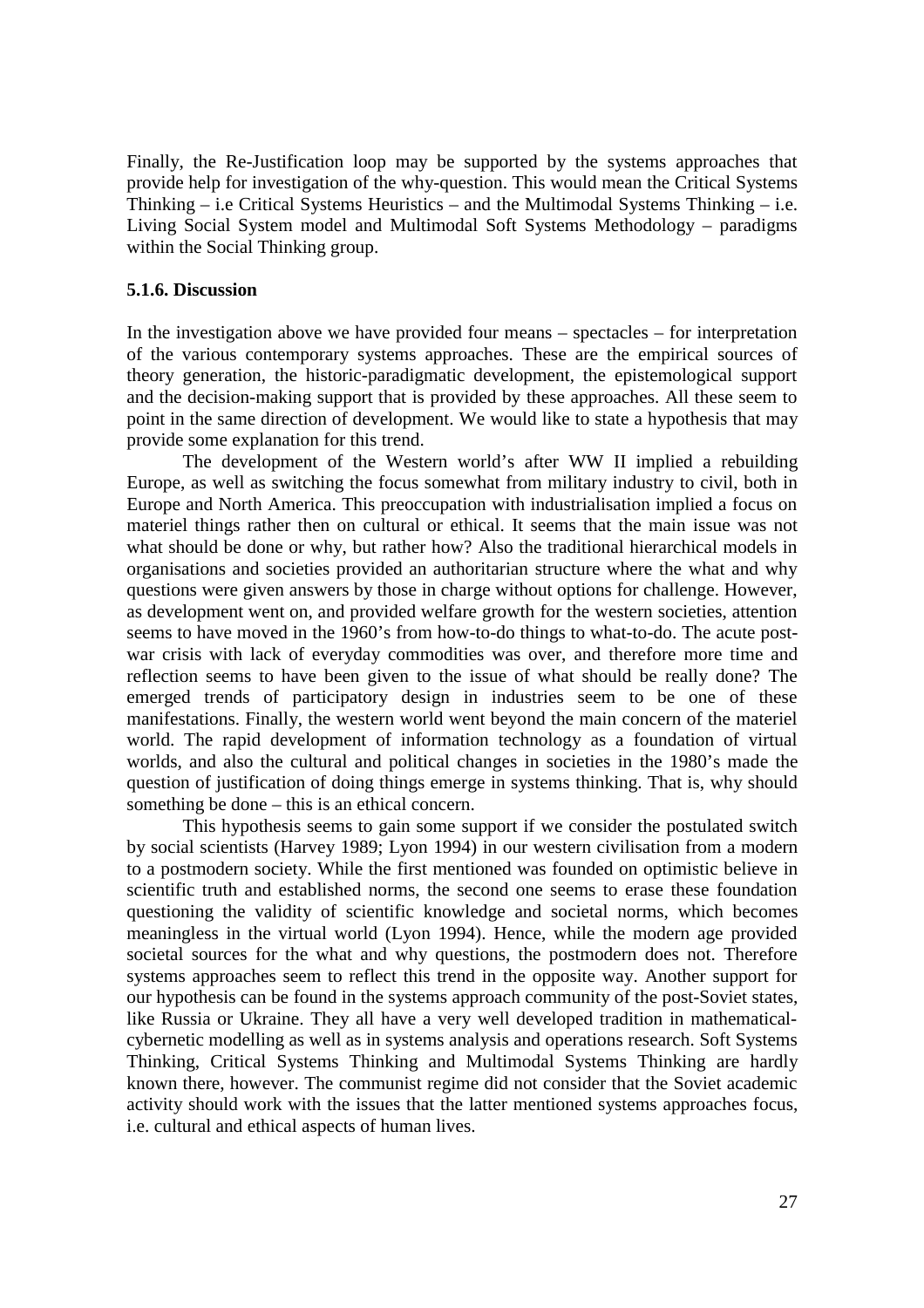## **5.1.7. Conclusion**

In the present investigation we have provided four means of making the investigated systems approaches intelligible. This is by investigating the empirical sources for theory generation, the paradigmatic-historical development, the epistemological conditions, and the decision-making process. The presented framework seems to provide some useful intelligibility of the investigated systems approaches. It articulates some of their respective characteristics and relates them to each other. The emerged trend seems to be reasonable in the light of our hypothesis – which still is suggestive rather then explanatory. Yet, the framework does not make it possible to distinguish between Critical Systems Thinking and Multimodal Systems Thinking, which manifest its limitations.

# **5.2. POTENTIALITY OF COMPLEXITY MANAGEMENT**

"*The world is as Aldous Huxley put it, like a Neapolitan ice cream cake where the levels – represent the chocolate, strawberry, and the vanilla layers. We cannot reduce strawberry to chocolate – the most we can say is that possibly in the last resort, all is vanilla, all is mind or spirit*."

- L. von Bertalanffy (1968)

The following sections investigate the various systems approaches' basic potentiality in dealing with complexity of the studied systems. Systems Science postulates itself to be the discipline of the various systems approaches. It has a very central theme in its studies, which is makes complex systems intelligible (see for example Flood & Carson 1988; Le Moigne 1990; Klir 1991; van Gigch 1991). Flipping the opposite side of this coin, it implies attempts to avoid reductionism in system studies (see for example the so-called father of systems science L. von Bertalanffy (1968) for a discussion of reductionism in natural sciences, and von Bertalanffy (1967) for a discussion of reductionism in human sciences). In order to use that criterion for discrimination of systems approaches, it is necessary to operationalise it, that is, define in a way that makes it possible to exercise a comparison with the investigated objects. Systems Science literature presents a wide range of notions of the meaning of reductionism. The model given below is our composite of these, being coherent and meaningful, yet without aspiring for exclusiveness. This model postulates the existence of three kinds of reductionism. First is the reductionism that is exercised by science itself compared with non-scientific, an every day naive thought. Secondly is the procedural reductionism exercised within science, and thirdly is the substantive reductionism also exercised within science. For an illustration see Figure 6. In order to make the model of reductionism more intelligible, we will discuss its content in the next section.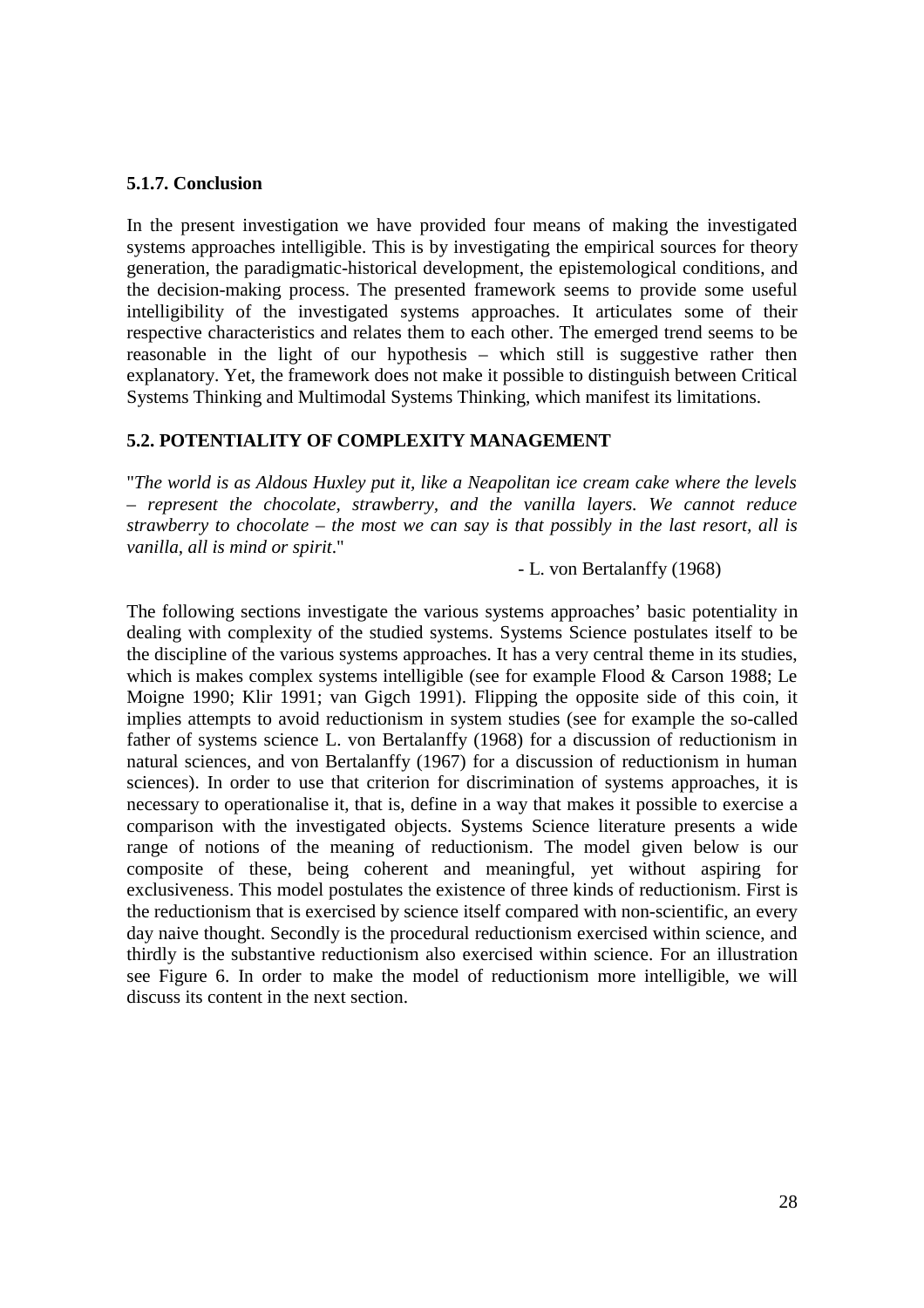# **REDUCTIONISM**

1. BY SCIENCE

- 2. IN SCIENCE PROCEDURAL
- 3. IN SCIENCE SUBSTANTIVE

**Figure 6.** Illustrates a model of reductionism that is used in the present investigation.

# *5.2.1.1. The reduction by Science*

Reductionism *by* science considers the very notion of what science is, its role in our society and its relation to everyday human knowledge and behaviour. In the present definition we draw on the elegantly elaborated distinction presented by Strijbos (1995), which he uses to evaluate several schools of systems thought.

Strijbos (1995: 366) distinguishes science from human wisdom. In that notion the latter is considered as a correct insight into the situation of concern, a correct insight into what needs to be done, and finally an appropriate action in relation to that insight. While science implies the aspiration for knowledge inquiry that starts by a wonder, which puts the inquirer onto a certain track, namely the scientific method. This method is focusing on a certain issue, which is abstracted and analysed. Its aim is to produce general and universal knowledge (Strijbos 1995: 366). Hence, while wisdom is always concerned with both thinking and acting, science focuses the act of knowing which requires a certain independence from the inquired. While wisdom is concerned with a particular situation that is here and now, science postulates a certain distance between the object and the subject and focuses on general knowledge. Wisdom is therefore necessarily personally and intimate connected with a reality of concern, and is necessarily comprehensive. In contrast, science has a particular, not every day, relation which focuses and isolates a specific issue or problem in a larger context. Table 3 below, presents a distinction between the two discussed by contrasting some of their respective properties.

|                         | <b>SCIENCE</b>              | <b>WISDOM</b>            |
|-------------------------|-----------------------------|--------------------------|
| Concerned with:         | Acquiring general knowledge | Thinking and acting in a |
|                         |                             | particular situation     |
| By means of:            | Scientific method           | Everyday human           |
|                         |                             | reflection & action      |
| characteristic 1        | distance to the inquired    | intimate nearness        |
| <i>characteristic 2</i> | independence                | personal involvement     |
| <i>Focuses:</i>         | Certain isolated aspects    | Whole (comprehensive)    |
|                         |                             | situation                |

**Table 3.** Presents a distinction between a scientific approach and everyday human wisdom.

Strijbos' position is that science must necessarily be a servant to humans and our wisdom, since "*The scientific approach to reality does not provide comprehensive insights that would make possible the removal of all evil and harm from the world*."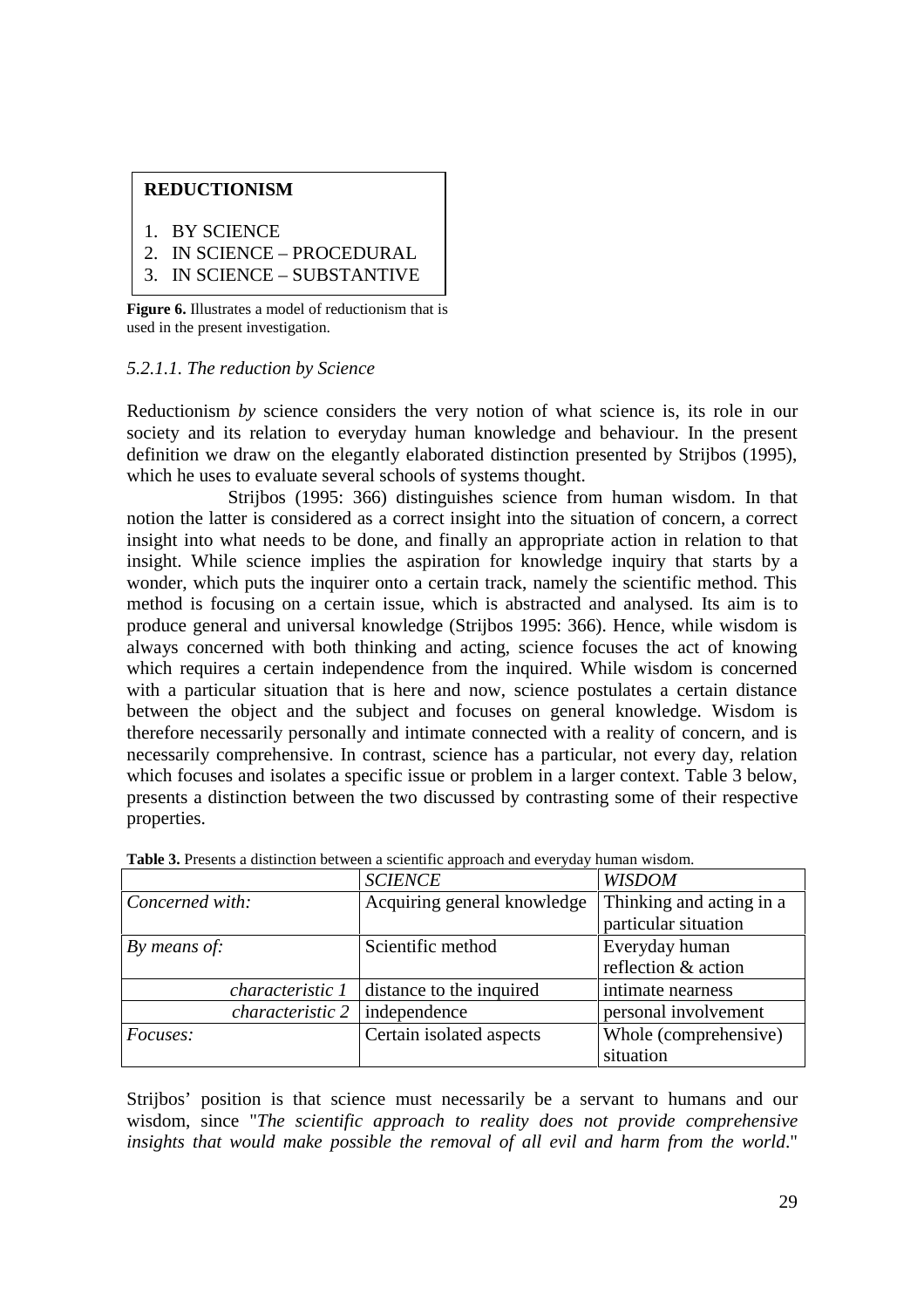(Strijbos 1995: 367). Hence, a reduction by science implies the attempts to absolutization of science with pretension to give us a way to, and control of, reality – as its masters and possessors. This is an inadequate position since science by its very nature does not provide such a potentiality.<sup>6</sup> Therefore attempts to absolutize science and use it as a substitute for everyday human personal insight, rather than as a servant and supporter, is to reduce human full potential insight to a particular and limited scientific approach. A similar argument is given both by Churchman (1971: 12) in his brief outline of scientism and by Ackoff and Emery (1972: 4) in their discussion of the discrepancy between the structure of reality and the structure of scientific inquiry that studies that reality.

The present investigation will attempt to find out whether the evaluated systems approaches postulate a position that implies a reduction by science, or not.

#### *5.2.1.2. Procedural and Substantive rationality in science*

<u>.</u>

In order to make the distinction between procedural and substantive reductionism *in* science, we first present very briefly the distinction between procedural and substantive rationality, as conceptualised by H. A. Simon (1976b). Simon did not discuss the issue of reductionism in this context, we believe however, that his distinction between the two kinds of rationality is instrumental in establishing a distinction between the two kinds of reductionism in science.

Starting with rationality, Simon (1976b) states that it is the appropriate behaviour to the achievement of given goals, within the limits imposed by given conditions and constraints. Further, Simon (1976b) distinguishes between two types of rationalities. The substantive: "*Behaviour is substantively rational when it is appropriate to the achievement of given goals within limits imposed by given conditions and constraints*." (Simon 1976b: 130) And the procedural: *"Behaviour is procedurally rational when it is the outcome of appropriate deliberation*." Simon (1976b: 131) Discussing an illustrative problem, Simon (1976b: 132) concludes that "*From a procedural standpoint, our interest would lie not in the problem solution /…/ but in the method used to discover it*." Hence, while procedural rationality focuses on the procedure or method that is required in rational reasoning, the substantive rationality is interested in the substance or content of that rational reasoning.<sup>7</sup> In short, the former refers to the *how* of reasoning while the latter to the *what* of reasoning. Further, Ackoff's (1963: 117) postulated seemingly a parallel distinction in his notion that science refers both to a process of inquiry and its result. Given this background we will go on and define procedural and substantive reductionism in science.

<sup>&</sup>lt;sup>6</sup> A brief example of such an in-adequateness may be illustrated with a project carried out to design a system. Although there are several scientific theories that may support a designer in his work, all these are a general abstraction that provide only support for some characteristics of the system design act, and not for all issues. For example, if in a particular situation a designer as a person may be disliked (or the reverse, loved) by another designer as a person in the same project, lets say, because of hers or his colour of hair, or some other personal reasons. This situation may very well affect – and often does in practice – the outcome of the design process, i.e. the system. Yet science as such is not capable to handling such particular and local situations, because of its very intention and method – a system design theory does not provide any guidance in such situations.<br> $\frac{7}{7}$  Simon (1076b) argues for

Simon (1976b) argues for the priority of procedural rationality over the substantive, which is something that is not relevant for our model of reductionism.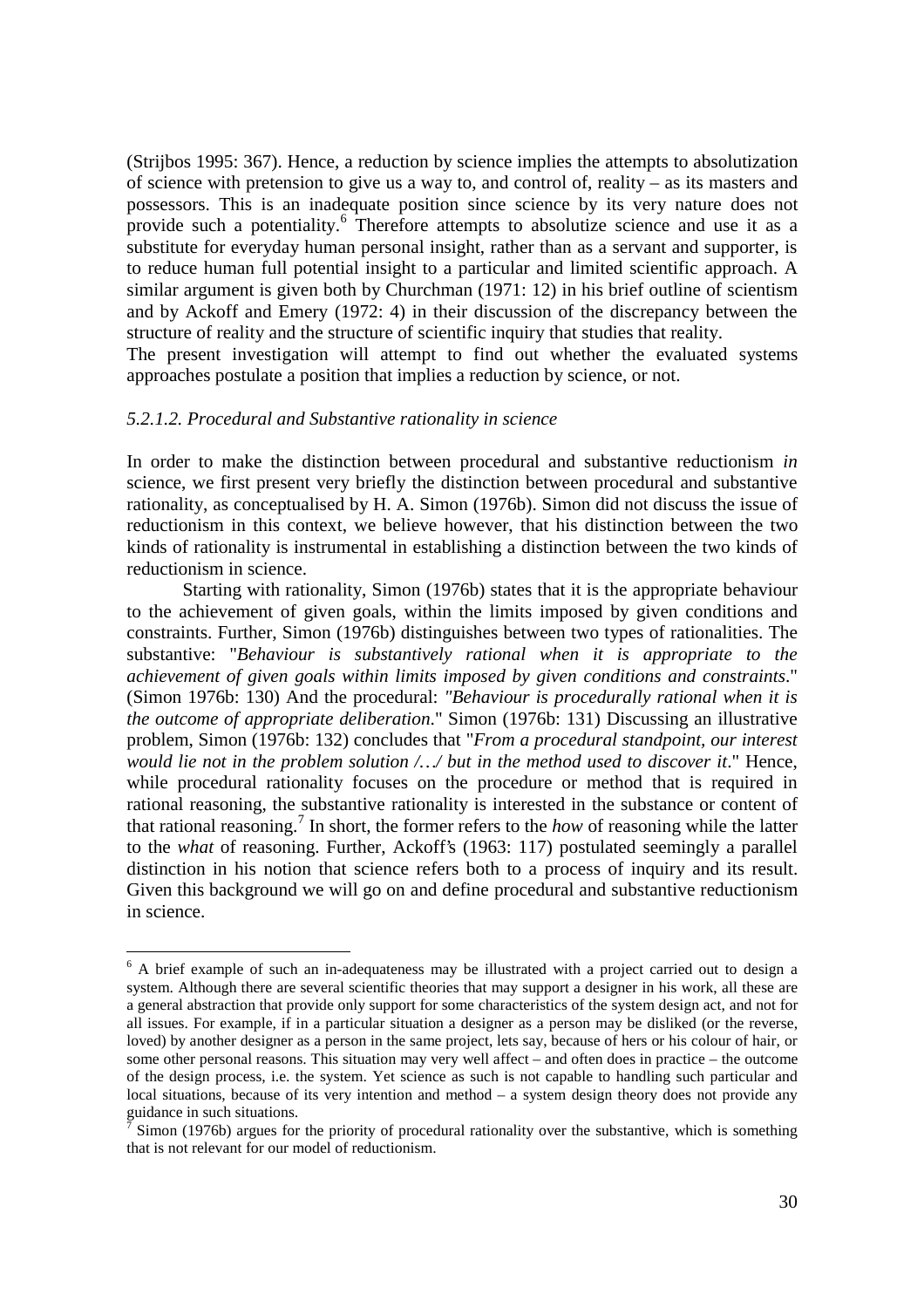## *5.2.1.3. Procedural Reductionism in Science*

Procedural reductionism in science refers here to the kind of procedure that is employed in an investigation of a phenomenon. Three positions may be distinguished. First the analytical, or atomist approach which attempts to understand a phenomenon by dividing it into its parts, i.e. to analyse. This approach considers the superiority of the individuals of a particular system over the whole system that they are a part of. The second position is the holist approach, which considers that the fundamental explanation of a phenomenon is to be found in the action of the superstructure over the parts of the system. The limitation of both of the two approaches was conceptualised already by B. Pascal (1963), who wrote: *"/…/ I hold it equally impossible to know the parts without knowing the whole and to know the whole without knowing its parts*." A third position is postulated by, among others, Morin (1977) in his *La Méthode*. It states that the emerging system is, at the same time, both more and less than the sum of its elementary parts. This implies a dialectical or interactionist approach that uses an interaction of the two previously mentioned. Operationally considered, an interactionist position implies an account of a system's structure, functions, transformation, goal(s) and environment (Le Moigne 1977-1994).

Consequently, if a systems approach is postulating an analytical (deterministic structure) or a holist (teleological functioning) position only, it will be considered as procedurally reductive, since it excludes the other position and therefore decreases its potentiality of making systems intelligible. In contrast the third position of interactionst will not to be considered as procedurally reductive.

# *5.2.1.4. Substantive Reductionism in Science*

Substantive reductionism in science implies *"/…/ the attempt to express phenomena by representations which can not represent the essential aspects of it.*" (Eriksson 1997b: 397) This is because the representations that are employed for modelling were generated from observations of phenomena that exhibits a lower (or different) complexity than the ones that are attempted to be represented with these representations. For example, theories that were generated due to empirical investigations of machines cannot make full justice to social phenomena. The latter manifest characteristics that may not be found in machines, for example love and hate, or reflexivity and self-consciousness. This notion is build on a hypothesis of levels of human experiences of its reality. Bunge (1959) posed it as following: "*A level is a section of reality characterised by a set of interlocked properties and laws, some of which are peculiar to the given domain, and which are assumed to have emerged in other time from other (lower or higher) levels existing previously*."

Throughout the years, several schools of systems thought have presented different notions of levels. One of the first frameworks was Boulding's (1956) hierarchy of complexity that proposed nine levels of complexity, and which Mingers (1997b) recently proposed to re-conceptualise in regard to its notion of complexity. Another major work is Miller's (1978) Living Systems Theory that postulates the existence of eight levels of living systems. In his La Méthode, Morin (1977) has proposed the loop of physis - bio -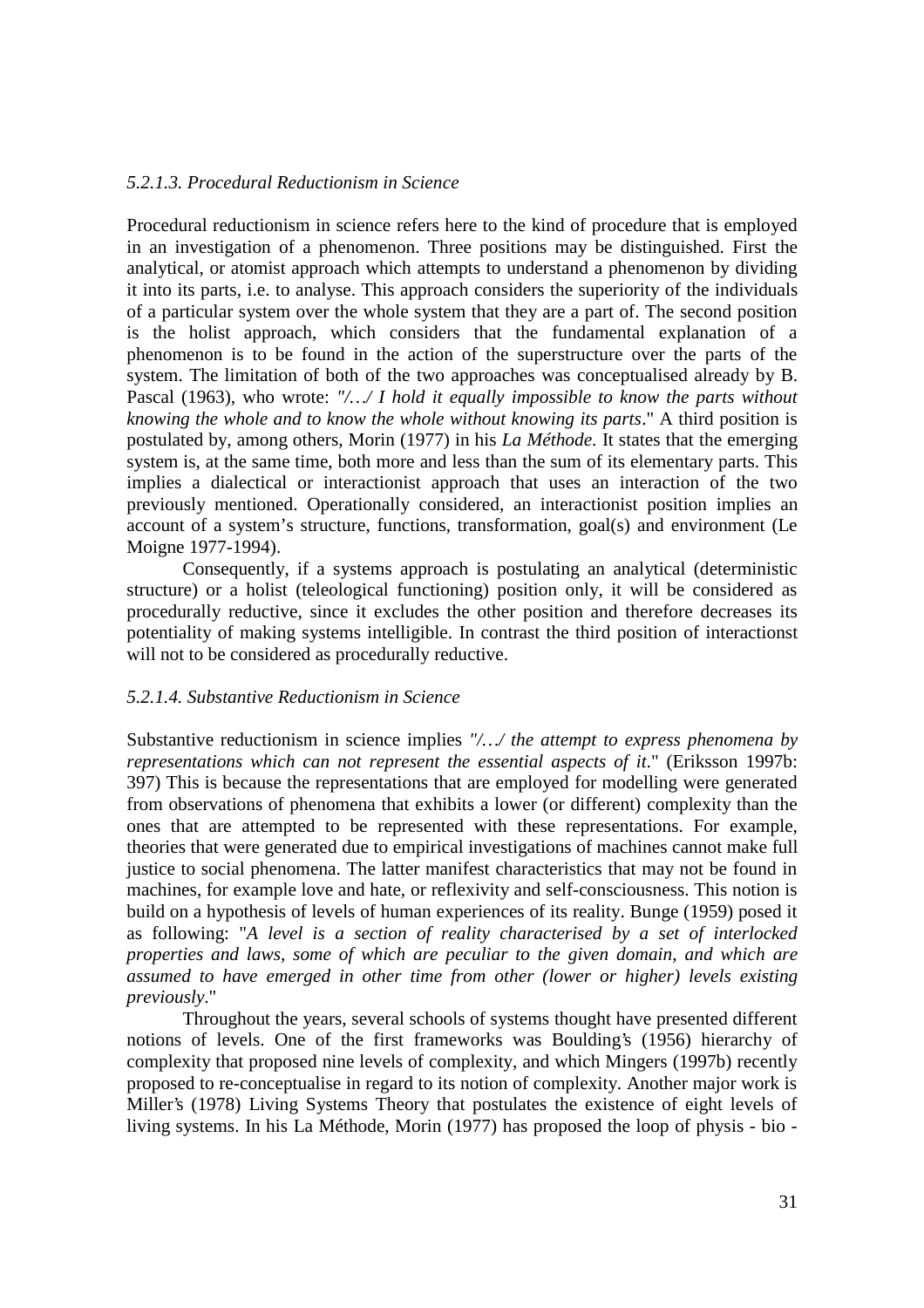anthropo-social systems, which are said to be irreducible. Ackoff and Gharajedaghi (1996) have proposed the levels of deterministic, animate, social, and environmental levels of systems. Finally, a more recent school of systems thought, Multimodal Systems Thinking (de Raadt 1997), has proposed 17 levels of human experience that are irreducible to each other. These are inherited and modified from H. Dooyeweerd's (1955- 58, Vol. II) proposition of 15 levels in his General Theory of Modal Spheres. All these works, and some others, have their different arguments and criteria for levels of identification and distinction. However, in our investigation an academic model of levels will be employed as a model of reference. The main reason for this is its generality, simplicity and usability. It postulates the following levels: *physical systems, chemical systems, biological systems, psychological systems and social systems*. These are thought to be irreducible to each other and therefore their order is not accidental. Every successive level has some new properties that cannot be found in a previous one.

In this study, if the investigated systems approach has been generated by empirical studies of, for example, machines and if the theory postulates itself to be appropriate to make intelligible, for example, biological systems, without any mentioned restrictions or limitations, the theory will be then found to be substantially reductive.

## **5.2.2. Systems approaches and reductionism**

This section aims at investigating some of systems approaches with regard to their reductionism position. We will discuss Hard Systems Thinking together with first order Cybernetics, Soft Systems Thinking, Critical Systems Thinking and Multimodal Systems Thinking.

#### *5.2.2.1. Hard Systems Thinking and Cybernetics*

The notion of Hard Systems Thinking usually connotes systems approaches like Operational Research & Management Science, Systems Analysis, Systems Engineering and Systems Dynamics (Jackson 1991). In this investigation we would additionally like to include first order Cybernetics.

Considering the first attribute of our evaluation model – reductionism by science – Hard Systems Thinking and Cybernetics (HST&C) focuses exclusively on the rationality of the studies system. It is clearly founded within the natural science tradition, and aspires to describing, explaining and prescribing the behaviour of the studied systems, by employment of the analytical-mathematical method. These approaches do not give any account for non-scientific thought, nor do they provide any relation to such. They do postulate implicitly the supremacy of rationality. Therefore we find HST&C to manifest reductionism by science.

Secondly, considering HST&C from the procedural reduction in science point of view, the following may be noted. The HST approaches mainly employ mathematical tools of classical mechanics and statistics – the latter emerged due to thermodynamics. The first articulates the structure-functions determinism of a closed system, while the latter the structure-transformation determinism of a closed system. Cybernetics provided a novel approach in this regard, since it focuses the goal-oriented behaviour of an open system. Hence, both HST and Cybernetics as such exercise procedural reduction in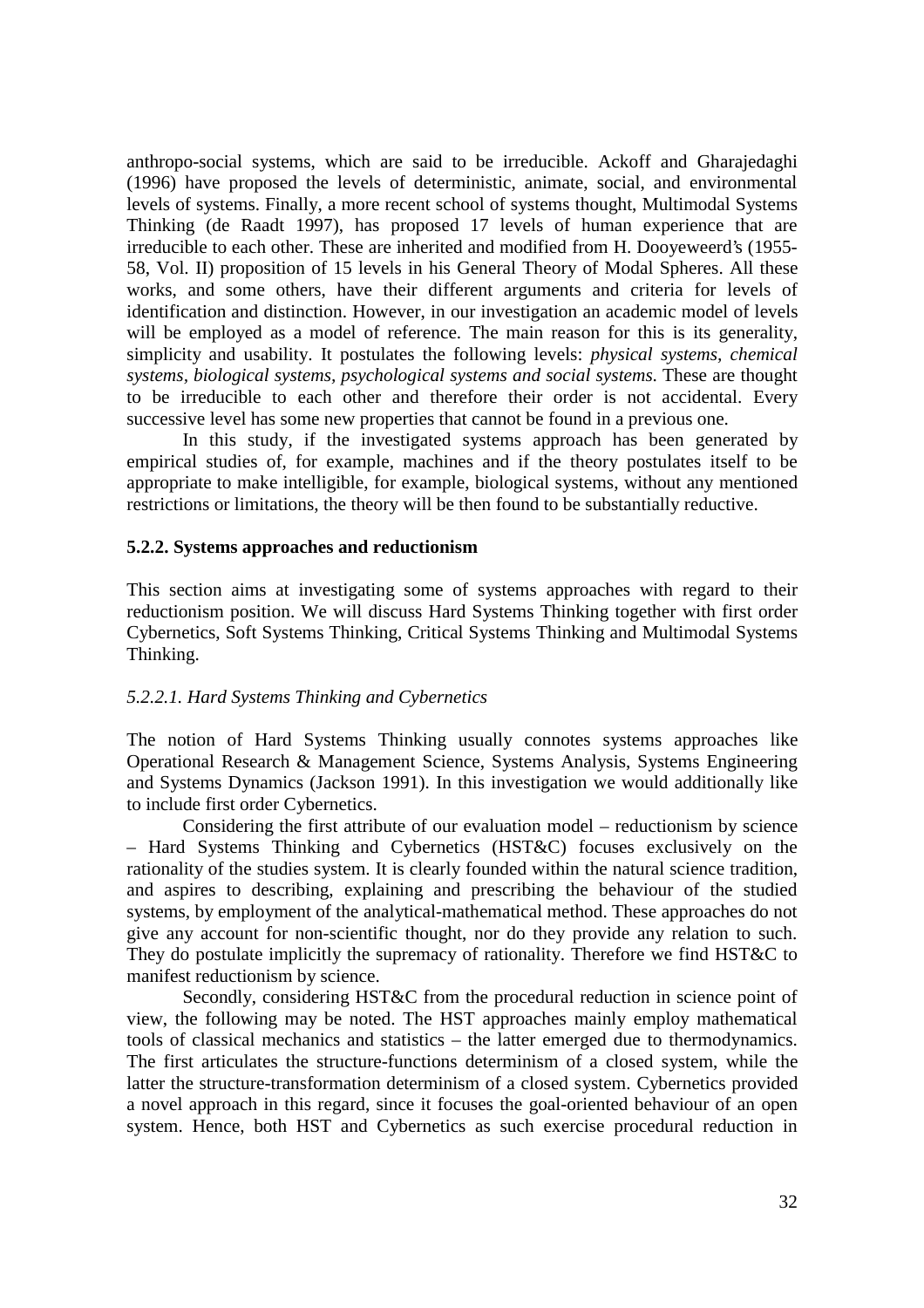science. HST does not take into account the goal-oriented behaviour of an open system, while cybernetics ignores the content of a system, by reducing its structure-functiontransformation to a single feature of behaviour.

Thirdly, considering HST&C from the substantive point of view, we would like to observe the following. The HST's approaches have their theory generation origin in mechanical-physical and chemical domains. They provide powerful algorithms for description, explanation and prescription of systems that manifest mechanicaldeterministic behaviour. They do not account for emergent characteristics of biological, psychological and social systems. For example there is nothing in HST approaches that account for legal or ethical norms of a system, yet they are frequently employed in managing such systems. Cybernetics has its origin both in mechanical and biological domains. Similarly to HST, it does not provide any emergent features of psychological (this does not yield second order cybernetics which is not the object of the present investigation) and social systems. Cybernetics has however, been employed to the management of social systems, most clearly in the form of the Viable System Model (Beer 1979, 1981). The latter attempts management of such systems on the basis of its mechanical and neuro-physiological origins. The inadequacy of such a reduction has been argued strongly by Ullrich (1981). We may thus conclude that both HST and Cybernetic exercise substantive reductionism.

#### *5.2.2.2. Soft Systems Thinking*

Under the label of Soft Systems Thinking (SST) we find, among others, systems approaches like Soft Systems Methodology and Interactive Planning.

Firstly, considering the reduction by science, SST assigns primacy to rationality (Strijbos 1995). It assumes that by taking account of all the various perspectives of different actors, and accommodating these by communication and learning, it will find congruence between scientific knowledge and human everyday reality. Therefore we find that SST manifests reductionism by science.

Secondly, considering SST from a procedural-reductionism in science point of view, it is more difficult to make the judgement, mainly because the formalism of SST is non-mathematical. Our position is, however, that SST is taking account of systems' functions, structural transformations, goals and environments. Therefore we do not find SST to manifest procedural reductionism.

Thirdly, SST as such is generated from experiences in the social domains to which it is also employed. Hence, for example, Soft Systems Methodology accounts features like owner, worldview, customer, et cetera, all to which are specific for social systems and can not be found within biological or mechanical domains. Therefore, we could seemingly conclude that SST does not exercise substantive reductionism. Critique has been delivered to SST however, mainly from Critical Systems Thinking (CST), (Flood & Jackson 1991c) but also from Multimodal Systems Thinking (de Raadt 1995). CST accuses SST, among others, for being unable of taking account of political relations in social systems. Since politics is a peculiar feature of social systems that can not be found in neither biological nor physical systems, it would seem that SST still exercises some substantive reductionism.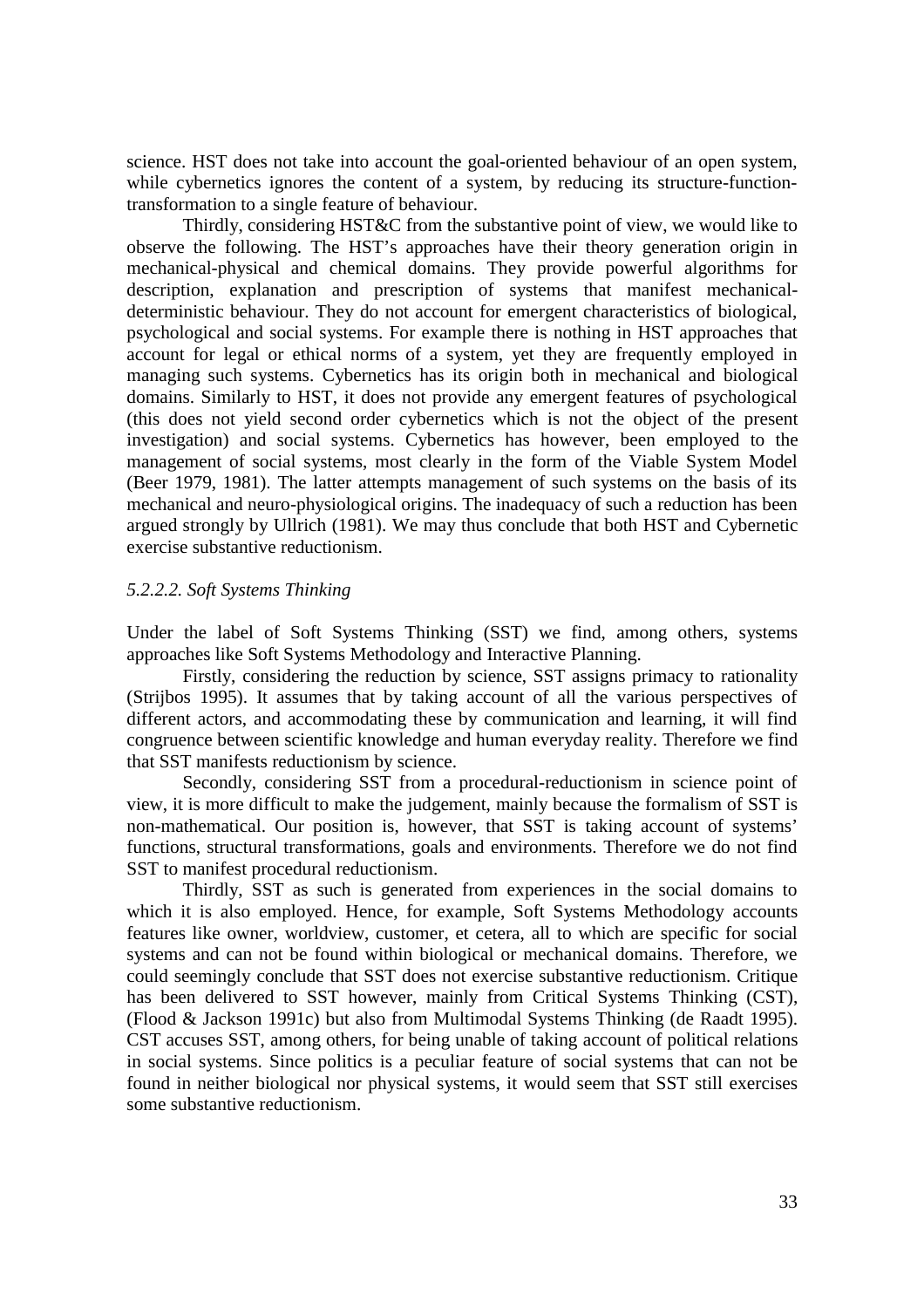## *5.2.2.3. Critical Systems Thinking*

Under the label of Critical Systems Thinking (CST) we can find two main methodological supports, the Critical Systems Heuristics and the Total Systems Intervention.

Critical Systems Thinking's position with regard to reductionism by science has been investigated by Strijbos (1995). He states that Critical System Thinking has succeeded to broaden the notion of rationality compared with the previous systems approaches, which implies that the normative and ethical questions are not excluded but assigned a clear position within its framework. Strijbos (1995:373) concludes however, that rationality in Critical Systems Thinking *"/…/ retains its place as the necessary, allembracing framework for approaching reality.*" The problem is that Critical Systems Thinking's critical thinking or rationality subjects science to criticism, yet the very critical rationality itself remains autonomous. Therefore we find Critical Systems Thinking manifest reductionism by science.

Secondly, similarly to the situation of Soft Systems Thinking, it is somehow difficult to judge whether CST does manifest procedural reductionism or not. Our position is though, that like Soft Systems Thinking, Critical Systems Thinking does not exercise procedural reductionism. This is since Critical Systems Heuristics provides a similar account to the one of Soft Systems Methodology, and also Critical Systems Thinking's complementarism commitment considers SST to be a part of CST.

Thirdly, investigation of Critical Systems Thinking's substantive reductionism may show the same duality as SST's position showed. Critical Systems Thinking is generated in and employed to the domain of social systems. For example, it stresses very much the political features of a system. The latter may not be found in biological or physical systems. Therefore, Critical Systems Thinking could be assigned as being substantively not reductionist. This conclusion may be however challenged. As Dooyeweerd (1955-1958, Vol. I) notes, Kant absolutises morality into an autonomous law giver. CST seems to have inherited this feature and thereby exercises substantive reductionism, because it does not account to the credal sources of morality, something that Multimodal Systems Thinking does.

# *5.2.2.4. Multimodal Systems Thinking*

Finally, our reductionism investigation has arrived at Multimodal Systems Thinking (MST). Here we would like to focus the Living Social System model (de Raadt 1991). It is partly founded on the Multimodal theory, as inherited from Dooyeweerd's (1955-1958, Vol. II) General Theory of Modal Spheres, however with some modifications. The other influence comes from Cybernetics, mainly due to Ashby (1956, 1960) and Beer (1974, 1979, 1981).

From a reductionism by science point of view, we can follow Strijbos' (1995) investigation that did not find MST to manifest reductionism in this regard. This is because MST rejects the intellectual supremacy of rationality, the latter is rather considered to be embedded within a transcendental normative order, which is to determine the status of reason and science.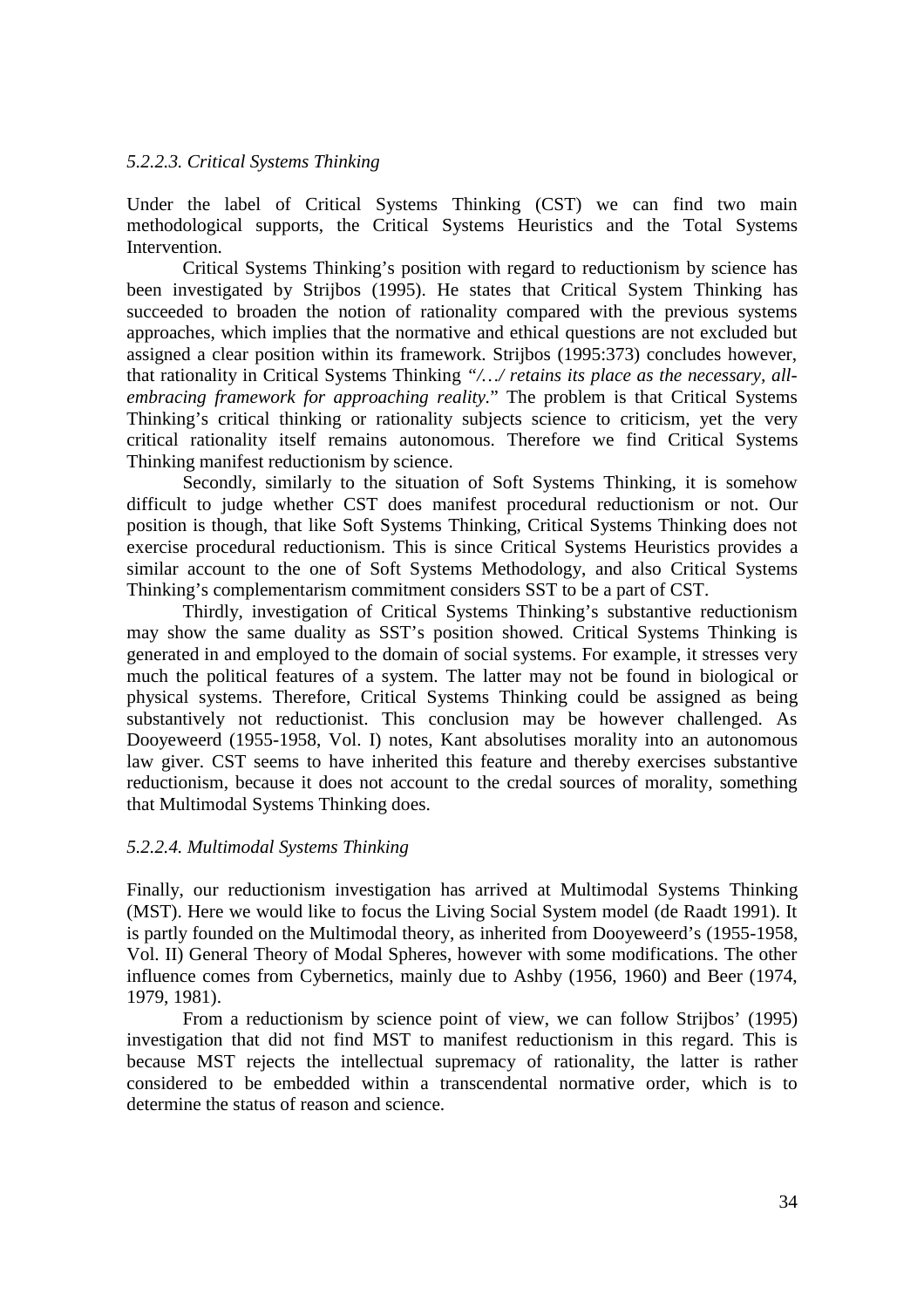Secondly, from a procedural reductionism point of view, MST employees the cybernetic modelling approach. As we have discussed previously, cybernetics does account for a systems goal-oriented behaviour in an environment; but ignores the structure-functiontransformation aspects. Therefore we find MST manifests procedural reductionism.

Finally, from a substantive reductionism point of view, our position is that MST does not manifest reductionism. This is because its modelling approach presents one of the most elaborated models of human experiences. In MST's notion it manifests seventeen distinct levels that may not be reduced to each other, ranging from the most determinative of the physical world to the most normative of the social world.

# **5.2.3. Implications of reductionist investigation on the System of Systems Methodologies**

We would like to compare our notion of complexity to the notion that is employed by the System of Systems Methodologies meta-model. The latter organises systems approaches along two variables, one is the complexity of the problem situation, and the other is the relation between the decision-maker of the problem situation. Focusing on the first aspect, the exercised classification by this meta-model implied that Operations Research, Systems Analysis, Systems Engineering, Social Systems Design, Strategic Assumptions Surfacing and Testing, and Critical Systems Heuristics were found to be appropriate for simple situations. This is while General Systems Theory, Viable Systems Model, Soft Systems Methodology and Interactive Planning all were associated with complex problems. In our notion of distinction between physical, chemical, biological, psychological and social systems, there is an increasing complexity, where, for example, systems biological for are more complex then physical, and social more complex than the two previously mentioned. Our investigation above would therefore give us the following relationship between complexity and systems approaches. The approaches that would have the least potential to deal with complexity would be Operations Research, Systems Analysis, Systems Engineering and Systems Dynamics. Then come the biological approaches, like General Systems Theory and Viable System Model. Thirdly would come the social approaches, starting with Strategic Assumptions Surfacing and Testing, going on to Soft Systems Methodology and Interactive Planning, passing on to Critical Systems Heuristics. The latter has the ability to deal with political phenomena, which is an emergent property of social systems that the previous approaches are unable to deal with.

It is clear that two different conceptions of systems approaches are obtained with the two different notions of complexity. There is always room for debate concerning which is more appropriate, we think though that the important lesson is that one should be open to alternative views and investigate what these may contribute to an additional intelligibility of the studied objects.

# **5.2.4. Conclusion**

The above exercised investigation has shown that non of the investigated systems approaches has been found to be completely non-reductionistic. While Hard Systems Thinking and Cybernetic approaches were found most reductionistic, the Multimodal Systems Thinking approach was found to be least reductionistic. Soft Systems Thinking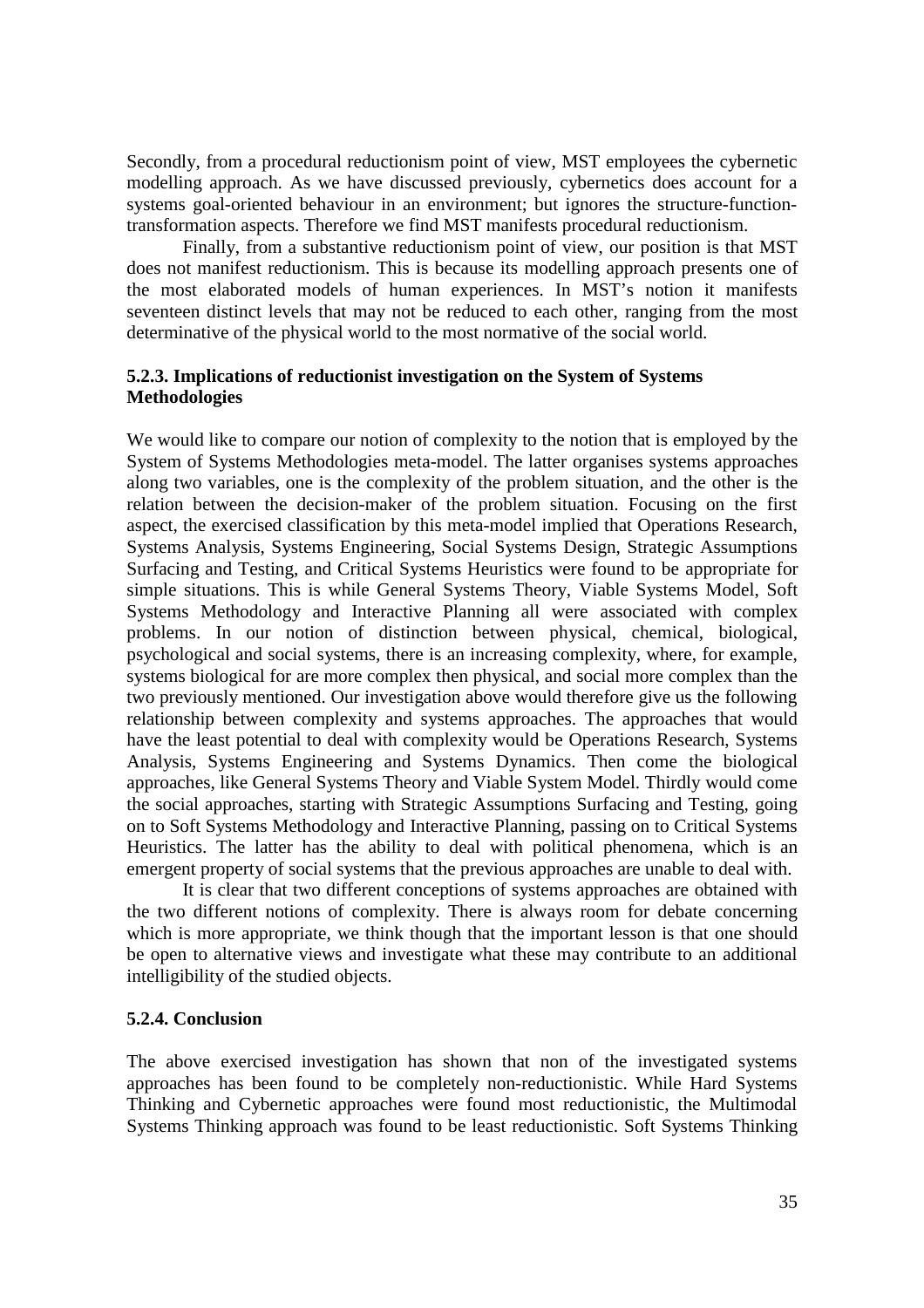and Critical Systems Thinking approaches were in-between. See Table 4 for an overview of the result.

The investigation showed that although Soft Systems Thinking and Critical Systems Thinking have their origin in social domains, they still do manifest substantive reductionism in regard to the social world, by not providing any support for some fundamental characteristics of that world – i.e. ethics and credality, respectively.

Finally we may conclude that the employed reductionism-oriented framework for discrimination of the investigated systems approaches has provided us with some interesting intelligibility and also direction for further research. This was clearly visible when the reductionist model was compared with the Systems of Systems Methodologies model, and differences were identified.

|                                        | Hard Systems                | Soft Systems    | Critical Systems | Multimodal      |
|----------------------------------------|-----------------------------|-----------------|------------------|-----------------|
|                                        | <b>Thinking</b><br>$\alpha$ | <i>Thinking</i> | <b>Thinking</b>  | <i>Systems</i>  |
|                                        | Cybernetics                 |                 |                  | <b>Thinking</b> |
| Reduction by<br>science                | Yes                         | Yes             | Yes              | N <sub>o</sub>  |
| Procedural<br>reduction<br>in science  | Yes                         | N <sub>0</sub>  | N <sub>0</sub>   | Yes             |
| Substantive<br>reduction<br>In science | Yes                         | Partly          | Partly           | N <sub>o</sub>  |

**Table 4.** Shows an overview of the result of the reductionism investigation.

# **5.3. INTERPRETATION OF SYSTEMS APPROACHES FROM THE POSITION OF THEIR RESPECTIVE RELIGIOUS GROUND-MOTIVES**

*"FIRST DISCOVER: 'Does God Exist?' Is the most important question of systems thinking."*

## - C. West Churchman (1987: 139)

This section presents a framework for interpreting the contemporary systems approaches from their respective religious ground-motive position. We start by defining what is meant by religious ground-motive and expose four such alternative motives. Then an allocation of some of the systems approaches to their respective position within the framework is done, and followed by a comparison of our model with the model of sociological paradigms. The section concludes with a discussion of implications of that framework and of its use.

#### *5.3.1.1. Religious ground-motives*

In his original philosophical work, the Dutch philosopher Herman Dooyeweerd (1894- 1977), focused his attention on the conditions of theoretic thought (Dooyeweerd 1955- 1958). He has shown that all human thought are necessarily and unconditionally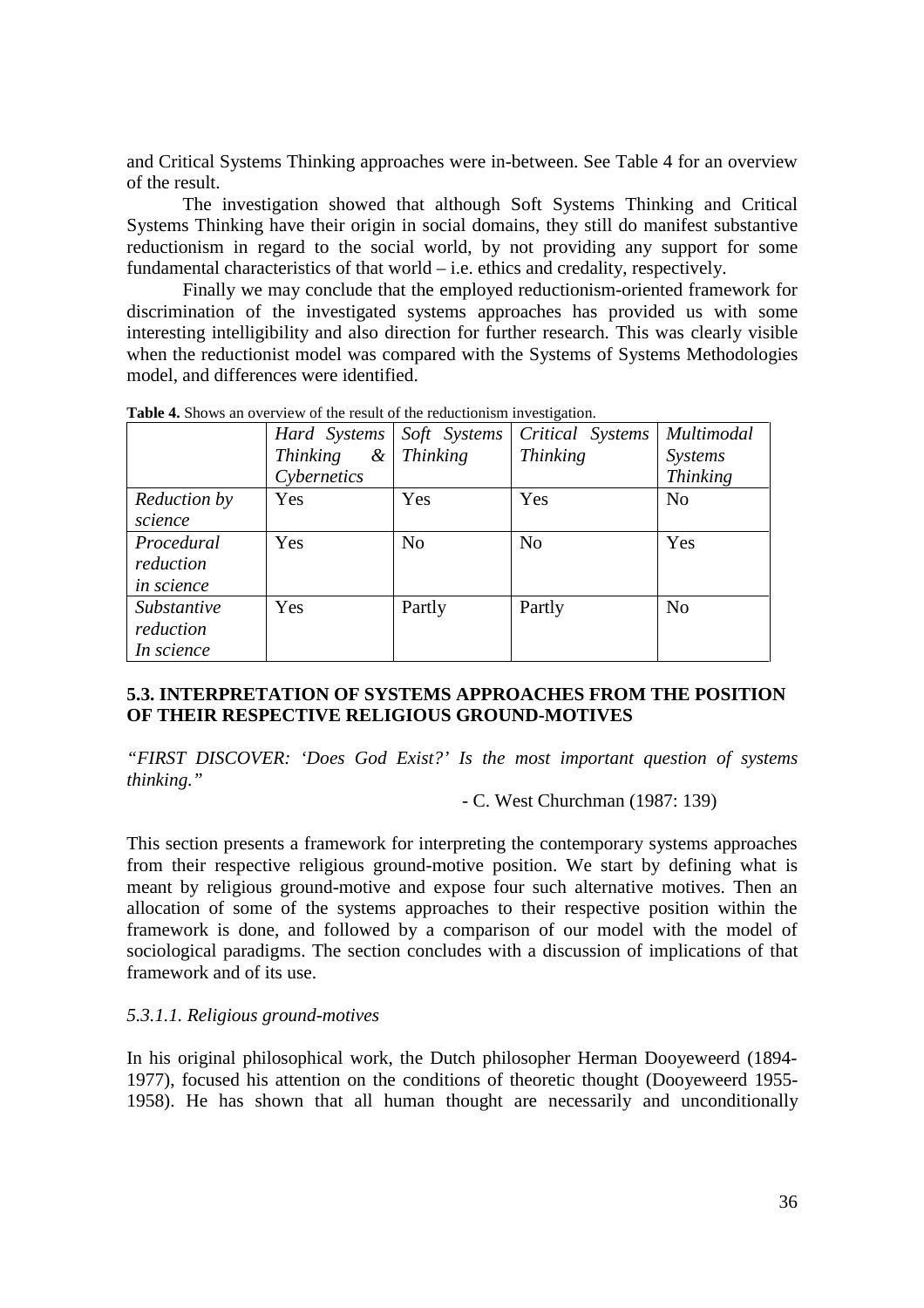grounded in some religious<sup>8</sup> foundations. This means that all-philosophical activity, as well as all of human life, is prompted by a religious ground-motive, which is the origin of the formers. The religious ground-motive implies the actual transcendent dynamis (Greek word for power, used in the New Testament) that takes hold of a persons heart, fills, motivates and dominates his every action – whether consciously or unconsciously. Religious motive can be said to be a moving power, that may be the dynamic working of God's Spirit or an idolatrous spirit at the very roots of man, who so captured works it out with fear and trembling, and curiosity.

# **5.3.2. The four religious ground-motives**

In his histographical studies of western philosophy, Dooyeweerd has laid bare the basic religious commitments of theoretic thought. He has identified four religious groundmotives, all of which identify the religious nature of philosophical activity in the western world. Three of the four motives are apostate and are said to contain an inner tension. (Dooyeweerd 1955-1958) Although our investigation shows that not all of the four ground-motives are necessary to provide a conceptualisation of the investigated systems approaches, they are still presented in order to provide the intelligibility to those groundmotives that show a direct pertinence for our investigation.

## *5.3.2.1. The matter-form ground-motive*

<u>.</u>

The first of the four ground-motives is called the motive of matter and form. This notion should not be directly related to the concepts of matter and form in the Aristotelian philosophy. It is stated that the matter-form dialectic characterises all pagan Greek philosophy. To make it more intelligible we will give a very brief background of it. (Dooyeweerd 1955-58, Vol. I)

Firstly, during the early period of Greek history, worship centred essentially on natural powers thus the Greek religion was a nature-religion. It implied a worship of formless stream of life out of which periodically generations of being emerged. These were all subjected to death, fate and decay. This implied a continuous process of cominginto-being and passing away. The stream of life can only continue if individuals at the end of their allotted life are absorbed again. Individual man and things are doomed to die and decay in order that the cycle may continue.

Secondly, at a later stage of development a new type of religion arouse, that was the culture-religion, as represented in the Homeric gods dwelling on Mount Olympus. These gods had left mother earth with her eternal cycle of life and death, and acquired a personal and immortal form of splendid beauty. They became gods of abiding form, measure and harmony. These two religions – the nature-religion and the culture-religion – combined gave rise to the inner dialectic of the Greek matter-form motive. The naturereligion contributed the principle of matter, i.e. mortality and change, the elements of unpredictable mystery and the formless dark. The culture-religion, on the other hand, contributed the form principle, i.e. abiding being, light and heavenly splendour, as well as

<sup>8</sup> Dooyeweerd (1955-1958, vol. I: 57, original emphasis) understands religion as*"/…/ the innate impulse of human selfhood to direct itself toward the true or toward a pretended absolute Origin of all temporal diversity of meaning, which it finds focused concentrically in itself*."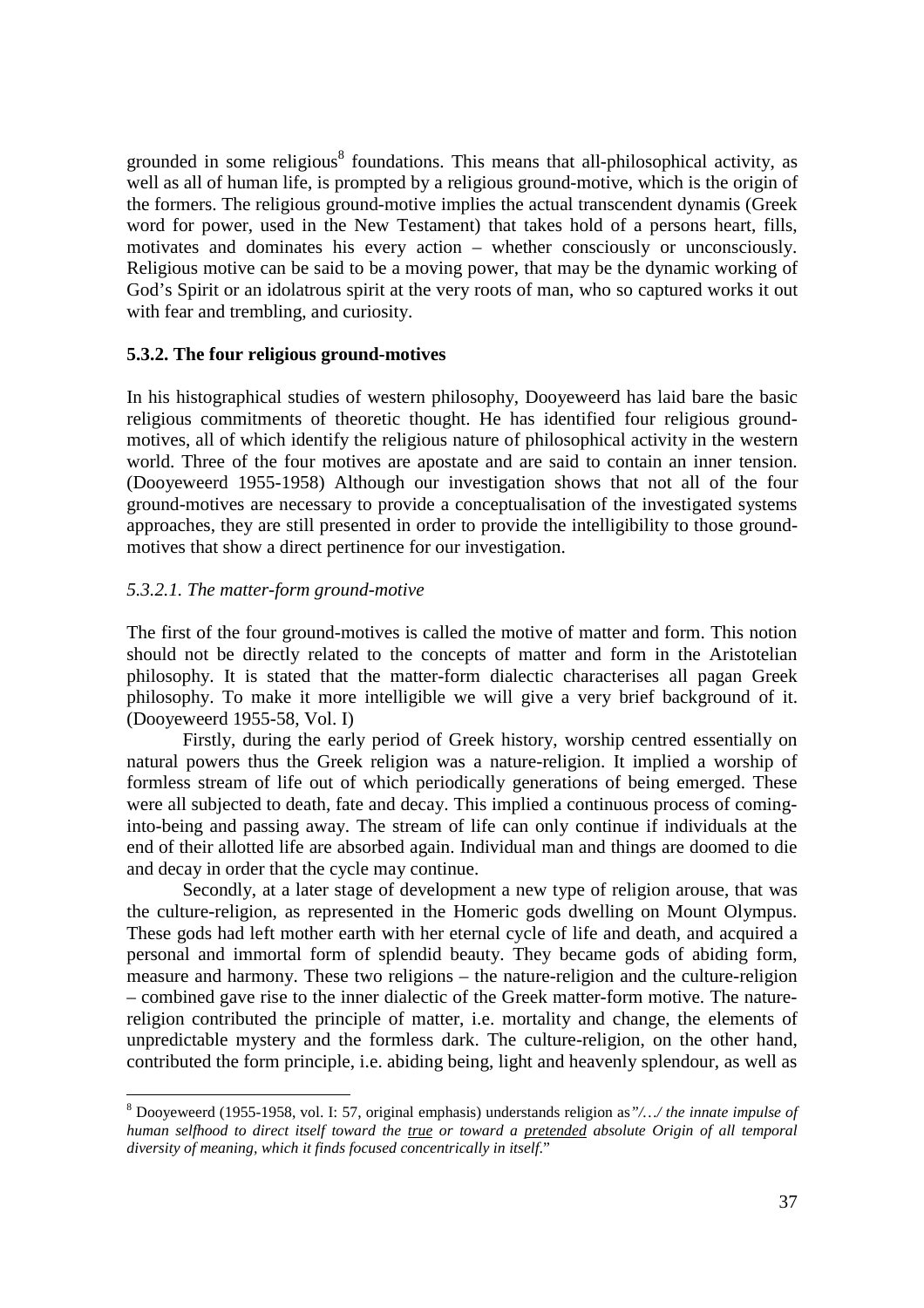reason. According to Dooyeweerd (1955-1958, Vol. I), the two mutually principles controlled all Greek thought.

#### *5.3.2.2. The Biblical ground-motive*

The second motive was the Biblical ground-motive of creation-fall-redemption. This central point of Scripture constitutes the Archimedean point that determines all Christian activity. Further, this Christian religious ground-motive is beyond the reach of theoretical investigation. It is said to be the religious presupposition of any theoretical thought, which may claim a biblical foundation.

#### *5.3.2.3. The nature-grace ground-motive*

The medieval synthesis philosophy that combined biblical themes with pagan thought is characterised by the third ground-motive, which is the nature-grace motive (Dooyeweerd 1955-1958, vol. I). In essence this motive is a product of a synthesis mentality that adopted the tension-ridden matter-form motive of the ancient Greeks and incorporated it as nature. Hence, the dialectical character of the nature-grace motive is compounded. It implied a notion that philosophy – including natural theology – belongs to the lower level of nature, while revealed theology belongs to the higher level of super-nature. It articulated dualism, such as the view that God as a transcendent pure form, on the one hand, and a non-transcendent material world, on the other hand.

In the synthesis philosophy, Christianity developed a synthesis that culminated in the great scholastics of the Middle Ages. Thomas Aquinas – who can rightly be called the Dean of Scholasticism – influenced all the medieval theologians. The theme of the nature-grace came to its most articulate expression in his philosophy. Basically, it stated that human nature is weakened by the Fall and directed by a common natural law and the natural light of reason. Christianity, the Bible, faith, all these are specially added items, (donum supperadditum). The natural man is not the radically fallen, but a man endowed with reason that is one and the same in all men, and therefore the basis off all common neutral and autonomous areas of life. In the nature-grace ground-motive there was an implicit possibility of secularism. However if it is true that there is a whole realm of nature and if this nature posses a certain amount of autonomy, then there would be nothing that would prevent that area of nature to go alone. There would be no reason why whole areas of life can not be secular. Thomas Aquinas though, stated that the realm of nature was the primer necessary step toward the realm of grace. Hence there was a necessary link between these two. William of Ockham however, was determined to show that this link or relation was not necessary. Ockham drove a wedge between these two areas in order to drive them as far apart as possible. In that notion, the area of grace, i.e. of Bible and faith, was postulated not to have anything whatsoever to do with the area of nature, i.e. the state, society, science.

#### *5.3.2.4. The nature-freedom ground-motive*

While philosophy of the Middle Ages was based on and determined by the nature-grace ground-motive, it can be said that the modern period has adopted a different ground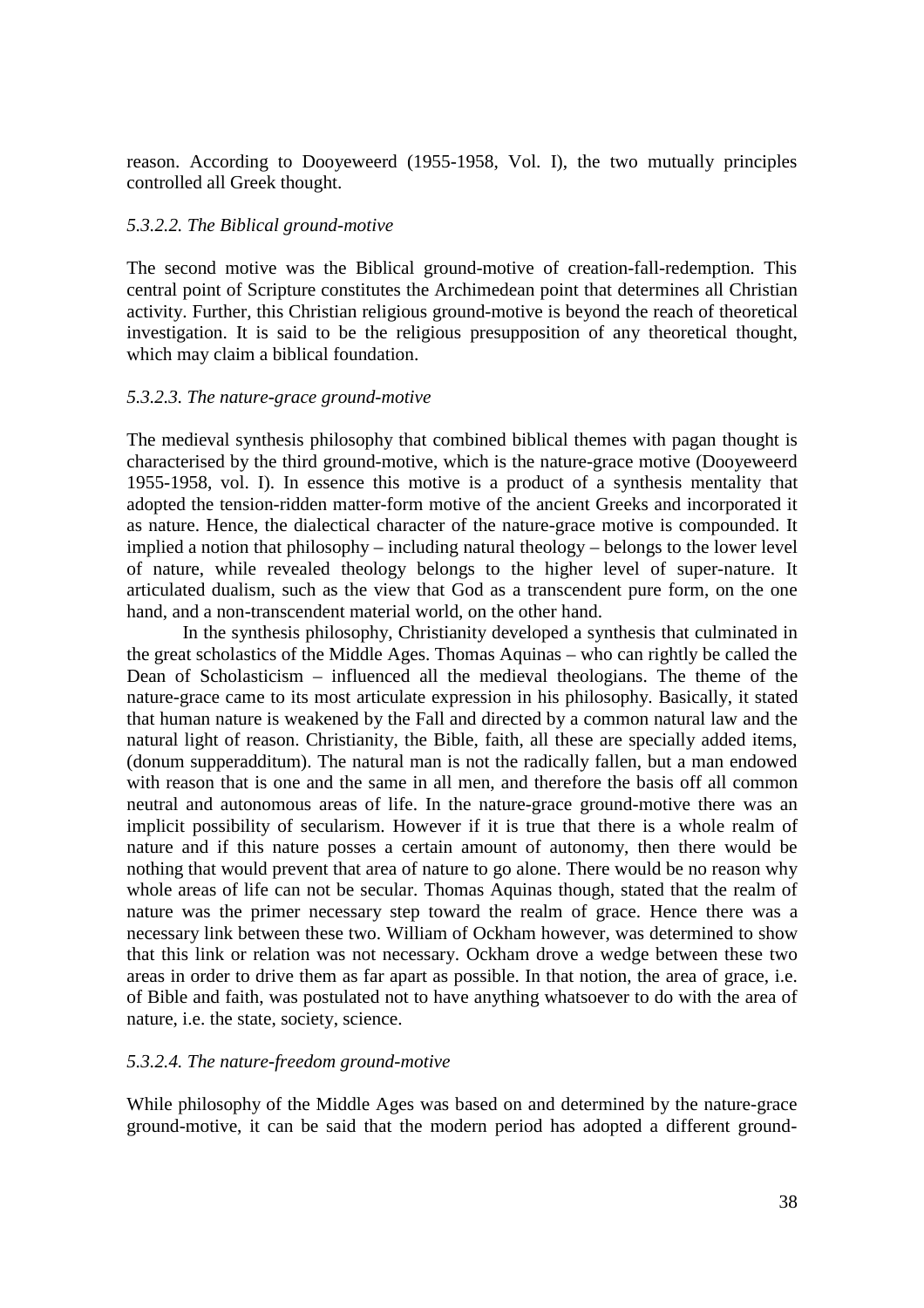motive, that of nature-freedom (Dooyeweerd 1955-1958, Vol. I). Thus as soon as the realm of grace was eliminated, the nature realm came into conflict with freedom. Because if nature is conceived as a set of scientifically discerned mechanical laws and processes – as the renaissance and early rationalist postulated – then there is no room for autonomous freedom. The problem of modern philosophy was to reconcile the two, that is, how can man maintain his autonomous freedom in a mechanically determined world? Hence, Dooyewerd saw the history of philosophy as swinging back and forth between two antithetical poles within the various apostate ground-motives.

In order to illustrate this problematic we will briefly mention Kant's works, which had a tremendous impacted on western thinking and societies, and who is the father of the nature-freedom motive (Dooyeweerd 1955-1958, Vol. I). These works attempted an idealistic solution to the nature-freedom tension. Kant's (1998) Critique of Pure Reason investigated the conditions that determine the possibility of human knowing, that is what could the human mind know. One of the significant postulates was that the impressions humans receive from external objects are shaped and determined by an apriori structure of our mind. Kant rejected therefore the long-standing assumption that human knowledge depends on objects and replaced it with the claim that objects depend on our knowledge. The ultimate conditions or principles of knowing, however, that Kant called ideas, were postulated to exceed the possibility of human experience. People could search for the soul and the world, but would never find them. God, the soul, immortality, freedom, as such can not be known. Thus the best humans can do is to act if they had already reached those ultimate principles, and allow these regulative ideas to guide their further investigations.

In his second major work – Critique of Practical Reason – Kant (1997) explored the conditions of moral action. He stated that man's morality is essentially a matter of obligation and freedom. Kant's categorical imperative implied that individuals are capable of formulating laws of conduct for themselves and that the fundamental law is that one should not perform an act only if one would will that anyone in similar circumstances would do the same thing. The moral law is a direct result of human reason, and moral goodness is determined by nothing other than reason. The right and wrong rests in man's autonomy, man is a rational being who knows a priori what is good without any help from out side.

In order to reconcile the tension between the realm of nature and of freedom – that is, combining the pure scientific ration with the practical ration – Kant (1987) wrote a Critique of Judgement. He attempted to construct the bridge within the domain of imagination. This work, however, seems to be generally considered as an unsuccessful theory. Also, in practice, the Critique of Pure Reason has received a lot of attention, while the Critique of Practical Reason received attention only to a lesser extent; while the Critique of Judgement is very neglected.

#### **5.3.3. Systems approaches and the ground-motives**

In this section an attempt is made to identify the religious ground-motive of some of the systems approaches. Four systems paradigms will be considered in this investigation, these are Hard Systems Thinking, Soft Systems Thinking, Critical Systems Thinking and Multimodal Systems Thinking.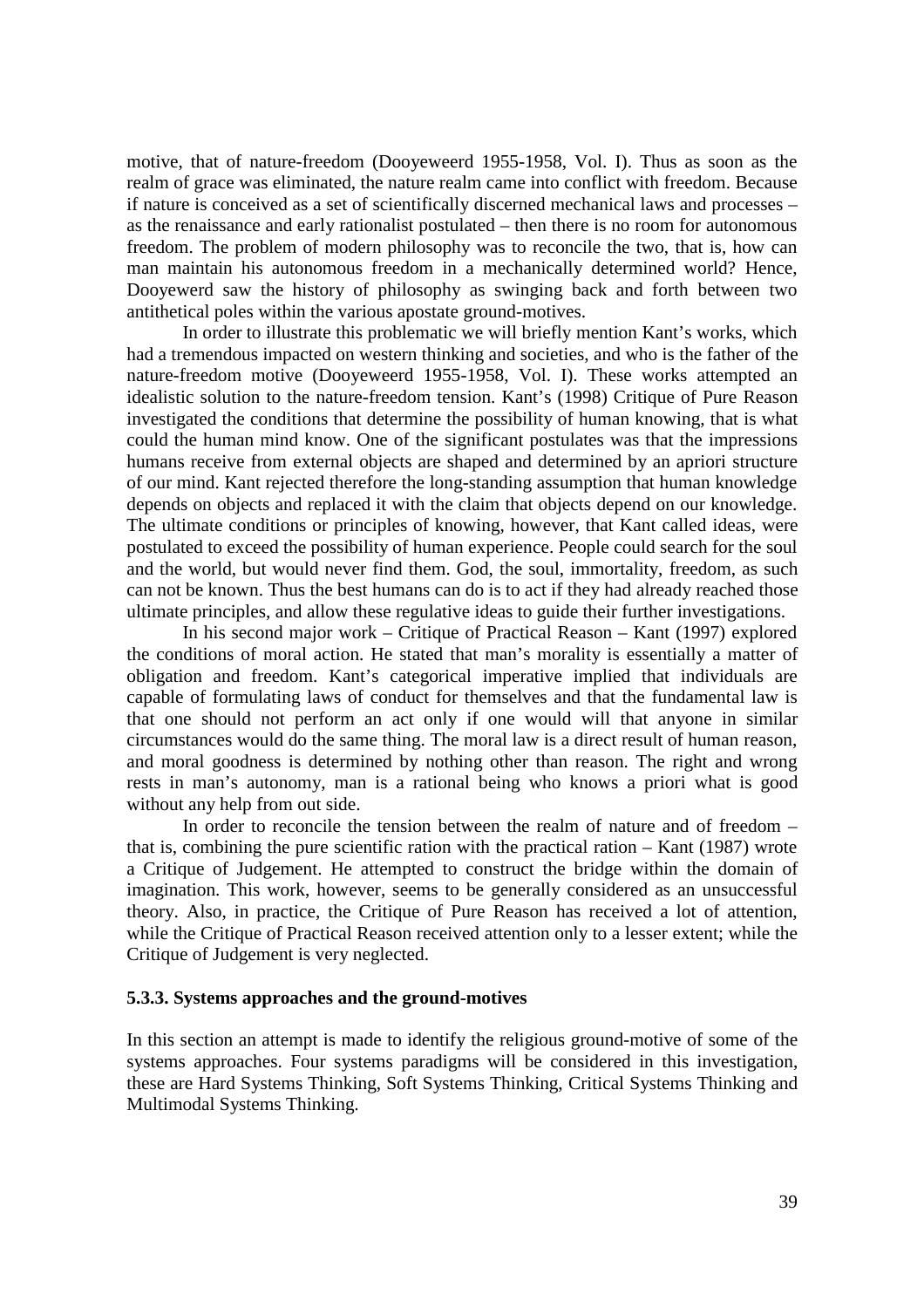#### *5.3.3.1. Hard Systems Thinking*

Hard Systems Thinking (HST) represents normally the systems methodologies that are labelled as Operations Research & Management Science, Systems Analysis, Systems Engineering, and Systems Dynamics. They all seem to have some common theoretical features that justify their classification into this paradigm. Hence, onto-epistemologically considered they are all founded on some dialect of realist-positivist positions. This implies, among others, that the mentioned systems approaches all focuses rationality of the investigated objects by means of quantification. They assume that the problem to be solved or managed is given and well defined, and the issue is to find some alternative solutions and then choose the optimal one. Therefore, they do not provide any support for problem identification and justification. They do not provide any explicit normative framework for problem management either.

Considering HST from the point of view of the religious ground-motives, we would like to assign it to the nature realm of the nature-freedom ground-motive. HST's position is that human reality and the universe is conceived in terms of mechanical and predetermined states and their changes, due to the so-called natural laws. This implies that by means of natural science (as conceived since enlightenment) – rationally and instrumentally – human and societal problems can be managed. This approach excludes the option of human freedom or autonomy, human intentions and non-rational behaviour, such as emotional and spiritual, seen in reference to the axiomatic analytic-rational epistemologies. This position implies that the realm of freedom of the nature-freedom motive, is not only ignored but also oppressed and conditioned by the principles of the nature realm. Systems Approaches of HST do not only consider that it is good to control human reality by means of natural science, they also assume that it is possible! Finally, because of its position within the nature realm, HST does not provide any normative framework for problem management.

## *5.3.3.2. Soft Systems Thinking*

Soft Systems Thinking (SST) can be said to represent, among others, Soft Systems Methodology and Interactive Planning. Its onto-epistemological foundation is the set of theories known as nominalism, hermeneutics or interpretativism, pragmatism, constructivism, etc. This implies, among others, that these systems approaches do recognise the problematic of conceiving the very problem to be managed. They provide various modelling instruments – like SSM's Rich Pictures – for accommodating different perceptions and conceptions of seemingly similar situations, that may have origin due to different cultural, knowledge and experience backgrounds. Therefore SST has much more modest aspirations compared with HST. Accepting different positions, it accepts seemingly non-rational opinions, which it aspires to accommodate with each other through a process of communication and learning. It does not hope to control human reality by identifying the optimal solutions. Rather to manage with it in a suitable way that is feasible at the moment of problem management.

Considering SST from a religious ground-motive point of view, we would like to assign it to the freedom realm of the nature-freedom motive. This is since SST emerged as a reaction against HST aspirations of controlling human reality through means of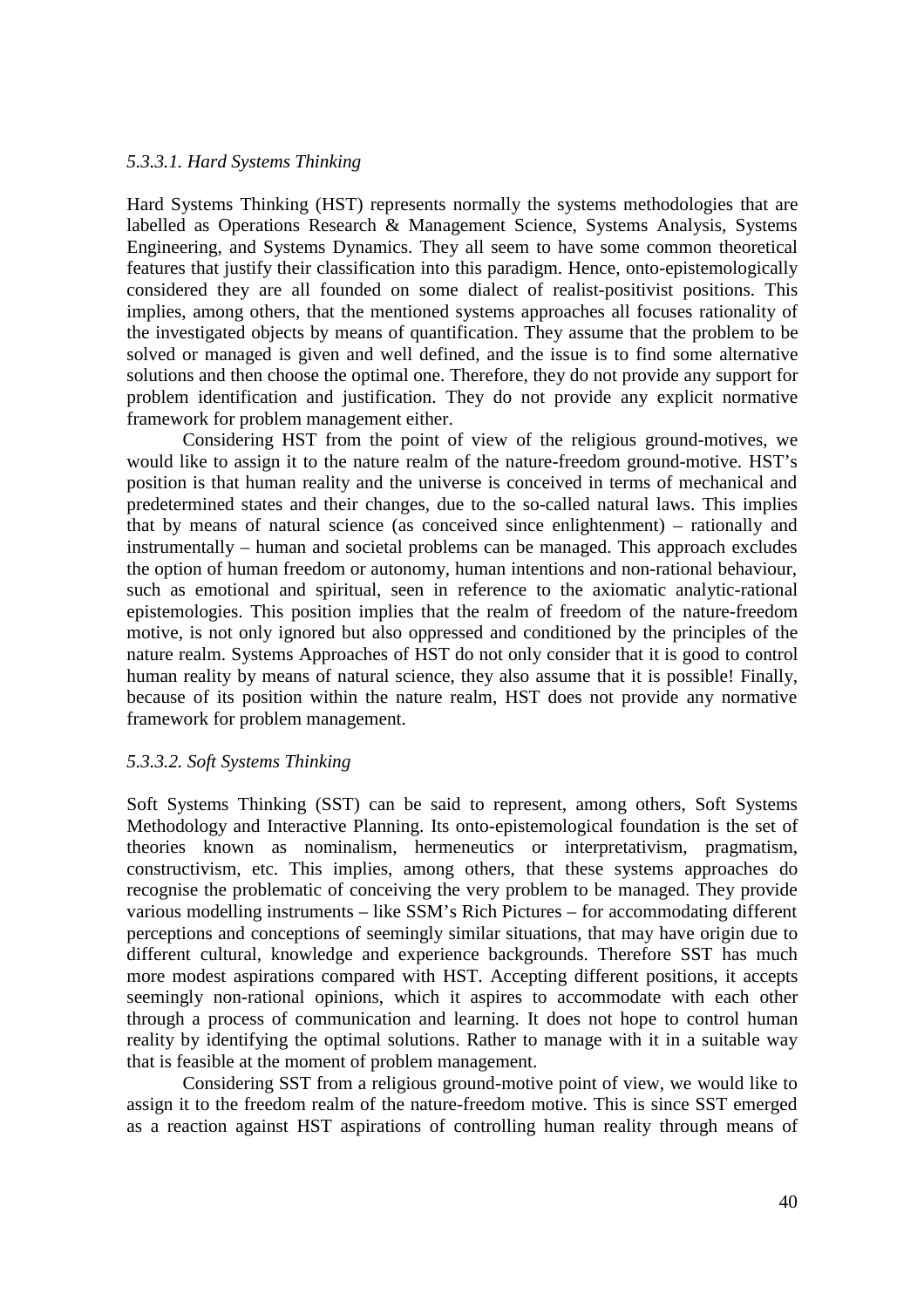natural science method. SST recognises and emphasises human teleology or free will and his communicative behaviour. SST is very much process-oriented, which follows well the existentialist motto that man never is but always becomes. Human reality can never be known for sure and certainly, and especially not due to some data from empirical measurements.

SST does not, however, provide any normative framework for problem management. Thus, in practice, all views and opinions are equally appropriate and there is no guidance for what is good or bad. SST seems therefore to follow Kant's assumption that all human beings are capable of formulating laws of conduct for themselves. And that no external normative framework is needed to guide human's actions. It does not though, promote Kant's moral imperative. Further, SST does not either provide any theoretical foundation for establishing a bridge between the realm of nature and the realm of freedom – or between HST and SST. It only assigns itself superiority in reference to HST. In conclusion, SST's position in the realm of freedom is not very successful, since it is unable to provide moral guidance for human actions and neither to establish a firm and stable relation with the realm of nature. The latter imbalance manifests only the inherent tension in the nature-freedom ground-motive, which makes SST impotent to provide the compass needle that our societies needs today.

#### *5.3.3.3. Critical Systems Thinking*

Critical Systems Thinking (CST) has developed out of the critique of HST and SST paradigms. Theoretically considered it is founded mainly on Kantian philosophy and Habermasian critical social theory (Habermas 1974, 1984b, 1987). Its program may be articulated in three commitments. CST is guided by critical as well as social reflection, emancipation, and theoretical, methodological and practical complementarism. So far, CST offers two methodologies, Critical Systems Heuristics that implements the critical and emancipatory commitments, and Total Systems Intervention that implements the critical and complementarity commitments. While CST shares the critique of HST with SST, it criticises SST for being not critically reflective and also unable to manage social power structures. The two failures are postulated to be dangerous, since they may serve the already existing interests. CST aims at democratic management by involving all affected in a systems study.

Due to its Kantian and Habermasian foundation, CST accounts for three kinds of rationality or inquiry. The empirical analytical science that focuses instrumental-reason, provides nomological causal knowledge and aims at prediction and control of nature. The historic-hermeneutic science that provides the practical understanding of other human beings, and the critically-oriented sciences, such as psychoanalysis and critical social theory, that provides emancipatory interest in freedom and overcoming unconscious compulsion. This implies that CST may be allocated to the nature-freedom religious ground-motive. Compared with HST and SST however, CST provides a serious attempt to manifest the whole nature-freedom motive. It not only articulates both domains of this ground-motive but also the link between these. Hence, the empirical approach governs the realm of nature, the hermeneutic approach the realm of freedom, and the critical approach is meant to provide the link that secures the stability between the two former.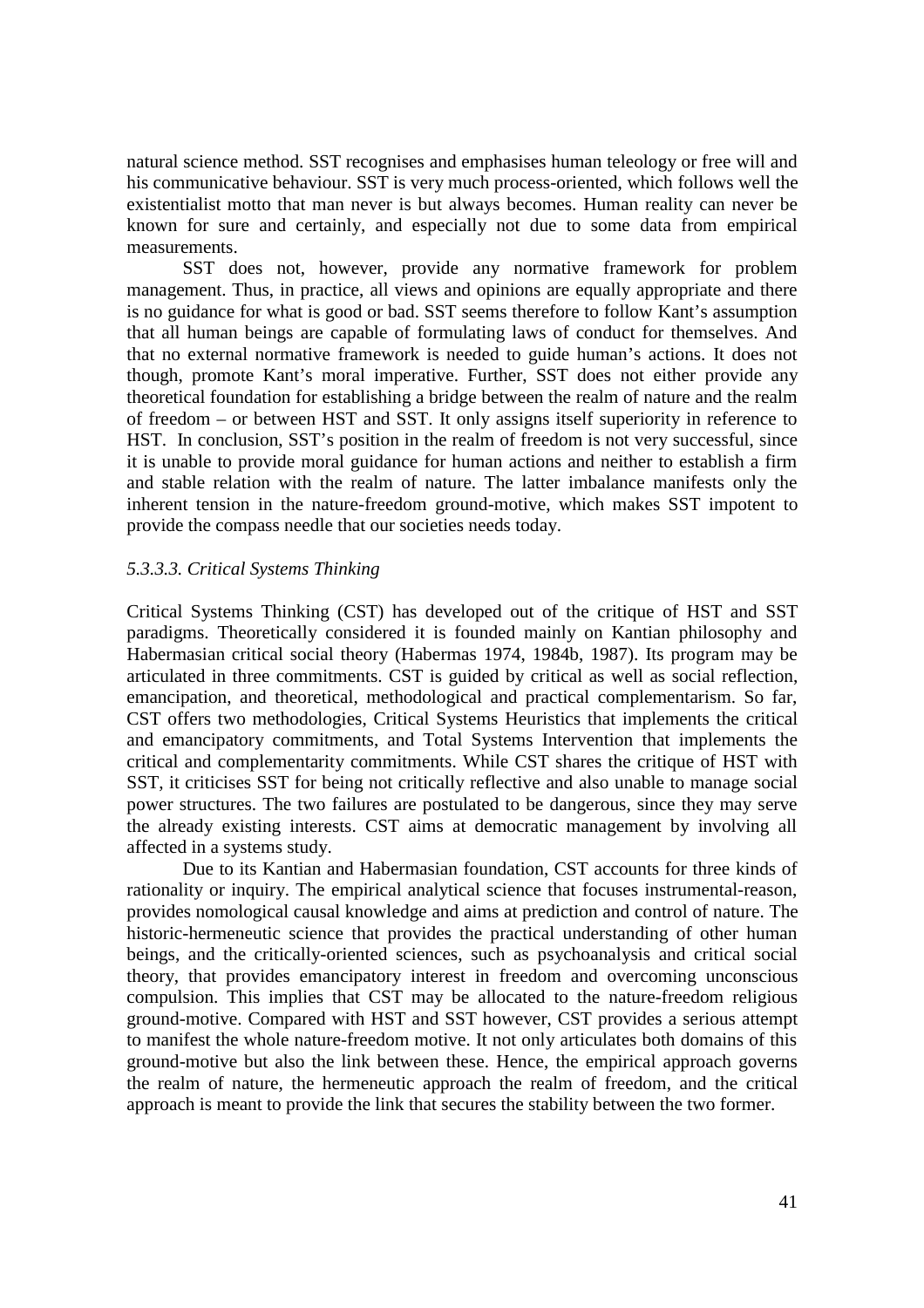In the following, we will present some of the critique that Dooyeweerd (1955-1958) has delivered to the Kantian philosophy, and which also applies to the Habermasian system of thought, since the latter is fundamentally based of the primer, and thus to CST. To start our argument Dooyeweerd has shown that "*All meaning is from, through, and to an origin, which cannot itself be related to a higher origin*." (Dooyeweerd 1955-1958, Vol. I, p. 9, original emphasis) Further, he (ibid. p. 89) has shown that truly critical thinking must accept the three transcendental Ideas, which in their trinity must be considered as the transcendental ground-Idea. These three are the Idea of the universe (which in Kant reduced to the sphere of nature), the Idea of the ultimate unity of human selfhood, and the Idea of the absolute origin. Hence, a "*Truly reflexive though, therefore, is characterized by the critical self-reflection as to the transcendental ground-Idea of philosophy, in which philosophic thought points beyond and above itself towards its own apriori conditions with and beyond cosmic time*." i.e., its origin (ibid. p. 87). Further, Dooyeweerd has shown that "*A sharp distinction between theoretical judgements and the supra-theoretical pre-judgements, which alone make the former possible, is a primary requisite of critical thought*." (ibid. p. 70). Therefore "*Every philosophical thinker must be willing to account critically for the meaning of his formulation of questions. He who really does so, necessarily encounters the transcendental ground-Idea of meaning and of its origin*." (ibid. p. 70) The Kantian and the Habermasian systems of thought never fulfilled the latter request, however. Instead their thinking is grounded in a dogma that posses a nature-freedom tension, which has not been resolved so far. More specifically Kantian epistemology (as well as Habermasian) is involved in a theoretical dogmatism because it starts from the dogma of the autonomy of theoretical thought. (ibid. p. 35) Kant did not accept the three transcendental ground-Ideas in their trinity, as the real hypothesis of his critical philosophy. Therefore he could not see that "/…/ *in their very theoretical use, they must have a real content which necessarily depends upon supratheoretic pre-suppositions differing in accordance with the religious ground-motives of theoretic thought*." (ibid. 89) Instead, "*He* [Kant] *restricted their significance theoretically to a purely formal-logical one; they have, according to him, only a regulative, systematic function in respect to the use of the logical concepts (categories) which are related apriori to sensory experience.*" (ibid. 89) When asking why did Kant, at this critical point, abandon the real transcendental motive, Dooyeweerd said that Kant *"/…/ had become aware of the unbridgeable antithesis in the ground-motive of nature and freedom, and now rejected every attempt at dialectical synthesis.*" (ibid. 89) Therefore, the problem is that Kant *"/…/ did not see, that his theoretical epistemology itself remained bound to a transcendental ground-Idea, whose contents were determined by this very basic motive*." (ibid. 89)

Focusing the Habermasian system of thought for a moment, as a consequence of the above discussed problematic, an issue has been made of its criterion of validation. It is founded in Habermas' theory of communication that postulates a consensus theory of truth. According to that a statement is true if and only if it would be accepted by all in an ideal speech situation. The genetic fallacy of this argument implies that a statement is accepted as true by any number of speakers, however, free they may be from coercion or prejudice, does not entail that it is true. (Dancy & Sosa 1992, p. 167). Finally, Strijbos (1995) in his investigation of some various systems approaches, concluded that CST does broaden the notion of rationality, when compared with the earlier approaches, which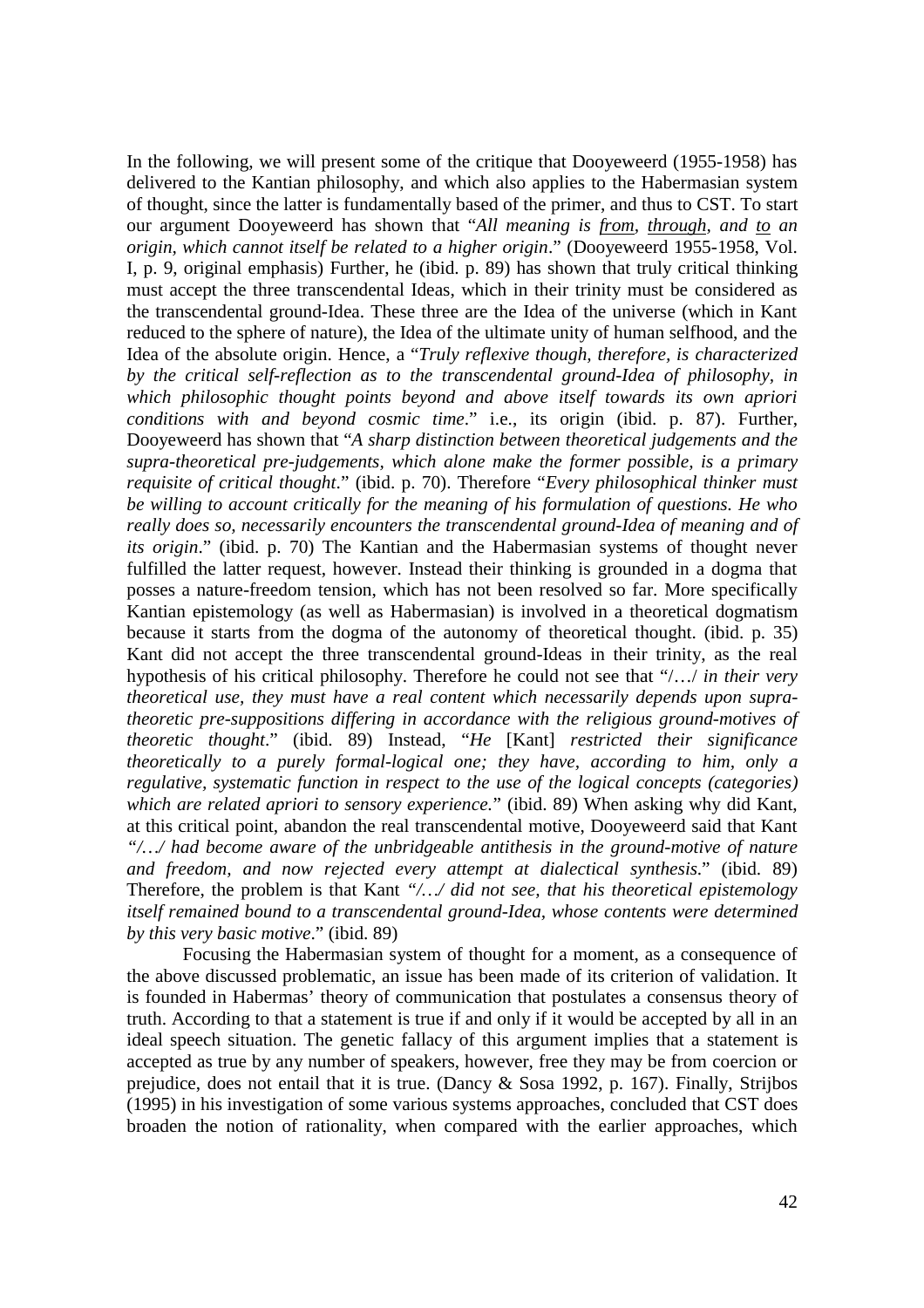implies that the normative and ethical questions are not excluded but assigned a clear position within that framework. Yet, he (Strijbos 1995:373) emphasises that rationality as such *"/…/ retains its place as the necessary, all-embracing framework for approaching reality.*" The problem is then that "*Science as an instrument of control is subjected to criticism by "critical systems thinking" but this critical thinking remains subject itself to an autonomous rationality.*" (ibid. 1995:373-374).

#### *5.3.3.4. Multimodal Systems Thinking*

<u>.</u>

Multimodal Systems Thinking (MST) is one of the very recent systems approaches that emerged at the end of the 1980's and beginning of the 1990's, and is still in its development phase (de Raadt 1991, 1995, 1998a, 1998b; Strijbos 1995; Bergvall-Kareborn & Grahn 1996a, 1996b; Mirijamdotter 1998). As our investigation will show, it differs fundamentally and radically from the three previously discussed approaches.

MST has its main foundations in the Cosmonomic philosophy of H. Dooyeweerd (1955-58) which is founded in the Christian Reformation. It is also, however, to some extent founded on cybernetics due to R. Ashby (1956, 1960) and S. Beer (1974, 1979, 1981), as well as General Systems Theory of L. von Bertalanffy (1968). Ontoepistemologically MST states that it is *"/…/ based upon the presupposition that the universe is ordered and that this order encompasses the totality of natural phenomena and human life. This implies that there exists a truth that is absolute and autonomous from man and nature.*" (de Raadt 1996) This truth has the following relation to our knowledge "*While the human intellect is limited and subjected to error, truth is not completely elusive and it is the task and responsibility of man to seek this truth and to live under its guidance.*" (ibid.) MST's epistemology follows Dooyeweerd who maintained that human thought is based upon and bound to his experience, and that this experience exhibited a variety of modalities or levels of law. While Dooyeweer's (1955-1958) General Theory of Modal Spheres presents fifteen such modalities, de Raadt's multimodal theory (de Raadt 1996, 1997) has added two more. Hence all knowledge that humans posses is to be manifested within these modalities. Further, the criterion of validity is postulated to be ultimately relied upon personal experience and relation with God.

Considering MST from the religious point of view, it assigns itself explicitly to the Biblical ground-motive of creation-fall-redemption<sup>9</sup>. Thus MST rejects the intellectual supremacy of rationality, the latter is rather considered to be embedded within a transcendental normative order and hence should determine the status of reason and science. Therefore, reason is considered to be dependent upon and determined by faith. Viewing MST from the problematic of the nature-freedom ground-motive – which it is not founded on – God is providing the laws that are to govern the relation between humans and nature. The latter is articulated in MST's multimodal theory that articulates this relation in terms of determinative and normative order.

<sup>&</sup>lt;sup>9</sup> It may be noted, however, that MST seems to have entered some kind of unfortunate Schizophrenia in regard to its ground-motive. This is since the works of MST's two main proponents – de Raadt (1991, 1998) and Strijbos (1995) – refers to the Biblical ground-motive, while the works of Bergvall-Kareborn and Grahn (1996a, 1996b) and Mirijamdotter (1998) grounds themselves in the nature-freedom motive.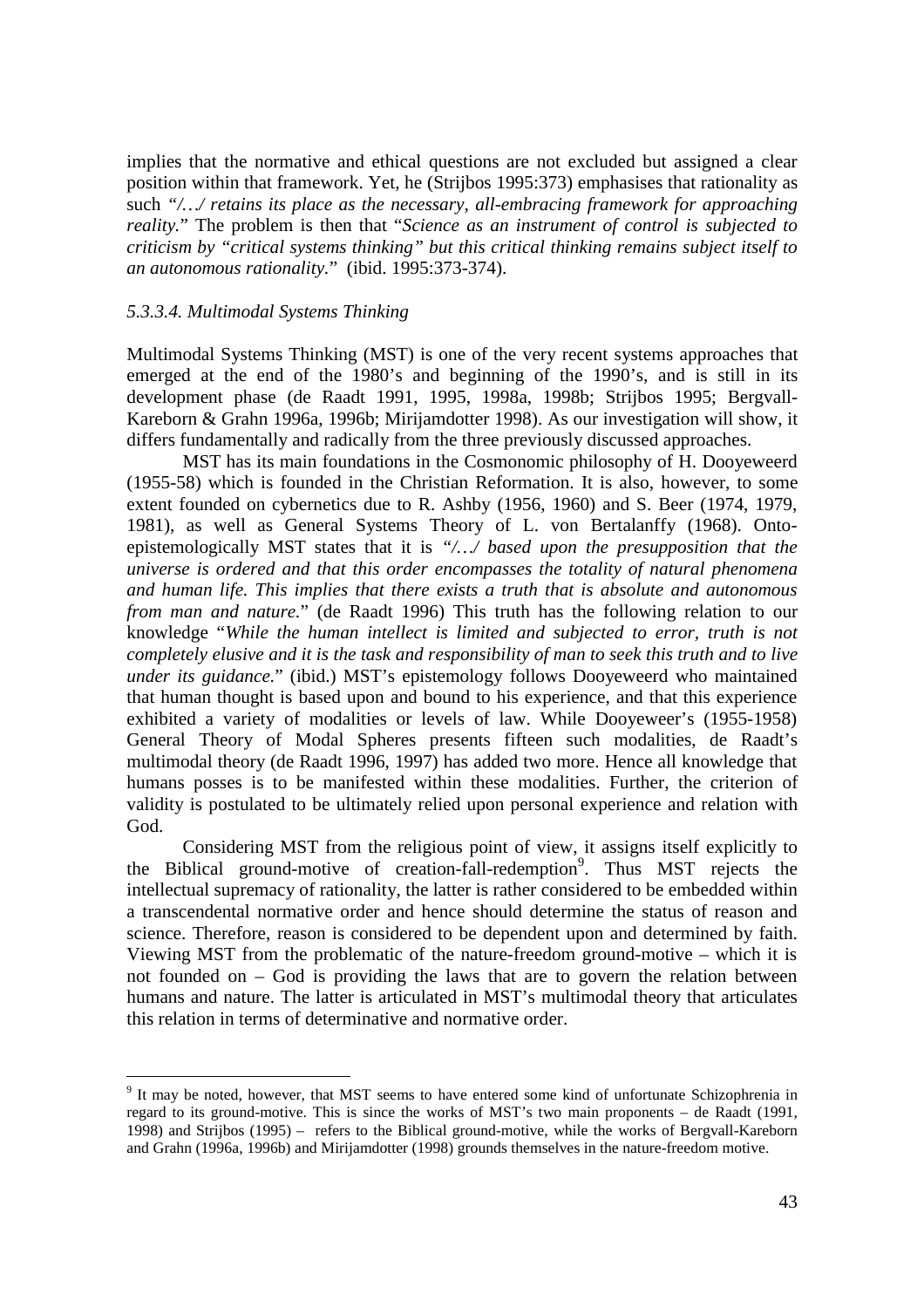Similarly to the previously discussed systems paradigms, MST may be interrogated. The first issue concerns MST's postulate of the existence of an absolute truth. This is said to be obtained by considering the modal kernels that are to guide the ultimate mission and meaning of a system. Here, for example, de Raadt (1991) accuses Beer of postulating a system's mission in relation to an observer. Since the multimodal theory has been identified by some observers – Dooyeweerd and de Raadt – the question may be posed: What status of validity or justification can be assigned to the multimodal theory and its kernels? Thus, what makes them distinct from other observers – like Beer –to identify and impose the framework of ultimate missions of systems? Hence, for example, the redefinition of the multimodal theory from Dooyeweerd's notion to de Raadt's, illustrates this point well, because it implies that the conceptions made due to Dooyeweerd's notion could not be true. Also it is unknown whether de Raadt's notion is final and true? Secondly, the source of the truth in itself is to be found in the personal relation with God. A problem emerges for those who do not accept unconditional faith in God and Jesus Christ. Thirdly, it could be stated that the history of the western civilisations has provide enough prove that a Biblical foundation does not guarantee a just government of our societies…

# **5.3.5. Implications of the religious ground-motive investigation on the classification according to Burrell and Morgan's model of sociological paradigms**

We would like to relate our investigation of systems approaches' religious groundmotives to the framework of sociological paradigms, as conceived by Burrell and Morgan (1979) and employed in the interpretation of systems approaches by Jackson (1991). The model of sociological paradigms is a matrix along two variables. One is about the nature of social science, and the other is about the nature of social systems. The first variable may take either an objectivist or a subjectivist value. An objectivist position implies a realist ontology, a positivist epistemology, a determinist anthropology and an nomothetic methodology. A subjectivist position implies, on the other hand, a nominalist ontology, anti-positivist epistemology, voluntarist anthropology, and ideographic methodology. The second variable implies assumptions about the nature of society. One position is the sociology of regulation of status quo social systems, while the other is sociology of radical change, which considers social systems to be conflicting and dynamic. Burrell and Morgan combined these positions and thus obtained four possible sociological paradigms. These are the functionalist paradigm (objectivist-status quo), the interpretative paradigm (subjectivist-status quo), the radical humanism paradigm (subjectivist-dynamic), and the radical structuralism paradigm (objectivist-dynamic). Next, in order to make systems approaches intelligible, Jackson (1991) allocated them into that model.

Whatever the result of this allocation may be, the religious ground-motive framework shows the limitations of Burrell and Morgan's model of sociological paradigms, and therefore of an eventual allocation of systems approaches into it. This is because Burrell and Morgan's model is grounded on the nature-freedom ground-motive, which makes it both articulate and forces the inquired systems approaches into the unbridgeable tension of dualism, founded on dogmatism of autonomous reason. Hence, more specifically, the nature-freedom ground-motive is manifested perfectly in the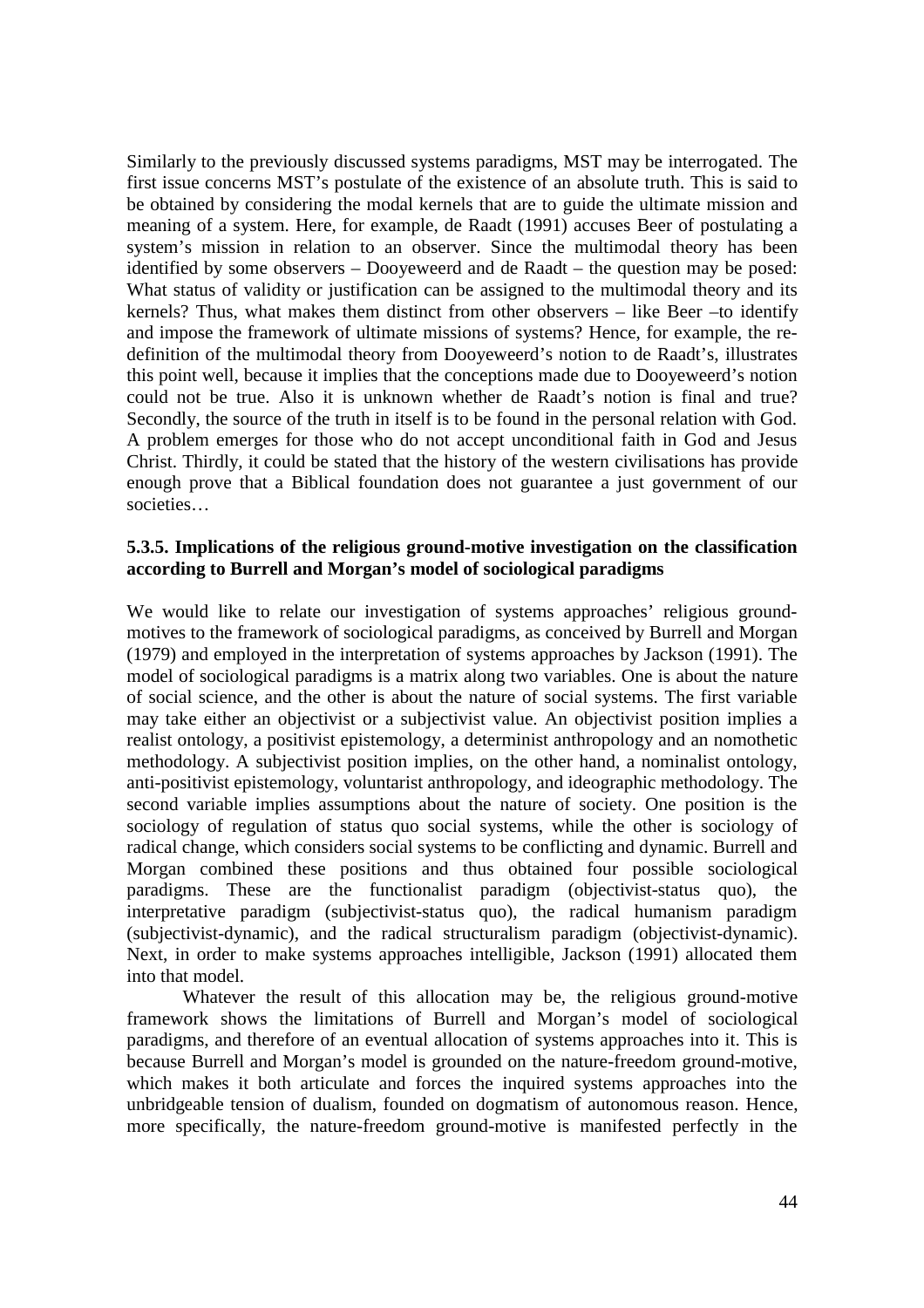assumptions of dualism of the nature of social science. The realist ontology, positivist epistemology, determinist anthropology and nomothetic methodology expresses the nature realm, while the nominalist ontology, anti-positivist epistemology, voluntarism anthropology and ideographic methodology expresses the realm of freedom.

The problems of such a framework as an instrument for meta-modelling is that it is unable to identify the problems of the nature-freedom ground-motive that govern the various systems approaches, since it founds itself on the same ground-motive. Secondly, because of this situation, the framework is to miss-conceptualise systems approaches that do not find themselves on that ground-motive – such as Multimodal Systems Thinking.

#### **5.3.6. Discussion**

The historical development of systems paradigms, from HST to SST and then to CST seems to show an implicit awareness of the problematic of the nature-freedom motive. In this respect, CST seems to manifest advancement. This position does not seem to be very promising however. Its foundation on a theoretical dogma that exhibits seemingly unresolvable conflict between the realms of nature and freedom, makes this seemingly promising approach blind and unable to provide the compass needle that our societies need. Given this problem, MST presents a more promising position, as founded on a firm and stable foundation. We can observe though that such a foundation does not guarantee a just society, and that it does not possess the societal contract that is needed for its implementation, as CST's democratic position does.

Therefore, we must conclude that neither CST's democratic nor MST's Christian normativity seems to manifest a viable alternative by itself. Should we then work on an improvement of these, or search for some radically different alternatives, or is such a search an impossible mission and therefore to be ignored…

From a methodological point of view, we would like to conclude that the employed discriminator of religious ground-motive has proven to provide an alternative kind of intelligibility of the investigated objects. This has manifested their similarities and differences, together with their respective problematic, in a way that has not been done before – as far as we know. Also the provided intelligibility, seems to us, to be of fundamental importance, because while academicians and practitioners fight about cosmetic issues of systems approaches, very little attention has been given to the determining foundations of these approaches. The usefulness of the religious groundmotive model became well articulated also when compared to the model of sociological paradigms. Then the latter's limitations and misconceptions were manifested.

#### **5.4. SUMMARY OF EMPLOYMENT OF THE FOUR HEURISTICS**

We would now like to summarise our findings so far. The first group of evaluation heuristics is composed of i) the source for theory generation investigation, ii) the paradigmatic-historic investigation, iii) the epistemological orientation investigation, and iv) the decision-making process investigation. These tools provided intelligibility by discriminating the investigated systems approaches from different perspectives. Yet, although different spectacles were used, they all articulated clearly a similar pattern. A development from the more simple or primitive systems approaches founded on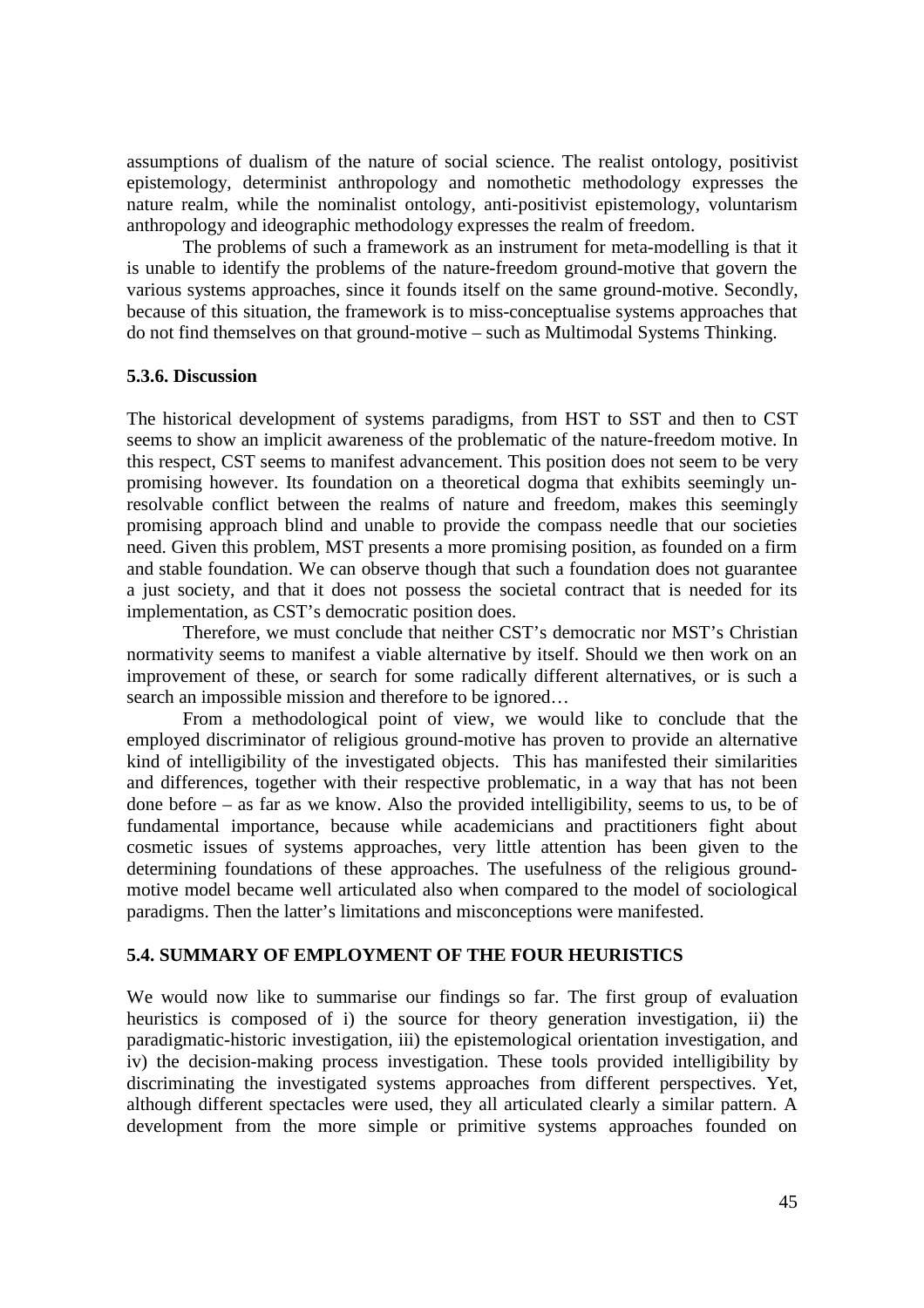mechanical notion of reality, through biological thinking into social notions of various kinds. This identification of the trend within systems approaches made us to hypothesis an explanation, which relates systems thinking to the development of the post-war western societies. Yet, these heuristics did not provide any explanative discrimination of the differences between Critical Systems Thinking and Multimodal Systems Thinking, both are considered to belong to the same class.

The second group of evaluation heuristics investigated the potentiality of the investigated systems approaches to deal with complexity. This was done by inquiring the reductionist profile of the investigated objects. The result showed that there are no systems approaches that qualify as completely non-reductionist in reference to our reductionism-model. While the Machine Thinking/Hard Systems Thinking approaches were found most reductionist, the approaches that qualified under Social Thinking manifested less reductionist tendencies. Differences within the latter group were, however, identified. Hence, Soft Systems Thinking was found to be the most reductive in that group, Critical Systems Thinking was given an intermediate position, while Multimodal Systems Thinking was found to be least reductionist. This group of evaluation heuristics provided a discrimination between Soft Systems Thinking and Critical Systems Thinking on the one hand and the Multimodal Systems Thinking on the other hand. Yet it did differentiate between Soft Systems Thinking and Critical Systems Thinking.

Finally, the last evaluation approach investigated the religious ground-motives of systems approaches. This evaluation approach proved to be very powerful, by being able to identify the progressive development from Hard Systems Thinking through Soft Systems Thinking, to Critical Systems Thinking, all within the nature-freedom groundmotive. It also provided intelligibility to Multimodal Systems Thinking's radical distinction, because of its foundation on the creation-fall-redemption ground motive. This investigation showed that systems approaches founded on the nature-freedom ground motive are fundamentally impotent because of its internal non-coherence, which is due to their foundation in the dogma of an autonomous reason. In such regard, Multimodal Systems Thinking manifests a more promising attempt, by being founded on a coherent foundation. The historical evidence of its limitations, however, as well as the lack of social contract with the Christian faith makes it very doubtful whether this systems approach can have any significant impact.

# **6. SYSTEMS APPROACHES AND POSTMODERNITY**

This section relates to the findings about systems approaches as provided above, to the contemporary social situation – the so-called postmodernity. We first provide a brief account of our notion of postmodernity, and then show the relationship between that model and the contemporary systems approaches.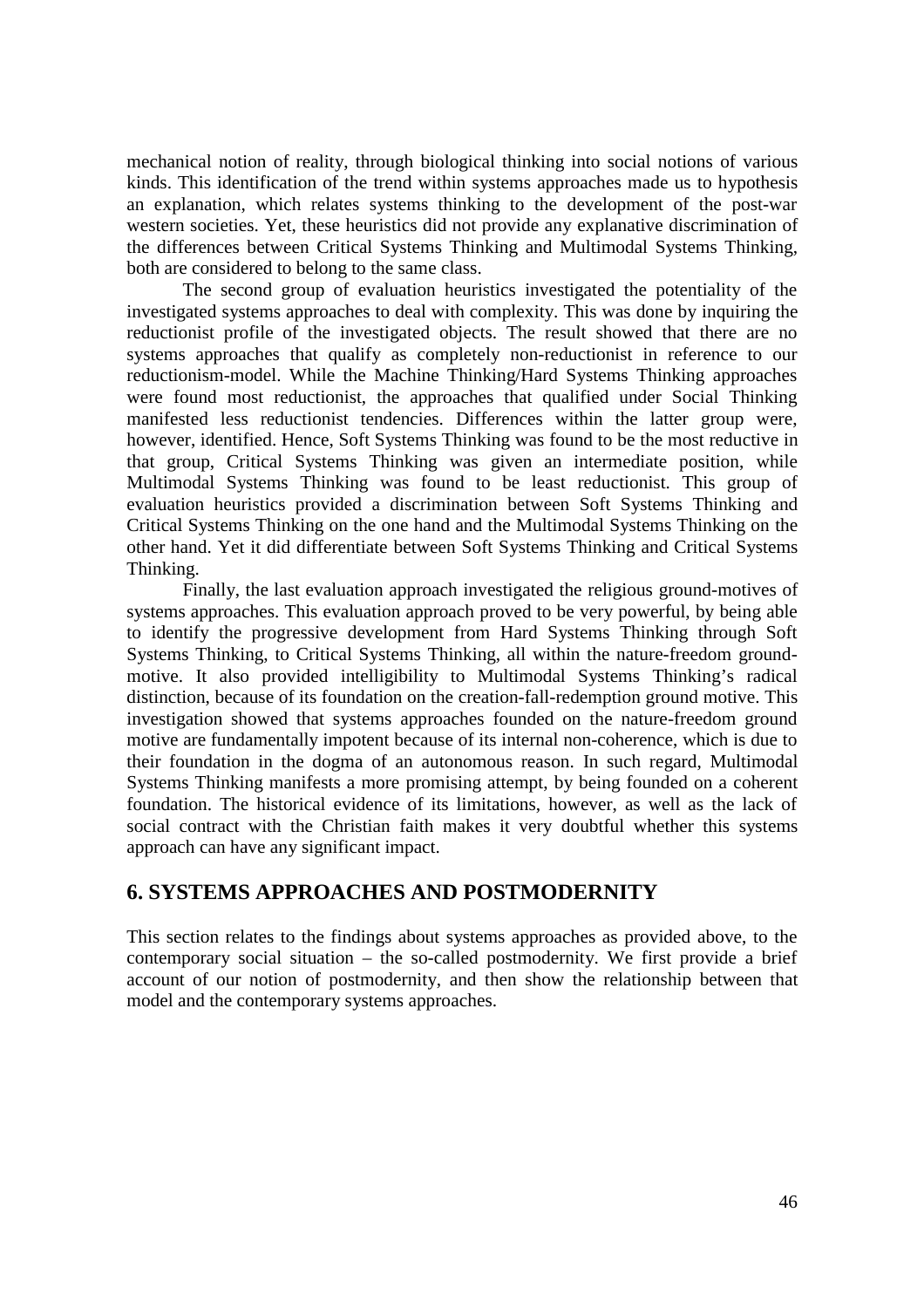#### **6.1. POSTMODERNITY**

*"Post-modernism signals the death of such 'metanarratives' whose secretly terroristic function was to ground and legitimate the illusion of a 'universal' human history. We are now in the process of wakening from the nightmare of modernity, with its manipulative reason and fetish of the totality, into the laid-back pluralism of the post-modern, that heterogeneous range of lifestyles and language games which has renounced the nostalgic urge to totalize and legitimate itself /…/. Science and philosophy must jettison their grandiose metaphysical claims and view themselves more modesty as just another set of narratives."*

- T. Eagleton (1987)

There is an ongoing debate on whether our civilisation has entered the postmodern era or not. It seems, however, to be mainly a discussion about labels, since most of the discussant do agree about the change as such, namely, whether we call it postmodernity, postmodernism, late modernism, high modernism, or something else. Huyssens expressed this as follows:

*"What appears on one level as the latest fad, advertising pitch and hollow spectacle is part of a slowly emerging cultural transformation in Western societies, a change in sensibility for which the term 'post-modern' is actually, at least for now, wholly adequate. The nature and depth of that transformation are debatable, but transformation it is. I don't want to be misunderstood as claiming that there is a wholesale paradigm shift of cultural, social, and economic orders; any such claim clearly would be overblown. But in an important sector of our culture there is a noticeable shift in sensibility, practices and discourse formations which distinguishes a post-modern set of assumptions, experiences and propositions from that of a preceding period."*

- A. Huyssens (1984)

We maintain the label of postmodernity here, which is thus postulated to be differentiable with the modern era, as well as with pre-modern or classic times. Below we make an attempt to outline some of the dominating characteristics of postmodernity. In this endeavour we rely mainly on Lyon's (1994) characterisation.

Modernity is associated with the Enlightenment project which worshiped reason as its Archimedian point in one way or another, and manifested itself most clearly in the industrialisation process. Postmodernity on the other hand, is said to start somewhere in the 1960's or 70's, and challenges the very foundations of modern thought. For example the works of Feyeraend (1975) and Quine (1964) criticised modernity for being dogmatic when postulating ideas of truth and statements of fairness. It did so by focusing attention on the dilemmas, creating doubts, and being suspicious of the scientific methods of validation.

It should be noted though that the social and the cultural are intertwined. This turns our attention to the change from the modern focus on the workers and the capital to the postmodern heavy domination of the consumption culture. It implies lifestyles of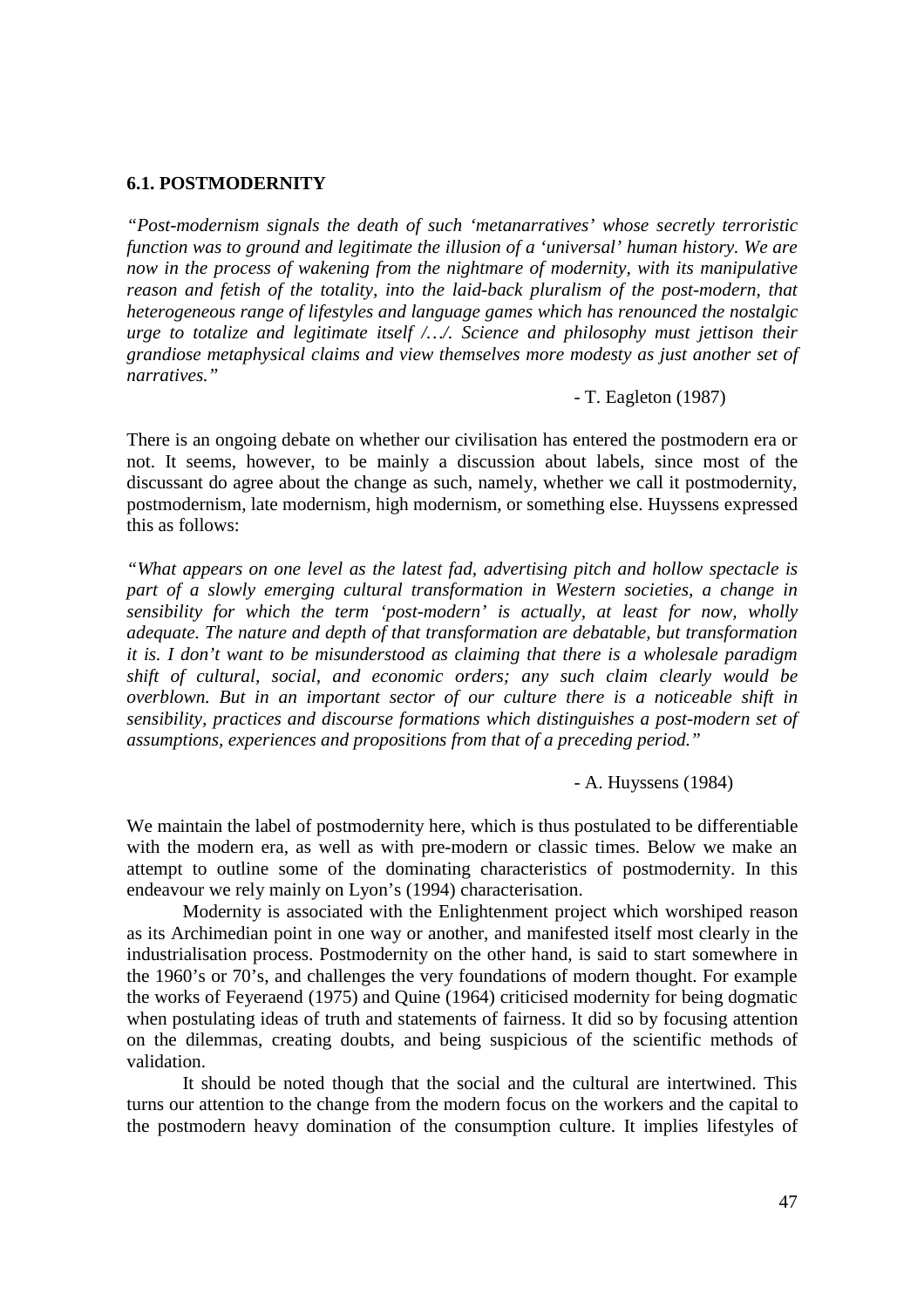eclectic fashion and taste and an endless quest for new market niches. This phenomena implies not only the production of the needs and wants, but also on a more or less conscious imposition of products by the markets, as well as a consumption only for the sake of consuming – window shopping… It implies also the constant search for optimisation of efficiency, whether it is car production, kindergartens or hospitals, or even Churches. Another domination is the societal reliance on technology, and lately the impact of information and communication technology. The metaphorisation of the human mind as a symbol-manipulating machine – computer – is frequently used (for a very clear example of this trend see Simon 1976a). The sense of time and place is not rigid anymore with constant access to an almost endless amount of data through the Internet. Next is the dramatic change and erasure of norms and values, by the questioning of what is right or wrong and why, everything seems to go. As a symptom of all this, our societies are said to manifest an ever increasing complexity, which makes it virtually impossible to plan and understand social phenomena. Yet the latter is over and over attempted, tragically enough, with the frameworks of machine thinking.

We can thus summarise our inquiry into postmodernity as being characterised by the technologisation – which we will label metaphorically the machine man – the commercialisation – that we label the economic man – and the relativisation – metaphorised as the nihilistic man. Indeed the three should not be seen as disconnected. The materialistic and economical development's domination – as expressed in the mechanical and the economic man – over the normative – as expressed in the nihilistic man – manifests postmodernity. The reason for the perception of the increasing complexity becomes intelligible when norms and rules change and disappear, the societal order becomes less clear – or a mess as Ackoff (1981a) puts it. Therefore the question of our investigation is how well can systems thinking contribute to the management of this mess? The answer will be looked into in the next section.

# **6.2. RELATION BETWEEN SYSTEMS APPROACHES AND POSTMODERNITY**

Finally, we have arrived of the point where the relation between the inquired systems approaches and the societal situation is performed. Focusing on the symptom of an increasing complexity of human reality, we can state that systems thinking – if anything – ought to be a clear candidate to support our societies. Our investigation has shown that although none of the inquired systems approaches on its own can be found to be completely non-reductionist, together they create a powerful toolbox that has this possibility. When asking what can systems thinking do about the mechanical man, we can see that its Social Thinking oriented approaches should be a contribution to a detechnologising of our worldviews and life. This is because those approaches do include social issues in their conception of situations – i.e. culture, politics, faith, et cetera. Posing the same question concerning the economic man, a similar answer may by given. That is, systems approaches within Soft Systems Thinking, Critical Systems Thinking and Multimodal Systems Thinking paradigms have all made an attempt to move the attention from the how-questions, that implies optimisation and efficiency search, to the what- and why-questions. The latter implies a quest for doing right things rather then doing things right, which may be wrong… When we finally ask what can systems thinking do about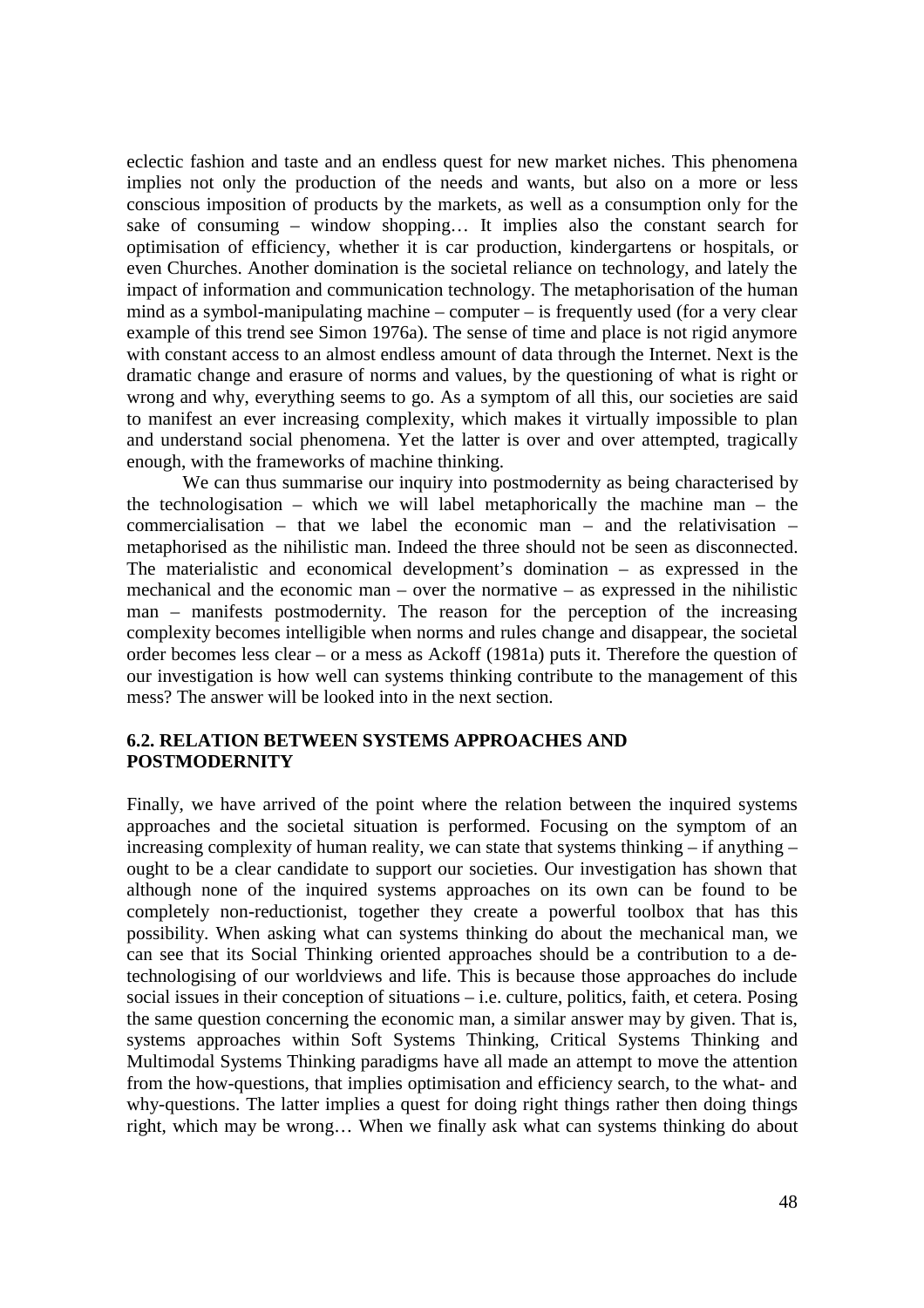the nihilistic man, two answers may be given. The first – an optimistic one – implies that systems thinking indeed is concerned with norms and values, as manifested by Critical Systems Thinking and Multimodal Systems Thinking. Therefore, the question of right and wrong should be manageable. The investigation of the religious ground-motives however, provided us with a less positive image. This is because Critical Systems Thinking that is established on the dualism of the nature-freedom motive, is founded in the dogma of autonomous reason, which implies that it is unable to provide the compass needle that our societies needs today. On the other hand, Multimodal Systems Thinking is more promising from that point of view. Being founded on a firm Christian foundation it can provide the requested compass needle. Its problems are, however, that the history of human civilisations has shown that the Christian source for norms do not guarantee a just management of our societies. Secondly, the Christian source of normativity does not posses the necessary social contract of acceptance by the western societies, which the Critical Systems Thinking's democratic source does. This drama may be metaphorically expressed in Einstein's statement. *"The situation may be expressed by an image: science without religion is lame, religion without science is blind."* (Einstein 1941, p. 285) In our case Critical Systems Thinking is blind, while Multimodal Systems Thinking is lame…

# **6.3. CONCLUSIONS AND FUTURE STUDIES**

We would like to end this journey with a short summary. This work has proposed a number of heuristics for evaluation of the contemporary systems approaches in relation to our western societal situation. The employment of these heuristics has shown on the one hand that these systems approaches seemingly manifest a powerful toolbox that may help our societies. However, on the other hand we have found that the most critical shortcoming of the contemporary systems thinking is its inability to provide acceptable support for managing the societal normativity; though the latter seems to be the very source of today's main problematics.

We believe that further research would benefit by focusing on the following. Explicitly providing frameworks to support combinations of the various systems approaches – a trend that seems to be recently emerging, see Mingers and Gill (1997). Secondly, there is a serious need to investigate the very foundations of systems thinking so that a coherent and acceptable position may be provided. Finally, more evaluation heuristic is necessary in order to obtain more intelligibility of the contemporary systems approaches potentiality and limitations. Some examples that we would like to mention are the kind of substantive and procedural (Simon 1976b) support that is provided. The correlation between the general model of problem solving (Intelligence-Design-Choice-Implementation-Evaluation (Simon 1976a)) and the various systems approaches. The kind of descriptive versus imperative support that is supplied, as well as the kind of object versus subject support that is given in a problem management situation.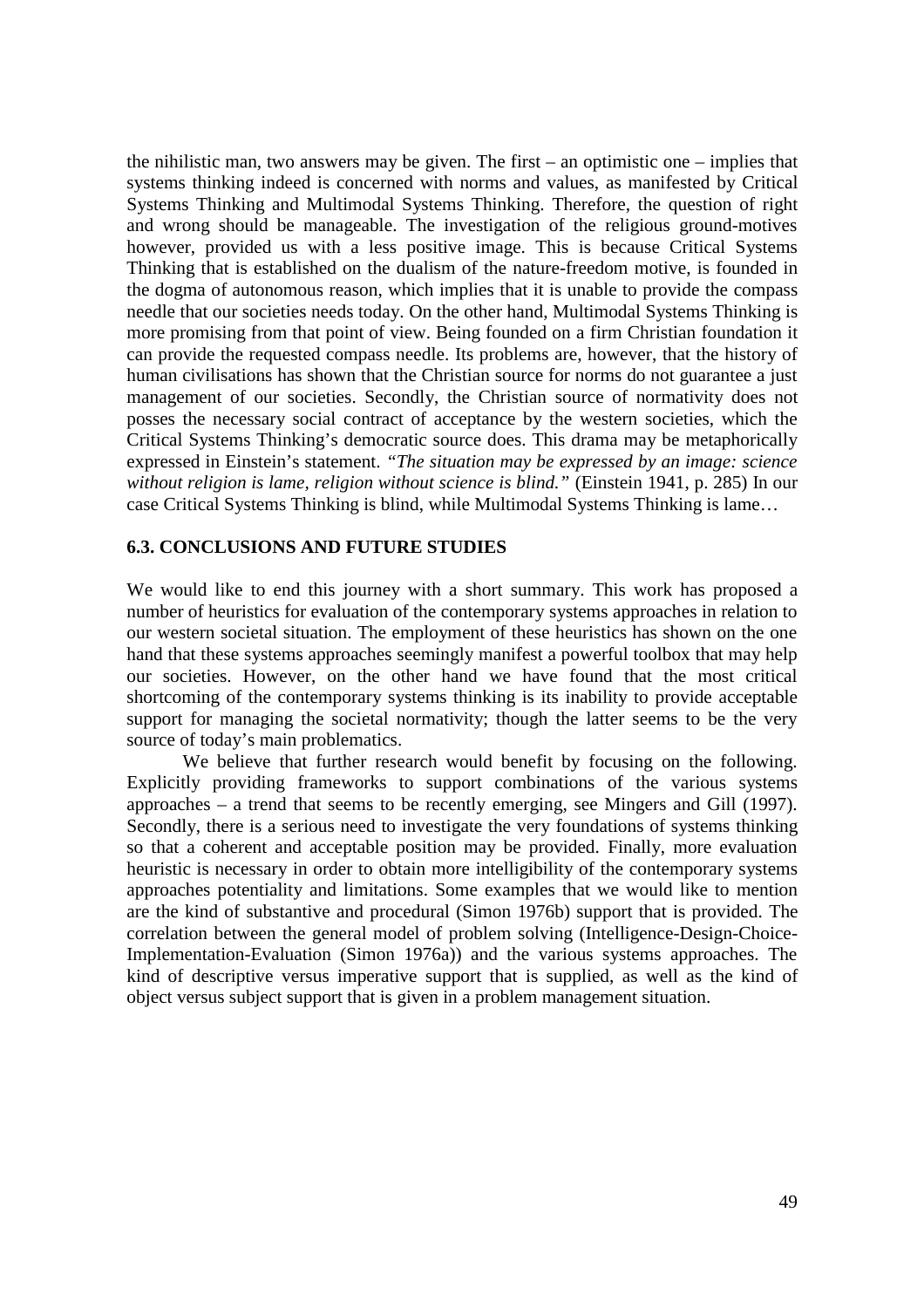# **REFERENCES**

- Ackoff, R.L. (1963). General Systems Theory and Systems Research: Contrasting Conceptions on Systems Science. *General Systems*, 8, 117-24.
- Ackoff, R.L., Emery, F.E. (1972). *On Purposeful Systems*. Aldine-Atherton, New York.
- Ackoff, R.L., Sasieni, M.W. (1968). *Fundamentals of Operations Research*. Wiley, New York.
- Ackoff, R.L. (1981a). *Creating the Corporate Future*. Wiley, New York.
- Ackoff, R.L. (1981b). The art and science of mess management. *Interfaces*, 11:20.
- Ackoff R.L., Gharajedaghi, J. (1996). Reflections on Systems and their Models. *Systems Research*, Vol. 13, No. 1, pp. 13-23.
- Adorno, T.W. & Horkheimer M. (1972). *Dialectic of Enlightenment*. Herder & Herder, New York.
- Agrell, P.S. (1992). *Overblick och val bland operationsanalytiska metoder*. FOA Dokument D 10258. National Defence Research Establishment, SE-172 90, Stockholm, Sweden.
- Ashby, W.R. (1956). *An Introduction to Cybernetics*. Chapman & Hall, London.
- Ashby, W.R. (1960). *Design for a Brain*. 2nd ed. Chapman & Hall, London.
- Atthill, C. (1975). *Decisions: West Oil Distribution*. PB Educational Service, London.
- Beath, C.M., Orlikowski, W.J., (1994). The contradictory structure of systems development methodologies: Deconstructing the IS-user relationship in Information Engineering. *Information Systems Research*, Vol. 5, No. 4, pp. 350-377.
- Beer, S. (1959). *Cybernetics and Management*. EUP, Oxford.
- Beer, S. (1966). *Decision and Control*. Wiley, Chichester.
- Beer, S. (1974). *Designing Freedom*. Wiley, London.
- Beer, S. (1979). *The Heart of Enterprise*. Wiley, New York.
- Beer, S. (1981). *Brain of the Firm.* (2<sup>nd</sup> ed.). Wiley, New York.
- Bergvall-Kareborn, B. & Brahn, A. (1996a).Expanding the framework for monitoring and control in Soft Systems Methodology. *Systems Practice*, 9, 469-495.
- Bergvall-Kareborn, B. & Brahn, A. (1996b). Multi-modal Thinking in Soft System Methodology's Rich Pictures. *World Futures*, 47, 79-92.
- Boulding, K. (1956). General systems theory: the skeleton of science*. Management Science,* 2(3), pp. 197-208.
- Bunge, M. (1959). *Metascientific Query*. Charles C. Thomas, Springfield, IL.
- Burrell, G. & Morgan, G. (1979). *Sociological Paradigms and Organizational Analysis*. Heinemann, London
- Burrell, G. (1989). Post Modernism: Threat or Opportunity? In Jackson, M.C. et al. (eds.), *Operational Research and the Social Sciences*, pp. 59-64.
- Bowen, K.C. (1986). An eight Face of Research. *Omega*, Vol. 18, No. 2.
- Checkland, P.B. (1978). The origins and nature of "hard" systems thinking. *Journal of Applied Systems Analysis*, 5, 2.
- Checkland, P.B. (1981). *Systems Thinking, Systems Practice*. Wiley, New York.

Checkland, P.B., Scholes, J. (1990). *Soft Systems Methodology in Action*. Wiley, New York.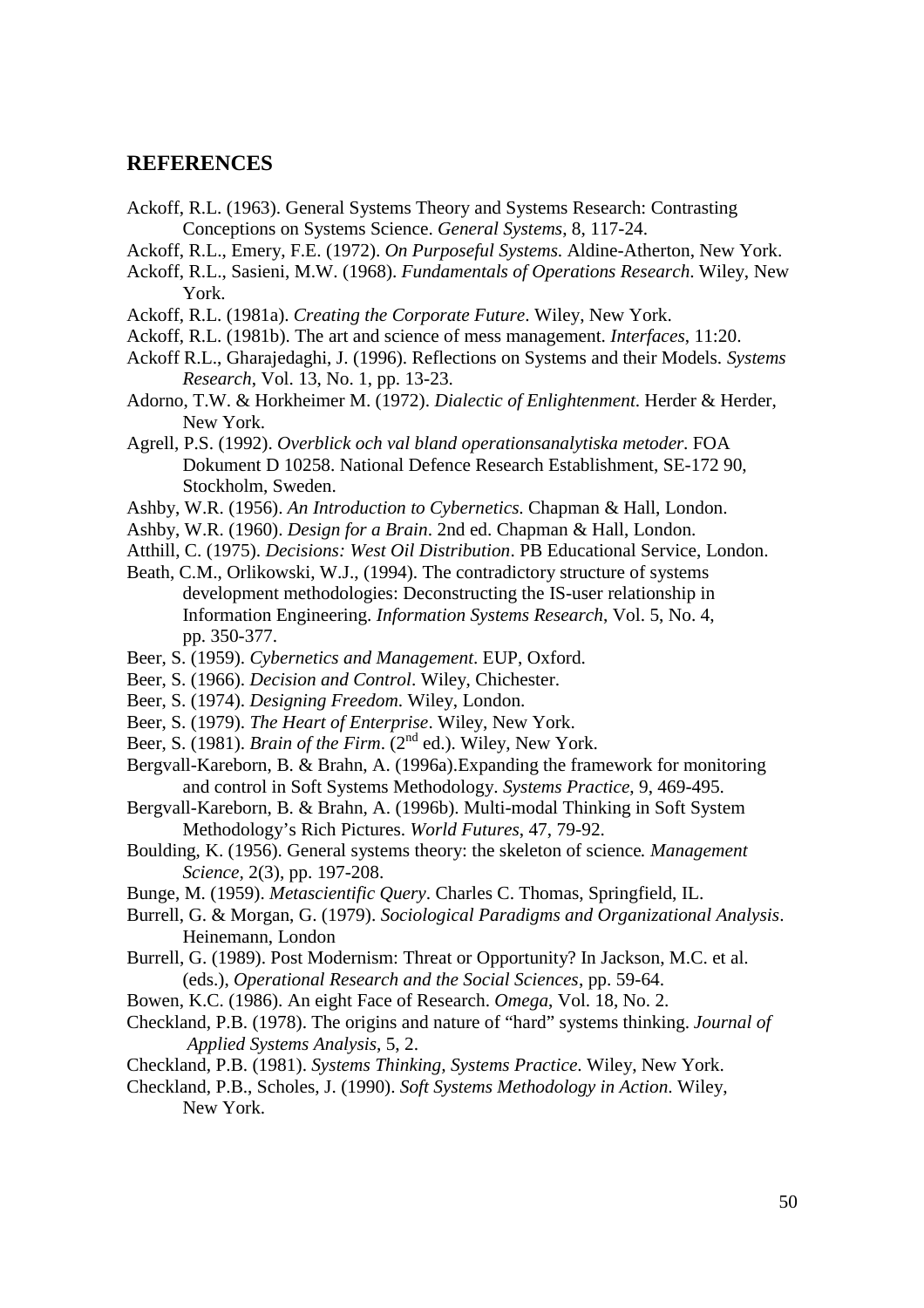- Churchman, C.W., Ackoff, R.L., Arnoff, E.L. (1957). *Introduction to Operations Research*. Wiley: New York.
- Churchman, C.W. (1971). *The Design of Inquiring Systems*. Basic Books, New York.
- Churchman, C.W. (1979a). *The Systems Approach*. 2nd ed. Dell, New York.
- Churchman, C.W. (1979b). *The Systems Approach and Its Enemies*. Basic Books, New York.
- Churchman, C.W. (1984). Churchman's Conversations. *Systems Research*, Vol. 1, No. 1, p. 3.
- Churchman, C.W. (1987). Systems Profile: Discoveries in an Exploration into Systems Thinking. *Systems Research*, Vol. 4, No. 22, pp. 139-146.
- Clouser, R.A. (1991). *The Myth of Religious Neutrality. An Essay on the Hidden Role of Religious Belief in Theories*. University of Notre Dame, Notre Dame Indiana.
- de Raadt, J.D.R. (1989). Multi-modal Systems Design: A Concern for the Issues That Matter. *Systems Research*, Vol. 6, No. 1, pp. 17-25
- de Raadt, J.D.R. (1991). *Information and Managerial Wisdom*. Paradigm Publications, Idaho.
- de Raadt, J.D.R. (1995). Expanding the Horizon of Information Systems Design: Information Technology and Cultural Ecology. *Systems Research*, 12: 185-199.
- de Raadt, J.D.R. (1996)Whath the profet and the philosopher Told their Nations: A Multi-modal systems view of norms and civilisation. *World Futures*, 47: 53-67.
- de Raadt, J.R.D. (1997). Faith and the normative foundation of systems science. *Systems Practice* 10(1), 13-35.
- de Raadt, J.R.D. (1998a). *A New Management of Life*. Toronto Studies in Theology, Vol. 75. The Edwin Mellen Press, New York.
- de Raadt, J.D.R. (1998b). A Sketch for Human Operational Research in a Technological Society. *Systems Practice*, Vol. 10, No. 4, pp. 421-441.
- Dancy, J. & Sosa, E. (eds.), (1992). *A Companion to Epistemology*. Basil Blackwell, Cambridge, AM.
- Dooyeweerd, H. (1955-58). *A New Critique of Theoretical Thought* (Vol. I-IV). Presbyterian and Reformed Publishing Comp., Philadelphia.
- Eagleton, T. (1987). Awakening from modernity. *Times Literary Supplement*, 20 February, 1987.
- Eden, C. & Radford, J., eds., (1990). *Tackling Strategic Problems*. Sage, London.
- Einstein, A. (1941). *Science, Philosophy and Religion, A Symposum*. New York, Harper & Row.
- Eriksson, D.M. (1997a). A principal Exposition of Jean-Louis Le Moigne's Systemic Theory. *Cybernetics & Human Knowing*. Vol. 4, no. 2-3, pp. 35-77.
- Eriksson, D.M. (1997b). Postmodernity and Systems Science: An Evaluation of J.-L. Le Moigne's Contribution to the Management of the Present Civilization. *Systems Practice*, Vol. 10, No. 4, pp. 395-408.
- Feyerabend, P. (1975). *Against Method. Outline for an Anarchistic Theory of Knowledge*. New Left Books, London.
- Flood, R.L. & Carson, E.R. (1988). *Dealing with Complexity: An Introduction to the Theory and Application of Systems Science*. Plenum, New York.
- Flood, R.L., Jackson, M.C. (1991a). Total Systems Intervention: A Practical Face to Critical Systems Thinking. *Systems Research*, Vol. 4.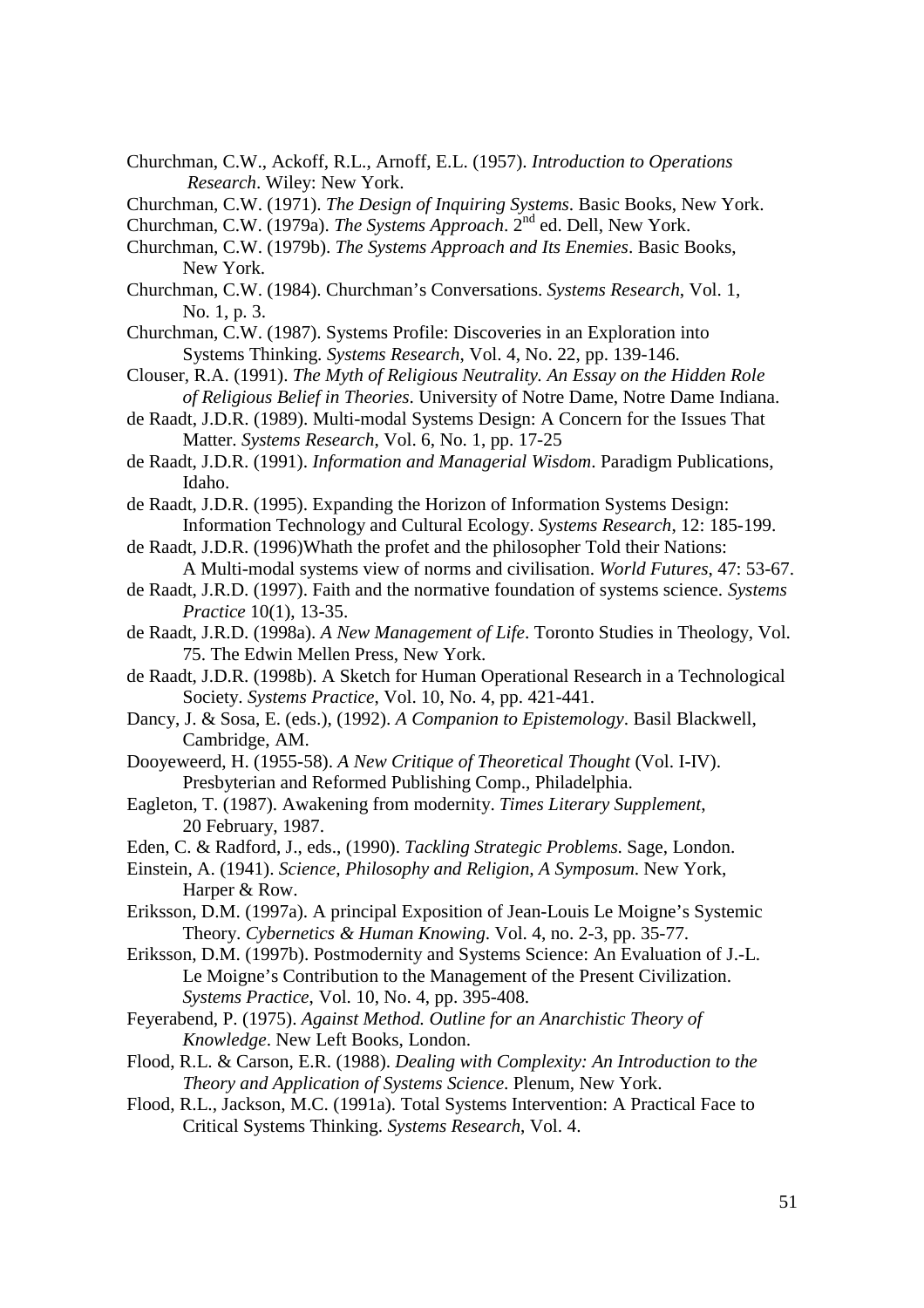- Flood, R.L., Jackson, M.C. (1991b). *Creative Problem Solving: Total Systems Intervention*. Wiley, Chichester.
- Flood, R.L., Jackson, M.C., eds., (1991c). *Critical Systems Thinking: Directed Readings*. Wiley, Chichester.
- Flood, R.L. (1994). An improved version of the process of Total Systems Intervention. *Systems Practice*, 8, 329-334.
- Flood, R.L. (1995). *Solving Problem Solving*. Wiley, Chichester.
- Flood, R.L. & Romm N.R.A. (1996). *Diversity Management: Triple loop learning*. Wiley, Chichester.
- Forrester, J.W. (1961). *Industrial Dynamics*. Wright-Allen Press, Cambridge.
- Forrester, J.W. (1971). *World Dynamics*. Wright-Allen Press, Cambridge.
- Habermas, J. (1974). *Theory and Practice*. Heinemann, London.
- Habermas, J. (1981). *Theorie des kommunikativen Handelns: Handlungsrationalitate und gesellschaftliche Rationalisierung*.
- Habermas, J. (1984a). *Reason and the Rationalization of Society*. Beacon Press, Boston.

Habermas, J. (1984b). *The theory of communicative action – reason and the rationalisation of society* (Vol. I). Beacon Press, Boston, MA.

- Habermas, J. (1987). *The theory of communicative action Volume Two; lifeworld and systems: A critique of functionalist reason*. Beacon Press, Boston, MA.
- Hall, A.D. (1962). *A Methodology for Systems Engineering*. D. van Nostrand Co., Princeton, NJ.
- Harvey, D. (1989). *The Condition of Postmodernity*. Blackwell, Cambridge, Mass.
- Heller, A. (1990). *Can Modernity Survive*? Polity: Cambridge
- Hilderbrandt, S. (1982). The Operational Research Process as Cooperative Venture. *Bedriftsoekonomen*, 5.
- Hirschheim, R., Klein, H.K., Lyytinen, K. (1996). Exploring the intellectual structures of information systems development: A social action theoretic analysis*. Accting., Mgmt. & Info. Tech.*, Vol. 6, No. 1-2, pp. 1-64.
- Huyssens, A. (1984). Maping the post-modern. *New German Critique*, 33, 5-52.
- Jackson, M. & Keys, P. (1984). Toward a system of system methodologies. *Journal of the Operational Research Society*, 35, 6, 473-486.
- Jackson, M.C. (1982). The nature of 'soft' systems thinking: the work of Churchman, Ackoff and Checkland. *Journal of Applied Systems Analysis*, Vol. 9, pp' 17-28.
- Jackson, MC. (1987). New Directions in Management Science. In: *New Directions in Management Science*, Jackson, M.C. & Keys, P. eds. Gower, Aldershot, pp. 133-164.
- Jackson, M.C. (1988). Some Methodologies for community OR. *Journal of Operational Research Society*, 39:715.
- Jackson, M.C., Keys, P., Cropper, S.A. (eds.), (1989). *Operational Research and the Social Sciences*. Plenum, New York.
- Jackson M. (1989). Which methodology when? Initial results from a research program. In Flood, R. Jackson M., Keys, P. (eds) *Systems Prospects*: The Next Ten Years of Systems Research. Plenum, New York.
- Jackson, M. (1990a). Beyond a system of systems methodologies. *Journal of the Operational Research Society*, 41, 657.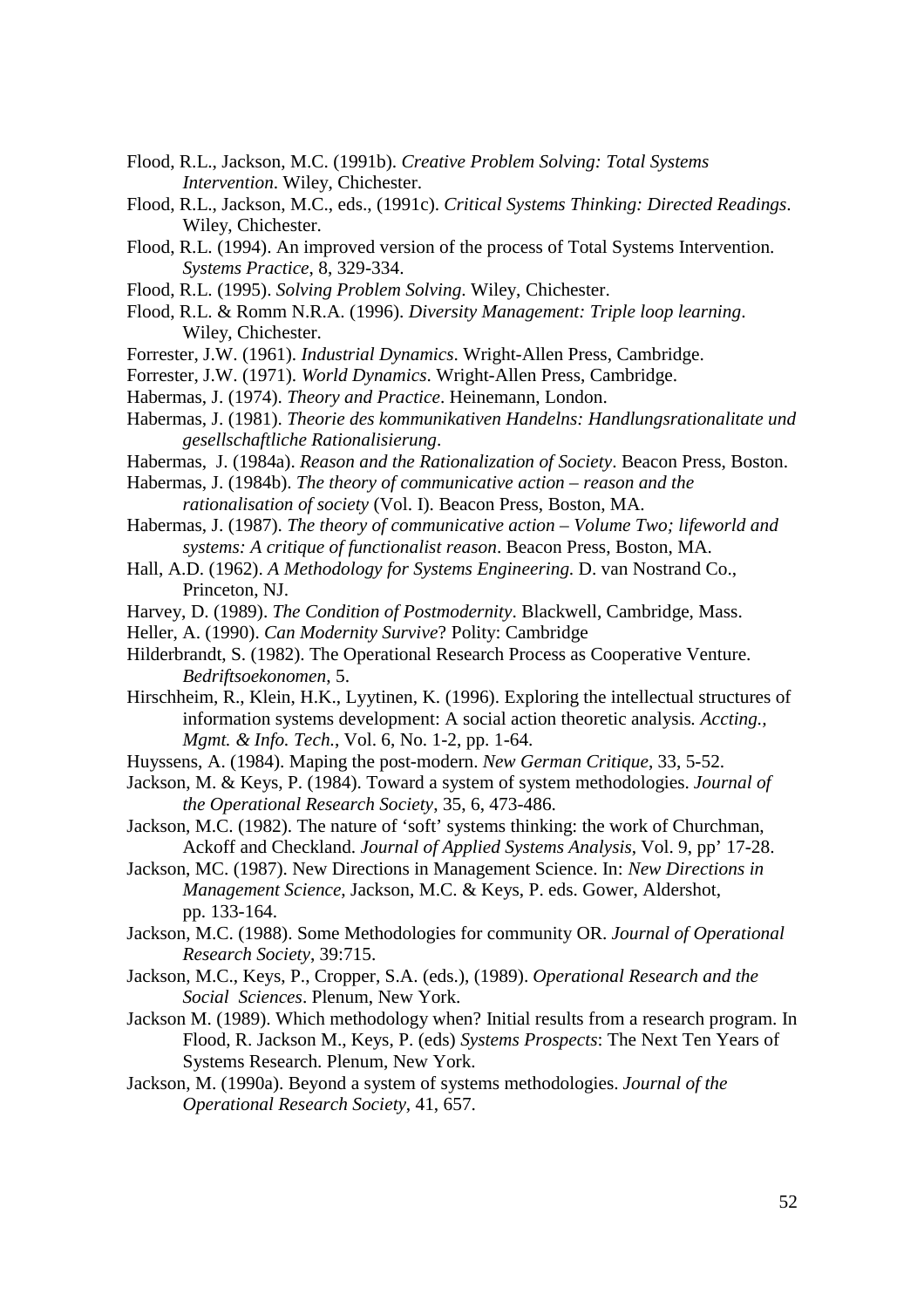- Jackson, M.C. (1990b). Which systems methodology when?: Initial results from a research programme. In: *Systems Prospects*, Flood, R.L., Jackson, M.C. & Keys, P., eds. Plenum, New York, pp. 235-241.
- Jackson, M. C. (1991). *Systems Methodology for the Management Sciences*. Plenum Press, New York.
- Jackson, M.C. (1997). Pluralism in Systems Thinking and Practice. In: *Multi Methodology. Mingers*, J. & Gill, A. eds., (1997). Wiley, Chichester. Pp. 347- 378.
- Jayaratna, M. (1994). *Understanding and Evaluating Methodologies*. McGraw-Hill, London.
- Jenkins, L. (1969). The systems approach. In Beishon, J. & Peters, G. (eds.) *Systems Behaviour*, 2nd ed.), Harper & Row, New York.
- Kant, I. (1987). *Critique of judgment. Indianapolis*, Ind., Hackett. Translated by W., S. Pluhar.
- Kant, I. (1997). *Critique of practical reason*. Cambridge : Cambridge University Press. Translated by Mary Gregor
- Kant, I. (1998). *Critique of pure reason*. Cambridge : Cambridge Univ. Press. Translated by Paul Guyer, Allen W. Wood
- Keys, P. et al. (1988). A methodology for methodology choice. *Systems Research*, 5, 1, 65.
- Klir, G. (Ed). (1991). *Facets of Systems Science*. Plenum Press, New York.
- Kuhn, T. (1970). *The structure of Scientific Revolutions*. Chicago University Press, Chicago.
- Le Moigne, J.L. (1977-1994). *La theorie du systeme general. Theorie de la modelisation*. PUF, Paris.
- Le Moigne, J.L. (1990). *La Modelasition des Systemes Complexes*. Dunod, Paris
- Le Moigne, J.L. (1994). *Le Constructivisme, Tome 1: Des Foundaments*. ESF, Paris.
- Le Moigne, J.L. (1995a). *Le Constructivisme, Tome 2: Des Epistemologies*. ESF, Paris.
- Le Moigne, J.L. (1995b). *Que Sais-Je? Les Episemologies Constructivistes*. PUF, Paris.
- Lyon, D. (1994). *Postmodernity.* Open University, Buckingham.
- Maturana, H.R. & Varela, F.J. (1980). *Autopoiesis and Cognition: The Realization of the Living*. D. Reidel, Dordrecht.
- Mason, R.O., Mitroff, I.I. (1981). *Challenging Strategic Planning Assumptions*. Wiley, New York.
- Mesarovic, Yasuhiko, Takahara (1975). *General Systems Theory: mathematical foundations*. Academic Press, New York.
- Miller, J.G. (1978). *Living Systems*. McGraw-Hill, New York.
- Mingers, J. (1997). Systems Typologies in the Light of Autopoiesis: A Reconceptualization of Boulding's Hierarchy, and a Typology of Self-Referential Systems. *Systems Research and Behavioral Science*, Vol. 14, No. 5, pp. 303-313.
- Mingers, J. Gill, A. eds. (1997). *Multimethodology: The theory and practice of combining management science methodologies*. Wiley, Chichester.
- Miser, H.J., Quade, E.S. (1985), (eds.). *Handbook of Systems Analysis: Craft Issues and Procedural Choices*. Wiley, New York.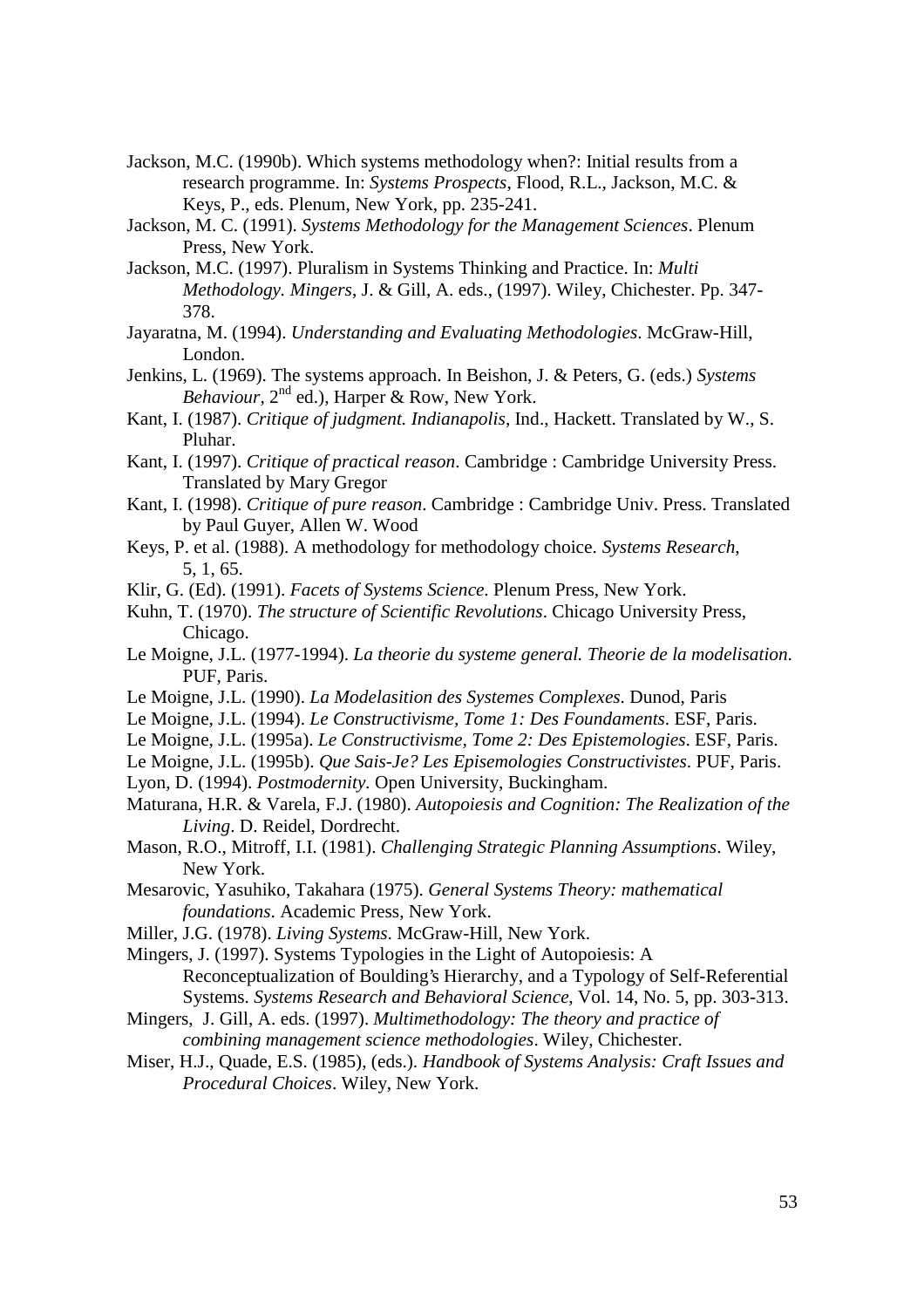- Mirijamdotter, A. (1998). *A Multi-Modal Systems Extension to Soft Systems Methodology*. Doctoral Dissertation. Lulea University of Technology Press, Lulea, Sweden.
- Morin, E. (1977). *La Methode 1. La Nature de la Nature*. Editions de Seuil, Paris.
- Morgan, G. (1986). *Images of Organization*. Sege, Beverly Hills, CA.
- Pascal, B. (1963). *Oeuvers Completes*. Seuil, Paris.
- Piaget, J., ed. (1967). *Logique et connaissance scientifique*. Gallimard-Encyclopedie de la Pleiade, Paris.
- Quine, W.V. (1964). *From a Logical Point of View*. Harvard University Press, Cambridge, MA.
- Rapoport, A. (1986). *General Systems Theory*. Abacus, Tunbridge Wells.
- Schon, D.A. (1992). *Designing as reflective conversation with the materials of a design situation*. Knowledge-Based Systems, Vol. 5, no. 1. pp. 3-14.
- Simon, H.A. (1969). *The sciences of the artificial*. MIT Press, Cambridge, Mass.
- Simon H.A. (1976a). *The New Science of Management Decision*. Harper & Row, London.  $2<sup>nd</sup>$  rev. ed.
- Simon, H.A. (1976b). From Substantive to Procedural Rationality. Method and Appraisal in *Economics*, S.J. Latsis, ed., pp. 129-148, Cambridge: Cambridge University Press.
- Strijbos, S. (1995). How Can Systems Thinking Help Us in Bridging the Gap Between Science and Wisdom. *Systems Practice*, Vol. 8, No. 4, pp. 361-378.
- Ulrich, W. (1980). The Metaphysics of Design: A Simon-Churchman "Debate". *Interfaces*, Vol. 10, no. 2.
- Ulrich, W. (1981). A critique of pure cybernetic reason: The Chilean experience with cybernetics. *Journal of Applied Systems Analysis*, 8:33.
- Ulrich, W. (1983). *Critical Heuristics of Social Planning: A New Approach to Practical* Philosophy. Haupt, Bern.
- Ulrich, W. (1987). Critical Heuristics of Social System Design. *European Journal of Operation Research*. 31: 276.
- Umpleby, S. A., (1997). Cybernetics of conceptual systems. *Cybernetics and Systems*, 28, 635-651.
- van Gigch, J.P., Pipino, L.L. (1986). In Search for a Paradigm for the Discipline of Information Systems. *Future Computing Systems*. Vol. 1, No. 1, pp. 71-97.
- van Gigch, J.P. (1987). *Decision Making about Decision Making. Models & Metamodels*. Abacus Press, Cambridge.
- van Gigch, J.P. & Le Moigne, J.L. (1989). A paradigmatic approach to the discipline of information systems. *Behaviral Science*, 34, 128-147.
- van Gigch, J.P. (1991). *System Design, Modeling and Metamodeling*. Plenum, New York.
- von Bertalanffy, L. (1967). *Robots, Men and Minds: Psychology in the Modern World*. New York: George Braziller.
- von Bertalanffy, L. (1968). *General Systems Theory. Foundations, Development, Applications*. Penguin Books
- von Foerster, H. (1984). *Observing systems*. 2nd ed. Intersystems Publications, Seaside, C.A.